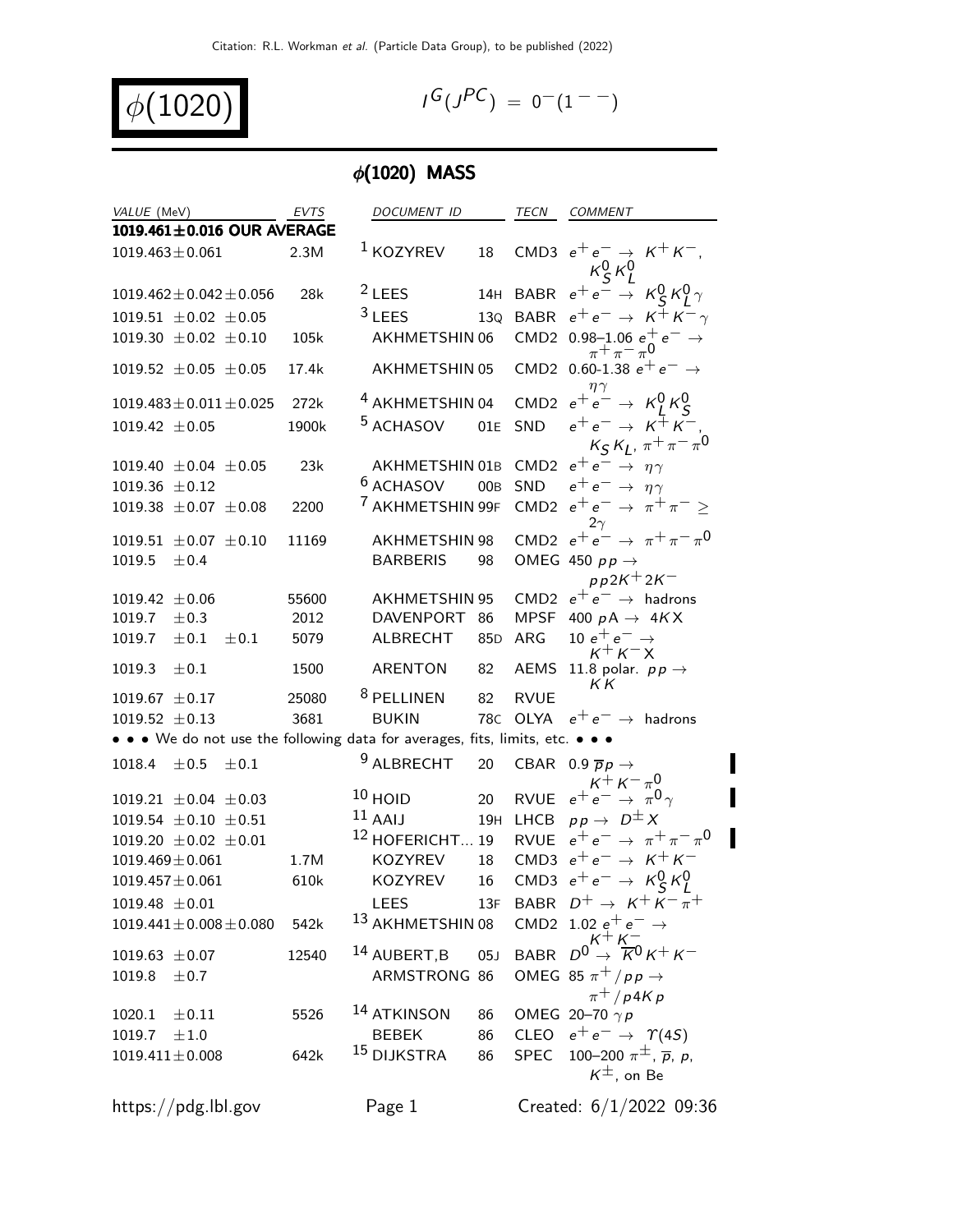| 1020.9 | ±0.2      |      |     |            | $14$ FRAME           |     |             | 86 OMEG 13 $K^+p \rightarrow \phi K^+p$                                        |
|--------|-----------|------|-----|------------|----------------------|-----|-------------|--------------------------------------------------------------------------------|
| 1021.0 | ±0.2      |      |     |            |                      |     |             | <sup>14</sup> ARMSTRONG 83B OMEG 18.5 $K^ p \rightarrow$                       |
|        |           |      |     |            |                      |     |             | $K^- K^+ \Lambda$                                                              |
| 1020.0 | ±0.5      |      |     |            |                      |     |             | <sup>14</sup> ARMSTRONG 83B OMEG 18.5 $K^- p \rightarrow$<br>$K^- K^+ \Lambda$ |
| 1019.7 | $\pm$ 0.3 |      |     |            | <sup>14</sup> BARATE | 83  | GOLI        | 190 $\pi^-$ Be $\rightarrow 2\mu X$                                            |
| 1019.8 | ±0.2      | ±0.5 | 766 |            | <b>IVANOV</b>        | 81  | OLYA        | 1–1.4 $e^+e^- \rightarrow$                                                     |
| 1019.4 | ±0.5      |      | 337 |            | <b>COOPER</b>        | 78B | HBC         | $K^+K^-$<br>0.7–0.8 $\overline{p}p \rightarrow$                                |
|        |           |      |     |            |                      |     |             | $K_S^0 K_I^0 \pi^+ \pi^-$                                                      |
| 1020   | $\pm 1$   |      | 383 | $14$ BALDI |                      | 77  |             | CNTR 10 $\pi^- p \rightarrow \pi^- \phi p$                                     |
|        |           |      |     |            |                      |     |             |                                                                                |
| 1018.9 | $\pm 0.6$ |      | 800 |            | <b>COHEN</b>         | 77  | <b>ASPK</b> | 6 $\pi^{\pm} N \rightarrow$<br>$K^+ K^- N$                                     |
| 1019.7 | ±0.5      |      | 454 |            | KALBFLEISCH 76       |     | <b>HBC</b>  | 2.18 $K^- p \rightarrow AK\overline{K}$                                        |
| 1019.4 | ±0.8      |      | 984 |            | <b>BESCH</b>         | 74  |             | CNTR $2 \gamma p \rightarrow pK^+K^-$                                          |
| 1020.3 | ±0.4      |      | 100 |            | BALLAM               | 73  | <b>HBC</b>  | 2.8–9.3 $\gamma p$                                                             |
| 1019.4 | ±0.7      |      |     |            | <b>BINNIE</b>        | 73B | <b>CNTR</b> | $\pi^- p \to \phi n$                                                           |
| 1019.6 | ±0.5      |      | 120 |            | $16$ AGUILAR-        | 72B | <b>HBC</b>  | 3.9,4.6 $K^- p \rightarrow$                                                    |
|        |           |      |     |            |                      |     |             | $AK^+K^-$                                                                      |
| 1019.9 | ±0.5      |      | 100 |            | $16$ AGUILAR-        | 72B | HBC         | 3.9,4.6 $K^- p \rightarrow$                                                    |
|        |           |      |     |            |                      |     |             | $K^- pK^+K^-$                                                                  |
| 1020.4 | ±0.5      |      | 131 |            | <b>COLLEY</b>        | 72  | <b>HBC</b>  | 10 K <sup>+</sup> p $\rightarrow$ K <sup>+</sup> p $\phi$                      |
| 1019.9 | $\pm 0.3$ |      | 410 |            | STOTTLE              | 71  | <b>HBC</b>  | 2.9 $K^- p \rightarrow$                                                        |
|        |           |      |     |            |                      |     |             | $\Sigma/AK\overline{K}$                                                        |

 $1$  Average of KOZYREV 16 and KOZYREV 18 values taking into account the correlated uncertainties. Supersedes individual KOZYREV 16 and KOZYREV 18 results.

<sup>2</sup> Using a vector meson dominance model with contribution from  $\phi(1020)$  and higher mass excitations of  $\rho$ (770),  $\omega$ (782), and  $\phi$ (1020).

 $3$ Using a phenomenological model based on KUHN 90 with a sum of Breit-Wigner resonances for  $\rho(770)$ ,  $\omega(782)$ ,  $\phi(1020)$  and their higher mass excitations.

4 Update of AKHMETSHIN 99<sup>D</sup>

<sup>5</sup> From the combined fit assuming that the total  $\phi(1020)$  production cross section is saturated by those of  $K^+K^-$ ,  $K_S K_L$ ,  $\pi^+\pi^-\pi^0$ , and  $\eta\gamma$  decays modes and using ACHASOV 00B for the  $\eta\gamma$  decay mode.

 $^6$  Using a total width of 4.43  $\pm$  0.05 MeV. Systematic uncertainty included.

 $7$  Using a total width of 4.43  $\pm$  0.05 MeV.

8 PELLINEN 82 review includes AKERLOF 77, DAUM 81, BALDI 77, AYRES 74, DE-GROOT 74.

- 10 The values were extracted from a dispersively improved Breit-Wigner parameterization and do not include vacuum polarization. Inclusion of vacuum polarization gives  $1019.457 \pm 0.020$  MeV.
- $11$  From the  $D^{\pm} \rightarrow K^{\pm} K^+ K^-$  Dalitz plot fit with the Triple-M amplitude in the multimeson model of AOUDE 18.
- 12 The values were extracted from a dispersively improved Breit-Wigner parameterization and do not include vacuum polarization.
- 13 Strongly correlated with AKHMETSHIN 04.

14 Systematic errors not evaluated.

15 Weighted and scaled average of 12 measurements of DIJKSTRA 86.

 $^{16}$  Mass errors enlarged by us to Γ/ $\sqrt{N}$ ; see the note with the K\*(892) mass.

<sup>9</sup> Width fixed at 4.2 MeV.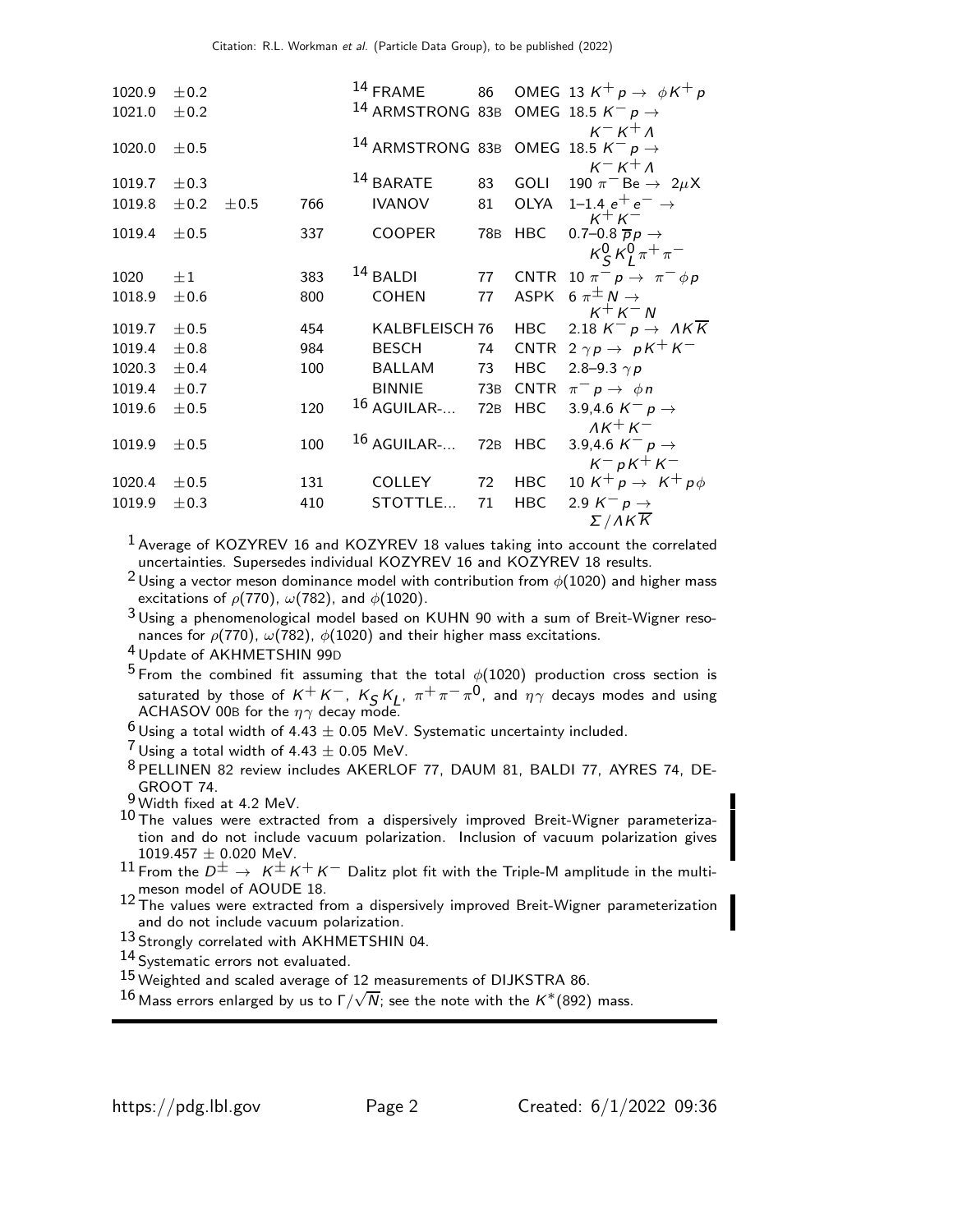### $\phi$ (1020) WIDTH

|     | VALUE (MeV)                 | EVTS  | DOCUMENT ID                                                               |            |             | TECN COMMENT                                                        |
|-----|-----------------------------|-------|---------------------------------------------------------------------------|------------|-------------|---------------------------------------------------------------------|
|     | 4.249±0.013 OUR AVERAGE     |       | Error includes scale factor of 1.1.                                       |            |             |                                                                     |
|     | $4.245 \pm 0.013$           | 2.3M  | <sup>1</sup> KOZYREV                                                      | 18         |             | CMD3 $e^+e^- \rightarrow K^+K^-$ ,<br>$\kappa_S^0 \, \kappa_L^0$    |
|     | $4.205 \pm 0.103 \pm 0.067$ | 28k   | $2$ LEES                                                                  |            | 14H BABR    | $e^+e^- \rightarrow K_S^0 K_I^0 \gamma$                             |
|     | 4.29 $\pm$ 0.04 $\pm$ 0.07  |       | $3$ LEES                                                                  |            |             | 130 BABR $e^+e^- \rightarrow K^+K^-\gamma$                          |
|     | 4.30 $\pm$ 0.06 $\pm$ 0.17  | 105k  | AKHMETSHIN 06                                                             |            |             | CMD2 0.98-1.06 $e^+$ $e^ \rightarrow$                               |
|     | $4.280 \pm 0.033 \pm 0.025$ | 272k  | <sup>4</sup> AKHMETSHIN 04                                                |            |             | CMD2 $e^{\pi}e^{\pi} \rightarrow \kappa_1^0 \kappa_5^0$             |
|     | 4.21 $\pm 0.04$             | 1900k | <sup>5</sup> ACHASOV                                                      | 01E        | SND         | $e^+e^- \rightarrow K^{\mp} K^-$<br>$K_S K_L$ , $\pi^+ \pi^- \pi^0$ |
|     | 4.44 $\pm 0.09$             | 55600 | <b>AKHMETSHIN 95</b>                                                      |            | CMD2        | $e^+e^- \rightarrow$ hadrons                                        |
| 4.5 | ± 0.7                       | 1500  | <b>ARENTON</b>                                                            | 82         | AEMS        | 11.8 polar. $pp \rightarrow KK$                                     |
| 4.2 | $\pm$ 0.6                   | 766   | <sup>6</sup> IVANOV                                                       | 81         | OLYA        | 1–1.4 $e^+e^- \rightarrow K^+K^-$                                   |
| 4.3 | ±0.6                        |       | $6$ CORDIER                                                               | 80         | DM1         | $e^+e^- \to \pi^+\pi^-\pi^0$                                        |
|     | 4.36 $\pm$ 0.29             | 3681  | <sup>6</sup> BUKIN                                                        | 78C        | OLYA        | $e^+e^- \rightarrow$ hadrons                                        |
| 4.4 | ±0.6                        | 984   | <sup>6</sup> BESCH                                                        | 74         | CNTR        | $2 \gamma p \rightarrow p K^+ K^-$                                  |
|     | 4.67 $\pm$ 0.72             | 681   | <sup>6</sup> BALAKIN                                                      | 71         | <b>OSPK</b> | $e^+e^- \rightarrow$ hadrons                                        |
|     | 4.09 $\pm$ 0.29             |       | <b>BIZOT</b>                                                              | 70         | <b>OSPK</b> | $e^+e^- \rightarrow$ hadrons                                        |
|     |                             |       | • • • We do not use the following data for averages, fits, limits, etc. • |            |             |                                                                     |
|     | 4.07 $\pm$ 0.13 $\pm$ 0.01  |       | <sup>7</sup> HOID                                                         | 20         |             | RVUE $e^+e^- \rightarrow \pi^0 \gamma$                              |
|     | 4.23 $\pm$ 0.04 $\pm$ 0.02  |       | $8$ HOFERICHT 19                                                          |            |             | RVUE $e^+e^- \rightarrow \pi^+\pi^-\pi^0$                           |
|     | $4.249 \pm 0.015$           | 1.7M  | KOZYREV                                                                   | 18         |             | CMD3 $e^+e^- \rightarrow K^+K^-$                                    |
|     | $4.240 \pm 0.017$           | 610k  | KOZYREV                                                                   | 16         |             | CMD3 $e^+e^- \rightarrow K_S^0 K_I^0$                               |
|     | 4.37 $\pm 0.02$             |       | <b>LEES</b>                                                               | 13F        | <b>BABR</b> | $D^+ \rightarrow K^+ K^- \overline{\pi}^+$                          |
|     | 4.24 $\pm$ 0.02 $\pm$ 0.03  | 542k  | <sup>9</sup> AKHMETSHIN 08                                                |            | CMD2        | 1.02 $e^+e^- \rightarrow K^+K^-$                                    |
|     | 4.28 $\pm$ 0.13             | 12540 | 10 AUBERT, B                                                              | 05J        | <b>BABR</b> | $D^0 \rightarrow \overline{K}^0 K^+ K^-$                            |
|     | 4.45 $\pm 0.06$             | 271k  | <b>DIJKSTRA</b>                                                           | 86         | <b>SPEC</b> | 100 $\pi$ <sup>-</sup> Be                                           |
| 3.6 | $\pm 0.8$                   | 337   | <sup>6</sup> COOPER                                                       | <b>78B</b> | <b>HBC</b>  | 0.7–0.8 $\overline{p}p \rightarrow$<br>$K_S^0 K_I^0 \pi^+ \pi^-$    |
| 4.5 | ± 0.50                      | 1300  | $6,10$ AKERLOF                                                            | 77         | <b>SPEC</b> | 400 $pA \rightarrow K^+K^-X$                                        |
| 4.5 | ±0.8                        | 500   | $6,10$ AYRES                                                              | 74         | <b>ASPK</b> | 3–6 $\pi^- p \to$                                                   |
|     |                             |       |                                                                           |            |             | $K^+ K^-$ n, $K^- p \rightarrow$<br>$K^+ K^- \Lambda / \Sigma^0$    |
|     | 3.81 $\pm$ 0.37             |       | COSME                                                                     |            | 74B OSPK    | $e^+e^- \rightarrow \kappa_1^0 \kappa_5^0$                          |
| 3.8 | ± 0.7                       | 454   | <sup>6</sup> BORENSTEIN 72                                                |            | <b>HBC</b>  | 2.18 $K^- p \rightarrow K \overline{K} n$                           |

 $<sup>1</sup>$  Average of KOZYREV 16 and KOZYREV 18 values taking into account the correlated</sup> uncertainties. Supersedes individual KOZYREV 16 and KOZYREV 18 results.

 $^2$ Using a vector meson dominance model with contribution from  $\phi(1020)$  and higher mass excitations of  $\rho(770)$ ,  $\omega(782)$ , and  $\phi(1020)$ .

 $3$ Using a phenomenological model based on KUHN 90 with a sum of Breit-Wigner resonances for  $\rho(770)$ ,  $\omega(782)$ ,  $\phi(1020)$  and their higher mass excitations.

4 Update of AKHMETSHIN 99<sup>D</sup>

 $^5$  From the combined fit assuming that the total  $\phi(1020)$  production cross section is saturated by those of  $K^+K^-$ ,  $K_S K_L$ ,  $\pi^+\pi^-\pi^0$ , and  $\eta\gamma$  decays modes and using ACHASOV 00B for the  $\eta\gamma$  decay mode.

 $^6$  Width errors enlarged by us to 4Γ/ $\sqrt{N}$ ; see the note with the  $K^*(892)$  mass.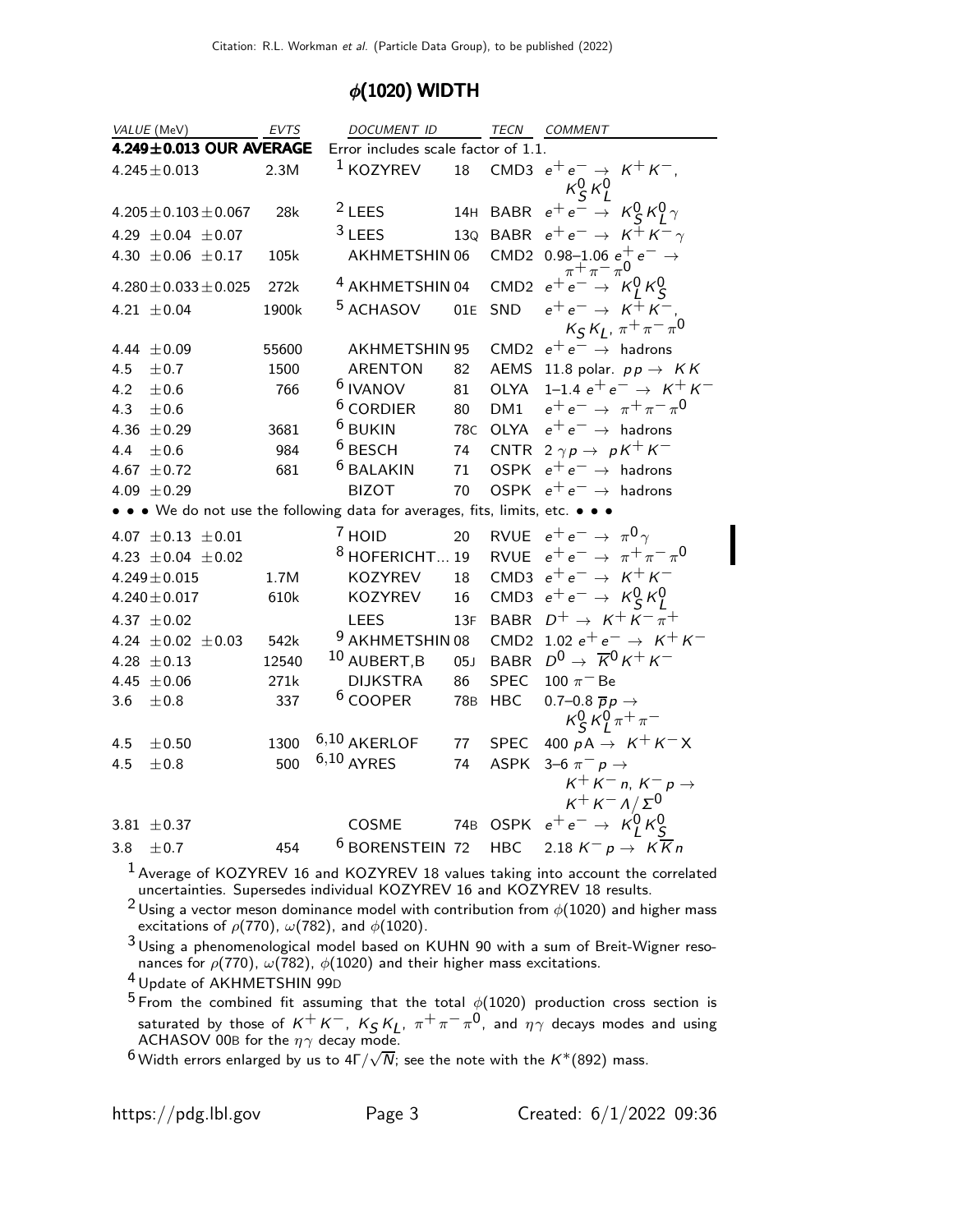$\rm ^7$  The values were extracted from a dispersively improved Breit-Wigner parameterization.

 $^8$ The values were extracted from a dispersively improved Breit-Wigner parameterization and do not include vacuum polarization.

 $^{9}$  Strongly correlated with AKHMETSHIN 04.

10 Systematic errors not evaluated.

# $\phi(1020)$  DECAY MODES

|                                | Mode                                  | Fraction $(\Gamma_i/\Gamma)$                      |                                     | Scale factor/<br>Confidence level |
|--------------------------------|---------------------------------------|---------------------------------------------------|-------------------------------------|-----------------------------------|
| $\Gamma_1$                     | $K^+ K^-$                             | (49.1)<br>$\pm 0.5$                               | ) %                                 | $S = 1.3$                         |
| $\Gamma_2$                     | $K_l^0 K_S^0$                         | (33.9)<br>$\pm 0.4$                               | $) \%$                              | $S = 1.2$                         |
| $\Gamma_3$                     | $\rho \pi + \pi^+ \pi^- \pi^0$        | (15.4)<br>±0.4                                    | $)\%$                               | $S = 1.2$                         |
| $\Gamma_4$                     | $\rho \pi$                            |                                                   |                                     |                                   |
| $\Gamma_5$                     | $\pi^+ \pi^- \pi^0$                   |                                                   |                                     |                                   |
| $\Gamma_6$                     | $\eta \gamma$                         | $(1.301 \pm 0.025)\%$                             |                                     | $S = 1.2$                         |
| $\Gamma_7$                     | $\pi^0 \gamma$                        | $(1.32 \pm 0.05) \times 10^{-3}$                  |                                     |                                   |
| $\Gamma_8$                     | $\ell^+\ell^-$                        |                                                   |                                     |                                   |
| $\Gamma$ <sub>9</sub>          | $e^+e^-$                              | $(2.979 \pm 0.033) \times 10^{-4}$                |                                     | $S = 1.3$                         |
| $\Gamma_{10}$                  | $\mu^+ \mu^-$                         | $(2.85 \pm 0.19) \times 10^{-4}$                  |                                     |                                   |
| $\Gamma_{11}$                  | $\eta e^+ e^-$                        | $(1.08 \pm 0.04) \times 10^{-4}$                  |                                     |                                   |
| $\Gamma_{12}$                  | $\pi^+\pi^-$<br>$\omega \pi^0$        | $(7.3 \pm 1.3) \times 10^{-5}$                    |                                     |                                   |
| $\Gamma_{13}$                  |                                       | $(4.7 \pm 0.5) \times 10^{-5}$                    |                                     |                                   |
| $\Gamma_{14}$                  | $\omega \gamma$                       | 5 <sub>5</sub><br>$\lt$                           | $\frac{0}{6}$<br>$\times$ $10^{-5}$ | $CL = 84%$                        |
| $\Gamma_{15}$                  | $\rho \gamma$<br>$\pi^+\pi^-\gamma$   | < 1.2<br>$(4.1 \pm 1.3) \times 10^{-5}$           |                                     | $CL = 90\%$                       |
| $\Gamma_{16}$<br>$\Gamma_{17}$ | $f_0(980)\gamma$                      | $(3.22 \pm 0.19) \times 10^{-4}$                  |                                     | $S = 1.1$                         |
| $\Gamma_{18}$                  | $\pi^0 \pi^0 \gamma$                  | $(1.12 \pm 0.06) \times 10^{-4}$                  |                                     |                                   |
|                                |                                       |                                                   |                                     |                                   |
| $\Gamma_{19}$                  | $\pi^{+}\pi^{-}\pi^{+}\pi^{-}$        | (3.9)                                             | $^{+2.8}_{-2.2}$ ) $\times 10^{-6}$ |                                   |
| $\Gamma_{20}$                  | $\pi^{+}\pi^{+}\pi^{-}\pi^{-}\pi^{0}$ | < 4.6                                             | $\times$ 10 $^{-6}$                 | $CL = 90\%$                       |
| $\Gamma_{21}$                  | $\pi^{0} e^{+} e^{-}$                 | ( $1.33$ $\,^{+0.07}_{-0.10}$ ) $\times\,10^{-5}$ |                                     |                                   |
| $\Gamma_{22}$                  | $\pi^0 \eta \gamma$                   | $(7.27 \pm 0.30) \times 10^{-5}$                  |                                     | $S = 1.5$                         |
| $\Gamma_{23}$                  | $a_0(980)\gamma$                      | (7.6)                                             | $\pm 0.6$ ) $\times 10^{-5}$        |                                   |
| $\Gamma_{24}$                  | $K^0 \overline{K}{}^0 \gamma$         | < 1.9                                             | $\times$ $10^{-8}$                  | $CL = 90\%$                       |
| $\Gamma_{25}$                  | $\eta'(958)\gamma$                    | $(6.21 \pm 0.21) \times 10^{-5}$                  |                                     |                                   |
| $\Gamma_{26}$                  | $\eta \pi^0 \pi^0 \gamma$             | $2^{\circ}$<br>$\lt$                              | $\times$ 10 $^{-5}$                 | $CL = 90\%$                       |
| $\Gamma_{27}$                  | $\mu^+ \mu^- \gamma$                  | $(1.4 \pm 0.5)$                                   | $)\times10^{-5}$                    |                                   |
| $\Gamma_{28}$                  | $\rho \gamma \gamma$                  | $1.2\,$<br>$\lt$                                  | $\times$ 10 <sup>-4</sup>           | $CL = 90\%$                       |
| $\Gamma_{29}$                  | $\eta \pi^+ \pi^-$                    | 1.8<br>$\lt$                                      | $\times$ $10^{-5}$                  | $CL = 90\%$                       |
| $\Gamma_{30}$                  | $\eta\mu^+\mu^-$                      | 9.4<br>$\lt$                                      | $\times$ $10^{-6}$                  | $CL = 90\%$                       |
| $\Gamma_{31}$                  | $\eta U \rightarrow \eta e^+ e^-$     | $\mathbf{1}$<br>$\lt$                             | $\times$ 10 <sup>-6</sup>           | $CL = 90\%$                       |
| $\Gamma_{32}$                  | invisible                             | < 1.7                                             | $\times$ 10 <sup>-4</sup>           | $CL = 90\%$                       |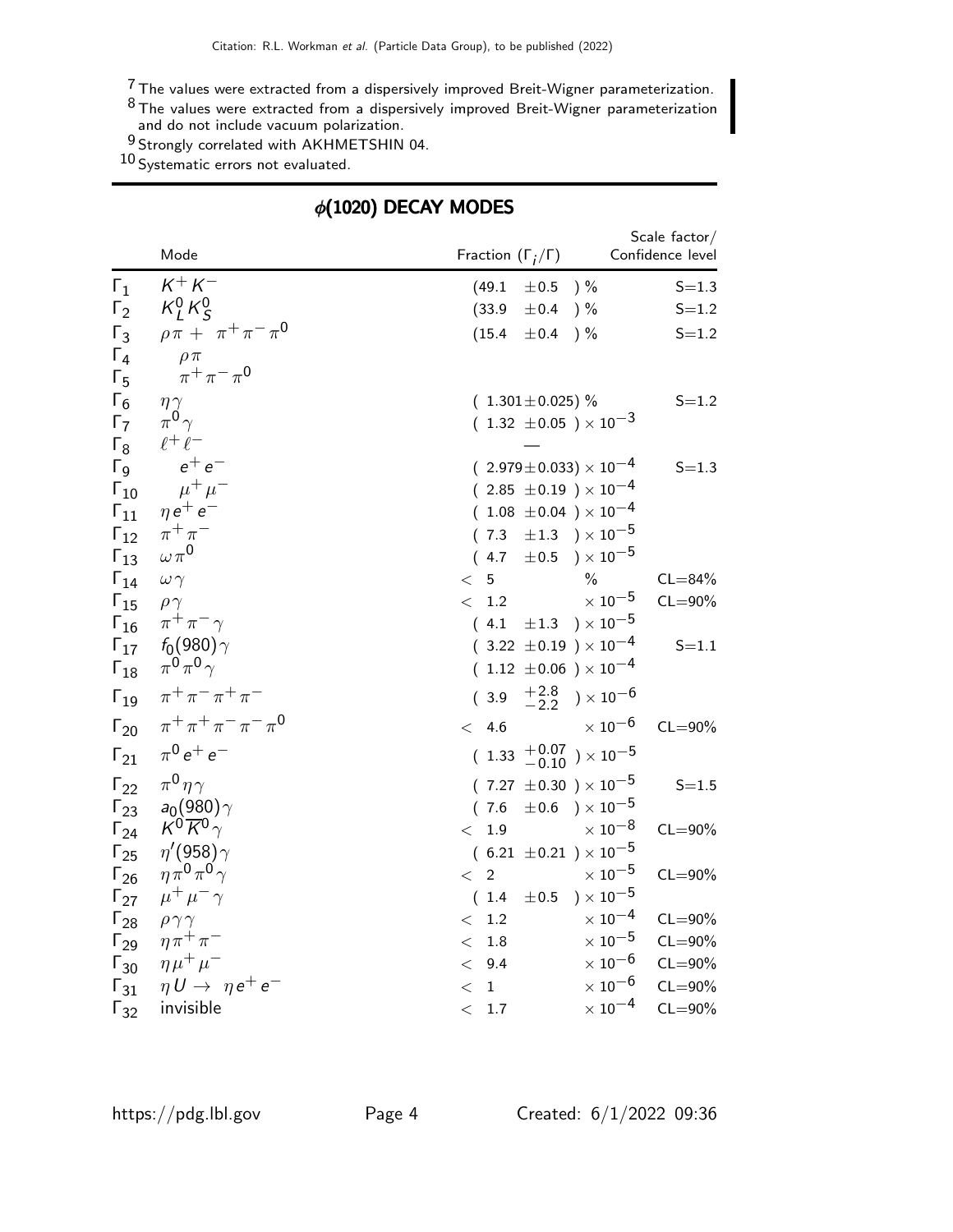### Lepton Family number (LF) violating modes

 $Γ_{33}$   $e^{\pm}$ μ  $\mp$  LF  $<$  2  $\times 10^{-6}$  CL=90%

### CONSTRAINED FIT INFORMATION

An overall fit to 30 branching ratios uses 80 measurements and one constraint to determine 14 parameters. The overall fit has a  $\chi^2=$  61.8 for 67 degrees of freedom.

The following off-diagonal array elements are the correlation coefficients  $\left<\delta x_i\delta x_j\right>$ / $(\delta x_i\cdot\delta x_j)$ , in percent, from the fit to the branching fractions,  $x_i$   $\;\equiv$  $\Gamma_i/\Gamma_{\rm total}$ . The fit constrains the  $x_i$  whose labels appear in this array to sum to one.

| $x_2$                               | $-73$                                                                         |              |                |                  |                             |                  |                |                                   |                  |                  |
|-------------------------------------|-------------------------------------------------------------------------------|--------------|----------------|------------------|-----------------------------|------------------|----------------|-----------------------------------|------------------|------------------|
| $x_3$                               | $-60$                                                                         | $-10$        |                |                  |                             |                  |                |                                   |                  |                  |
| $x_6$                               | $-21$                                                                         | 18           | $\overline{2}$ |                  |                             |                  |                |                                   |                  |                  |
| $x_7$                               | $-11$                                                                         | 11           | $\overline{2}$ | 8                |                             |                  |                |                                   |                  |                  |
| $x_{9}$                             | 48                                                                            | $-51$        | $-8$           | $-37$            | $-22$                       |                  |                |                                   |                  |                  |
| $x_{10}$                            | $-6$                                                                          | 6            | 1              | 4                | 3                           | $-12$            |                |                                   |                  |                  |
| $x_{12}$                            | $-3$                                                                          | 3            | 0              | $\overline{2}$   | $\mathbf{1}$                | $-6$             | 1              |                                   |                  |                  |
| $x_{13}$                            | $-4$                                                                          | 4            | 1              | 3                | $\overline{2}$              | $-8$             | $\mathbf{1}$   | 0                                 |                  |                  |
| $x_{17}$                            | $\mathbf 0$                                                                   | 0            | 0              | $\boldsymbol{0}$ | $\mathbf 0$                 | $\boldsymbol{0}$ | 0              | 0                                 | 0                |                  |
| $x_{18}$                            | $-10$                                                                         | 10           | 1              | 18               | 4                           | $-19$            | $\overline{2}$ | 1                                 | $\overline{2}$   | 0                |
| $x_{19}$                            | $^{-1}$                                                                       | $\mathbf{1}$ | 0              | $\mathbf{1}$     | 0                           | $-2$             | 0              | 0                                 | $\boldsymbol{0}$ | $\boldsymbol{0}$ |
| $x_{23}$                            | $\boldsymbol{0}$                                                              | 0            | 0              | 0                | 0                           | $\boldsymbol{0}$ | 0              | 0                                 | 0                | 0                |
| $x_{25}$                            | $-7$                                                                          | 6            | 1              | 33               | 3                           | $-12$            | 1              | 1                                 | 1                | $\boldsymbol{0}$ |
|                                     | $x_1$                                                                         | $x_2$        | $x_3$          | $x_6$            | $x_7$                       | $x_{9}$          | $x_{10}$       | $x_{12}$                          | $x_{13}$         | $x_{17}$         |
| $x_{19}$                            | 0                                                                             |              |                |                  |                             |                  |                |                                   |                  |                  |
| $x_{23}$                            | 0                                                                             | 0            |                |                  |                             |                  |                |                                   |                  |                  |
| $x_{25}$                            | 6                                                                             | $\mathbf 0$  | 0              |                  |                             |                  |                |                                   |                  |                  |
|                                     | $x_{18}$                                                                      | $x_{19}$     | $x_{23}$       |                  |                             |                  |                |                                   |                  |                  |
|                                     |                                                                               |              |                |                  | $\phi(1020)$ PARTIAL WIDTHS |                  |                |                                   |                  |                  |
| $\Gamma(\eta\gamma)$<br>VALUE (keV) |                                                                               |              |                |                  | DOCUMENT ID                 |                  | <b>TECN</b>    | COMMENT                           |                  | $\mathsf{r}_6$   |
|                                     | • • • We do not use the following data for averages, fits, limits, etc. •     |              |                |                  |                             |                  |                |                                   |                  |                  |
| $58.9 \pm 0.5 \pm 2.4$              |                                                                               |              |                |                  | <b>ACHASOV</b>              | 00               | <b>SND</b>     | $e^+e^- \rightarrow \eta \gamma$  |                  |                  |
| Г $(\pi^{\mathbf{0}}\gamma)$        |                                                                               |              |                |                  |                             |                  |                |                                   |                  | $\Gamma_7$       |
| VALUE (keV)                         |                                                                               |              |                |                  | DOCUMENT ID                 |                  | TECN           | COMMENT                           |                  |                  |
|                                     | • • • We do not use the following data for averages, fits, limits, etc. • • • |              |                |                  |                             |                  |                |                                   |                  |                  |
|                                     | $5.40\!\pm\!0.16\genfrac{}{}{0pt}{}{+0.43}{-0.40}$                            |              |                |                  | ACHASOV                     | $00\,$           | SND            | $e^+e^- \rightarrow \pi^0 \gamma$ |                  |                  |

https://pdg.lbl.gov Page 5 Created: 6/1/2022 09:36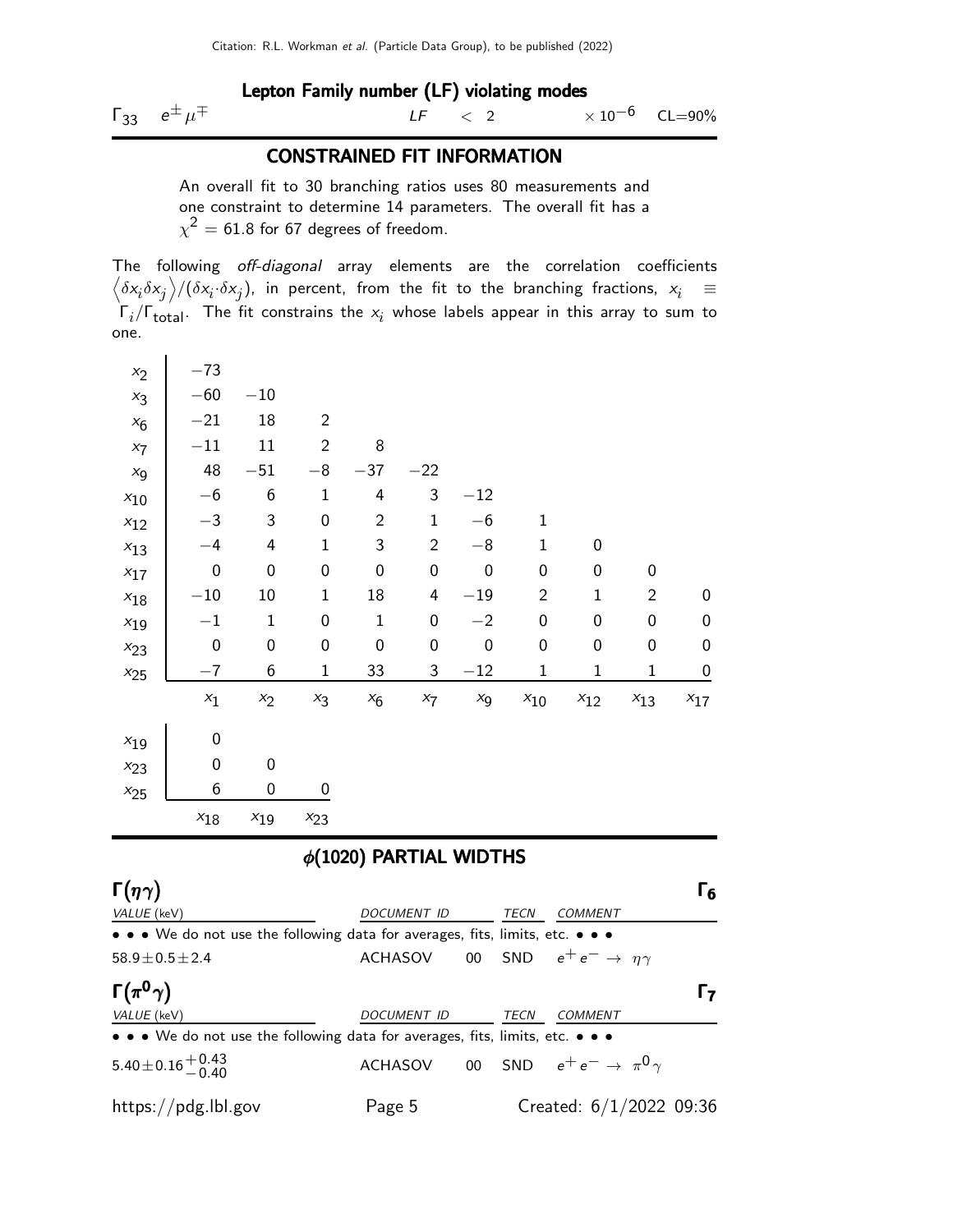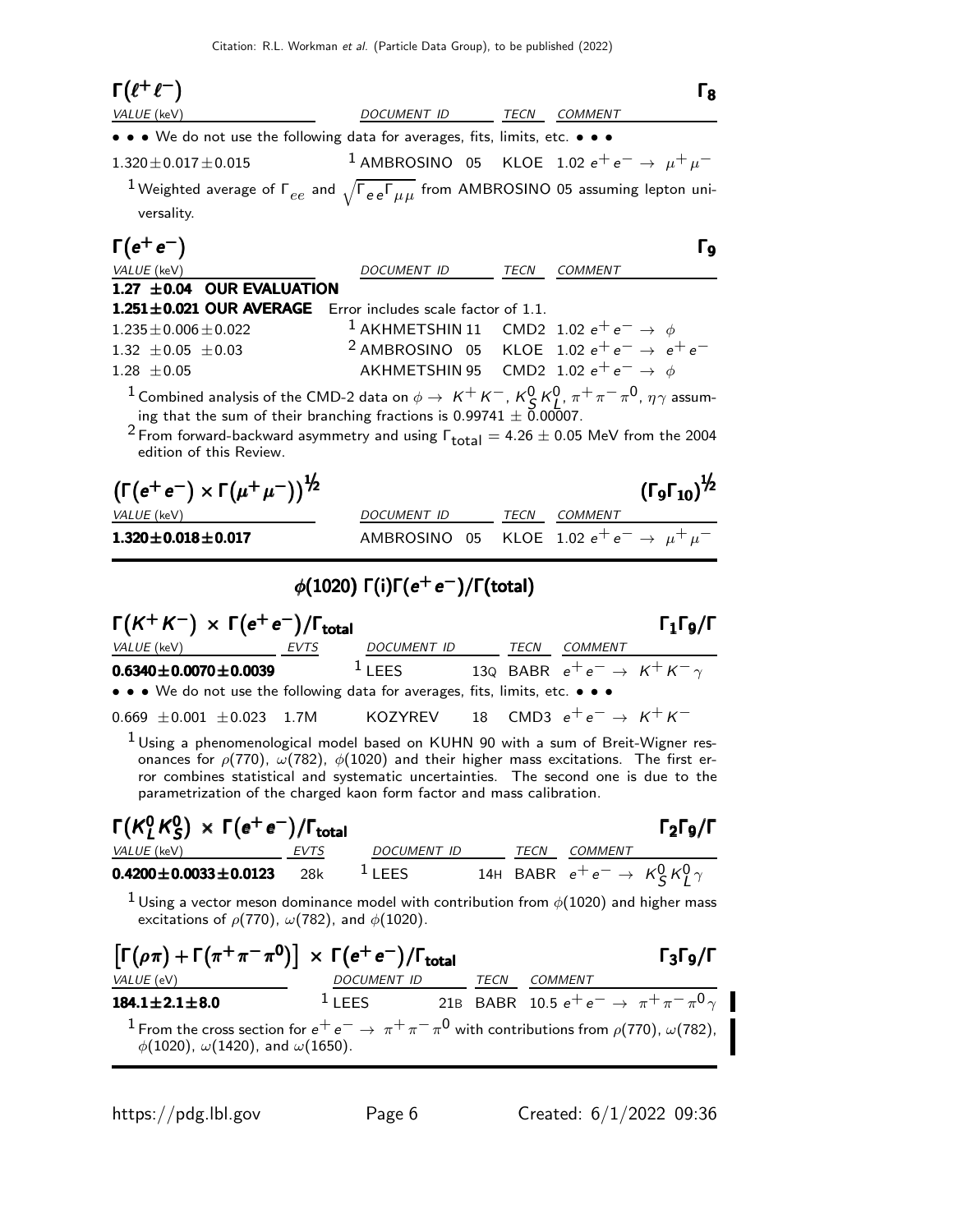



 $^1$  From the combined fit assuming that the total  $\phi(1020)$  production cross section is saturated by those of  $K^+K^-$ ,  $K_S K_L$ ,  $\pi^+\pi^-\pi^0$ , and  $\eta\gamma$  decays modes and using ACHASOV 00B for the  $\eta\gamma$  decay mode.

Γ $(\mathsf{K}^+\mathsf{K}^-)/\mathsf{\Gamma}_{\mathsf{total}}\ \times\ \mathsf{\Gamma}(\mathsf{e}^+\mathsf{e}^-)/\mathsf{\Gamma}_{\mathsf{total}}\ (\mathsf{units}\ 10^{-5})$ 

| $\Gamma(K^0_I K^0_S)/\Gamma_{\text{total}} \times \Gamma(e^+e^-)/\Gamma_{\text{total}}$ |      | $\Gamma_2/\Gamma \times \Gamma_9/\Gamma$ |  |             |                                                                                                                                   |
|-----------------------------------------------------------------------------------------|------|------------------------------------------|--|-------------|-----------------------------------------------------------------------------------------------------------------------------------|
| VALUE (units $10^{-5}$ ) EVTS                                                           |      | <b>DOCUMENT ID</b>                       |  | <b>TECN</b> | COMMENT                                                                                                                           |
| 10.11 $\pm$ 0.12 OUR FIT                                                                |      |                                          |  |             |                                                                                                                                   |
| 10.07 ± 0.13 OUR AVERAGE                                                                |      |                                          |  |             |                                                                                                                                   |
| $10.078 \pm 0.223$                                                                      | 610k |                                          |  |             |                                                                                                                                   |
| $10.01 \pm 0.04 \pm 0.17$ 272k                                                          |      |                                          |  |             | <sup>1</sup> KOZYREV 16 CMD3 $e^+e^- \rightarrow K_S^0 K_L^0$<br><sup>2</sup> AKHMETSHIN 04 CMD2 $e^+e^- \rightarrow K_L^0 K_S^0$ |
| $10.27 \pm 0.07 \pm 0.34$                                                               | 500k |                                          |  |             | <sup>3</sup> ACHASOV 01E SND $e^+e^- \rightarrow K^{\pm}K^-$ ,<br>$K_S K_L$ , $\pi^+\pi^-\pi^0$                                   |
|                                                                                         |      |                                          |  |             |                                                                                                                                   |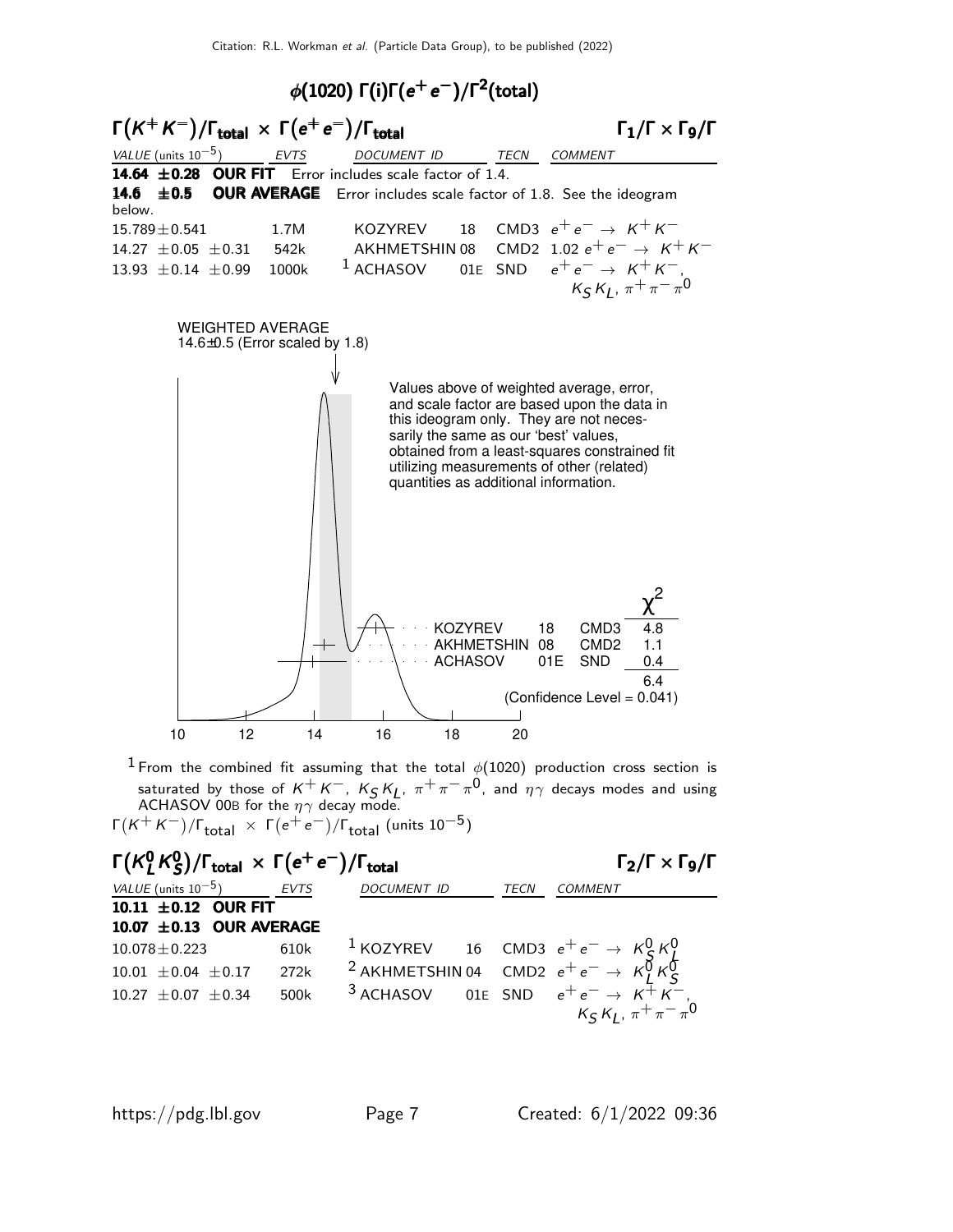- $^1$ KOZYREV 16 also reports Г $(e^+e^-)$  B $(\phi \to \ K_S^0 \, \kappa_L^0) = (0.428 \pm 0.001 \pm 0.009)$  keV.
- 2 Update of AKHMETSHIN 99<sup>D</sup>

<sup>3</sup> From the combined fit assuming that the total  $\phi(1020)$  production cross section is saturated by those of  $K^+K^-$ ,  $K_S K_L$ ,  $\pi^+\pi^-\pi^0$ , and  $\eta\gamma$  decays modes and using ACHASOV 00B for the  $\eta\gamma$  decay mode.

| $\left[\Gamma(\rho\pi) + \Gamma(\pi^+\pi^-\pi^0)\right] / \Gamma_{\text{total}} \times \Gamma(e^+e^-) / \Gamma_{\text{total}}$ | $\Gamma_3/\Gamma \times \Gamma_9/\Gamma$ |      |                                                                               |      |                                                                                                    |
|--------------------------------------------------------------------------------------------------------------------------------|------------------------------------------|------|-------------------------------------------------------------------------------|------|----------------------------------------------------------------------------------------------------|
|                                                                                                                                | VALUE (units $10^{-5}$ ) EVTS            |      | <i>DOCUMENT ID</i>                                                            | TECN | <b>COMMENT</b>                                                                                     |
|                                                                                                                                |                                          |      | 4.58 $\pm$ 0.11 OUR FIT Error includes scale factor of 1.1.                   |      |                                                                                                    |
|                                                                                                                                | 4.51 $\pm$ 0.14 OUR AVERAGE              |      |                                                                               |      |                                                                                                    |
|                                                                                                                                | 4.51 $\pm$ 0.16 $\pm$ 0.11 105k          |      |                                                                               |      |                                                                                                    |
|                                                                                                                                | $4.665 \pm 0.042 \pm 0.261$              | 400k |                                                                               |      | AKHMETSHIN 06 CMD2 0.98-1.06 $e^+e^- \rightarrow$<br>1 ACHASOV 01E SND $e^+e^- \rightarrow K^+K^-$ |
|                                                                                                                                |                                          |      |                                                                               |      | 4.35 ± 0.27 ± 0.08 11169 $2$ AKHMETSHIN 98 CMD2 $e^+e^- \rightarrow \pi^+\pi^-\pi^0$               |
|                                                                                                                                |                                          |      | • • • We do not use the following data for averages, fits, limits, etc. • • • |      |                                                                                                    |
| 4.38 $\pm$ 0.12<br>4.30 $\pm$ 0.08 $\pm$ 0.21                                                                                  |                                          |      | 3 AUBERT, B 04N BABR 10.6 $e^+e^- \rightarrow \pi^+ \pi^- \pi^0 \gamma$       |      | BENAYOUN 10 RVUE 0.4-1.05 $e^+e^-$                                                                 |

<sup>1</sup> From the combined fit assuming that the total  $\phi(1020)$  production cross section is saturated by those of  $K^+K^-$ ,  $K_S K_L$ ,  $\pi^+\pi^-\pi^0$ , and  $\eta\gamma$  decays modes and using ACHASOV 00B for the  $\eta\gamma$  decay mode.

2Recalculated by us from the cross section in the peak.

3 Superseeded by LEES 21B.

# $\Gamma(\eta\gamma)/\Gamma_{\rm total} \, \times \, \Gamma(e^+e^-)/\Gamma_{\rm total}$  Γ<sub>6</sub>/Γ  $\times$  Γ<sub>9</sub>/Γ

VALUE (units  $10^{-6}$ ) EVTS DOCUMENT ID TECN COMMENT  $\overline{3.88 \pm 0.07}$  OUR FIT Error includes scale factor of 1.2. **3.93**  $\pm$ **0.09 OUR AVERAGE** Error includes scale factor of 1.3. See the ideogram below.<br>4.050 + 0.067 + 0.118 33k <sup>1</sup> ACHASOV 07B SND 0.6–1.38  $e^+e^- \rightarrow n\gamma$ 33k 1 ACHASOV 07B SND 0.6-1.38  $e^+e^- \rightarrow \eta \gamma$  $4.093 + 0.040 + 0.247$  $4.093^{+0.040}_{-0.043}$  ± 0.247 17.4k <sup>2</sup> AKHMETSHIN 05 CMD2 0.60-1.38  $e^+e^- \rightarrow \eta \gamma$ <br>3.850 ± 0.041 ± 0.159 23k <sup>3,4</sup> AKHMETSHIN 01B CMD2  $e^+e^- \rightarrow \eta \gamma$ 3,4 AKHMETSHIN 01B CMD2  $e^+e^- \rightarrow \eta \gamma$ <br>5 ACHASOV 00 SND  $e^+e^- \rightarrow \eta \gamma$  $4.00 \pm 0.04 \pm 0.11$ <br>3.53  $\pm$  0.08  $\pm$  0.17 2200  $3.5$  AKHMETSHIN 99F CMD2  $e^+e^- \rightarrow \eta \gamma$ • • • We do not use the following data for averages, fits, limits, etc. • • • 4.19  $\pm$  0.06 <sup>8</sup> BENAYOUN 10 RVUE 0.4–1.05  $e^+e^ 1$  From a combined fit of  $\sigma(e^+e^- \rightarrow \eta \gamma)$  with  $\eta \rightarrow 3\pi^0$  and  $\eta \rightarrow \pi^+ \pi^- \pi^0$ , and fixing B $(\eta \to 3\pi^0)$  / B $(\eta \to \pi^+\pi^-\pi^0)$  = 1.44  $\pm$  0.04. Recalculated by us from the cross section at the peak. Supersedes ACHASOV 00D and ACHASOV 06A. <sup>2</sup> From the  $\eta \to 2\gamma$  decay and using B( $\eta \to \gamma \gamma$ ) = 39.43  $\pm$  0.26%.  $\frac{3}{4}$  From the  $\eta \to 3\pi^0$  decay and using B $(\eta \to 3\pi^0)$   $=(32.24 \pm 0.29) \times 10^{-2}$ . <sup>4</sup> The combined fit from 600 to 1380 MeV taking into account  $\rho(770)$ ,  $\omega(782)$ ,  $\phi(1020)$ , and  $\rho$ (1450) (mass and width fixed at 1450 MeV and 310 MeV respectively). <sup>5</sup> From the  $\eta \to 2\gamma$  decay and using B( $\eta \to 2\gamma$ ) =(39.21 ± 0.34) × 10<sup>-2</sup>.  $6$  Recalculated by the authors from the cross section in the peak.  $7$  From the  $\eta \to \pi^+ \pi^- \pi^0$  decay and using B $(\eta \to \pi^+ \pi^- \pi^0) =$  (23.1  $\pm$  0.5)  $\times$  10<sup>-2</sup>.  $^8$ A simultaneous fit of  $e^+e^-\,\rightarrow\,\pi^+\pi^-$ ,  $\pi^+\pi^-\pi^0$ ,  $\pi^0\gamma$ ,  $\eta\gamma$  data.

 $\Gamma_6/\Gamma \times \Gamma_9/\Gamma$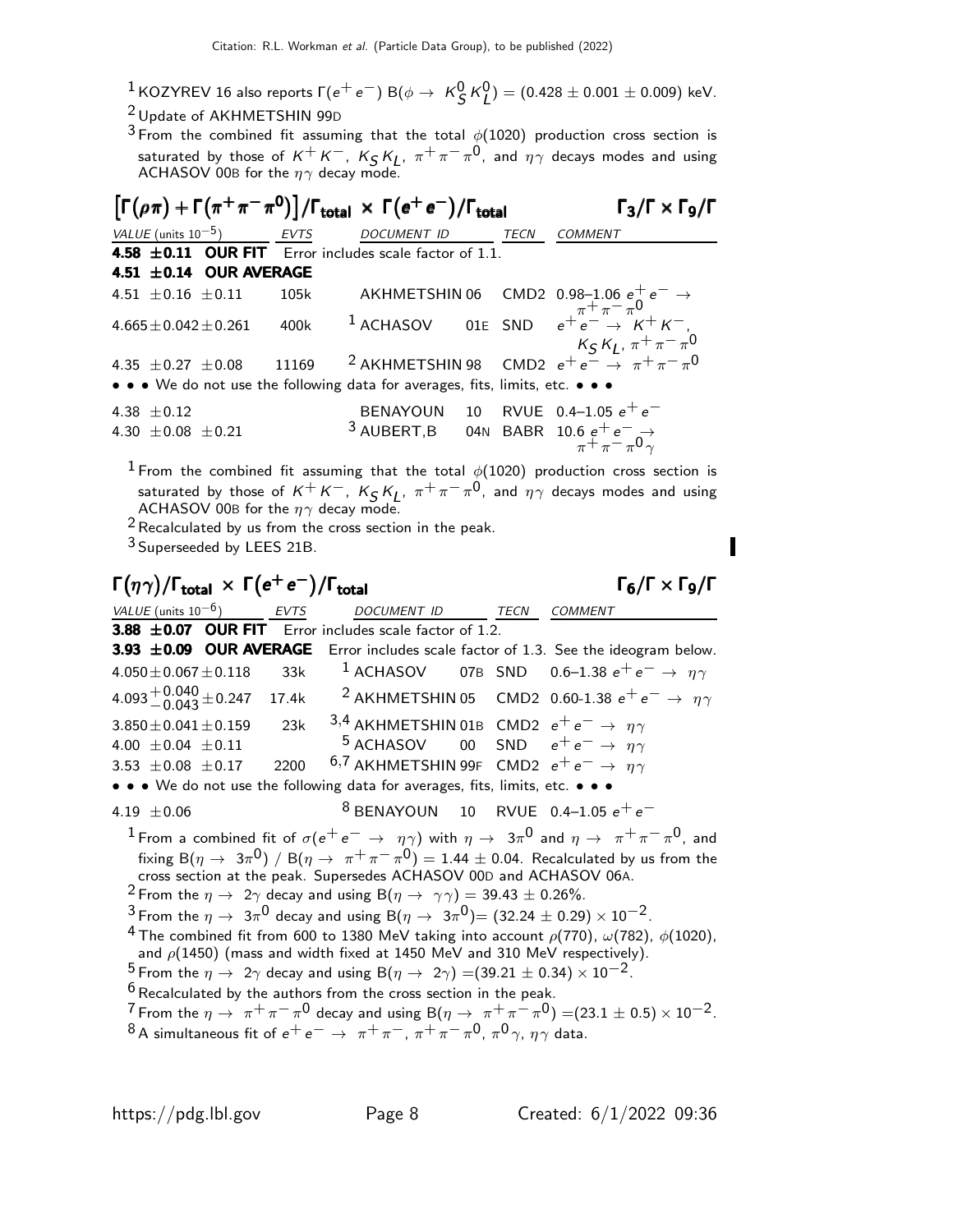

| $\mathcal{L}$ , $\mathcal{L}$ , $\mathcal{L}$ , $\mathcal{L}$                    |                    |      | - -                                                            |
|----------------------------------------------------------------------------------|--------------------|------|----------------------------------------------------------------|
| VALUE (units $10^{-8}$ )                                                         | <i>DOCUMENT ID</i> | TECN | <b>COMMENT</b>                                                 |
| 8.5 $\pm$ 0.6 OUR FIT                                                            |                    |      |                                                                |
| 8.8 ±0.9 OUR AVERAGE Error includes scale factor of 1.5. See the ideogram below. |                    |      |                                                                |
| $8.36 \pm 0.59 \pm 0.37$                                                         |                    |      | ACHASOV 01G SND $e^+e^- \rightarrow \mu^+\mu^-$                |
| 9.9 $\pm$ 1.4 $\pm$ 0.9                                                          |                    |      | <sup>1</sup> ACHASOV 99C SND $e^+e^- \rightarrow \mu^+\mu^-$   |
| 14.4 $\pm 3.0$                                                                   |                    |      | <sup>2</sup> VASSERMAN 81 OLYA $e^+e^- \rightarrow \mu^+\mu^-$ |
| $8.6 \pm 5.9$                                                                    |                    |      | <sup>2</sup> AUGUSTIN 73 OSPK $e^+e^- \rightarrow \mu^+\mu^-$  |
|                                                                                  |                    |      |                                                                |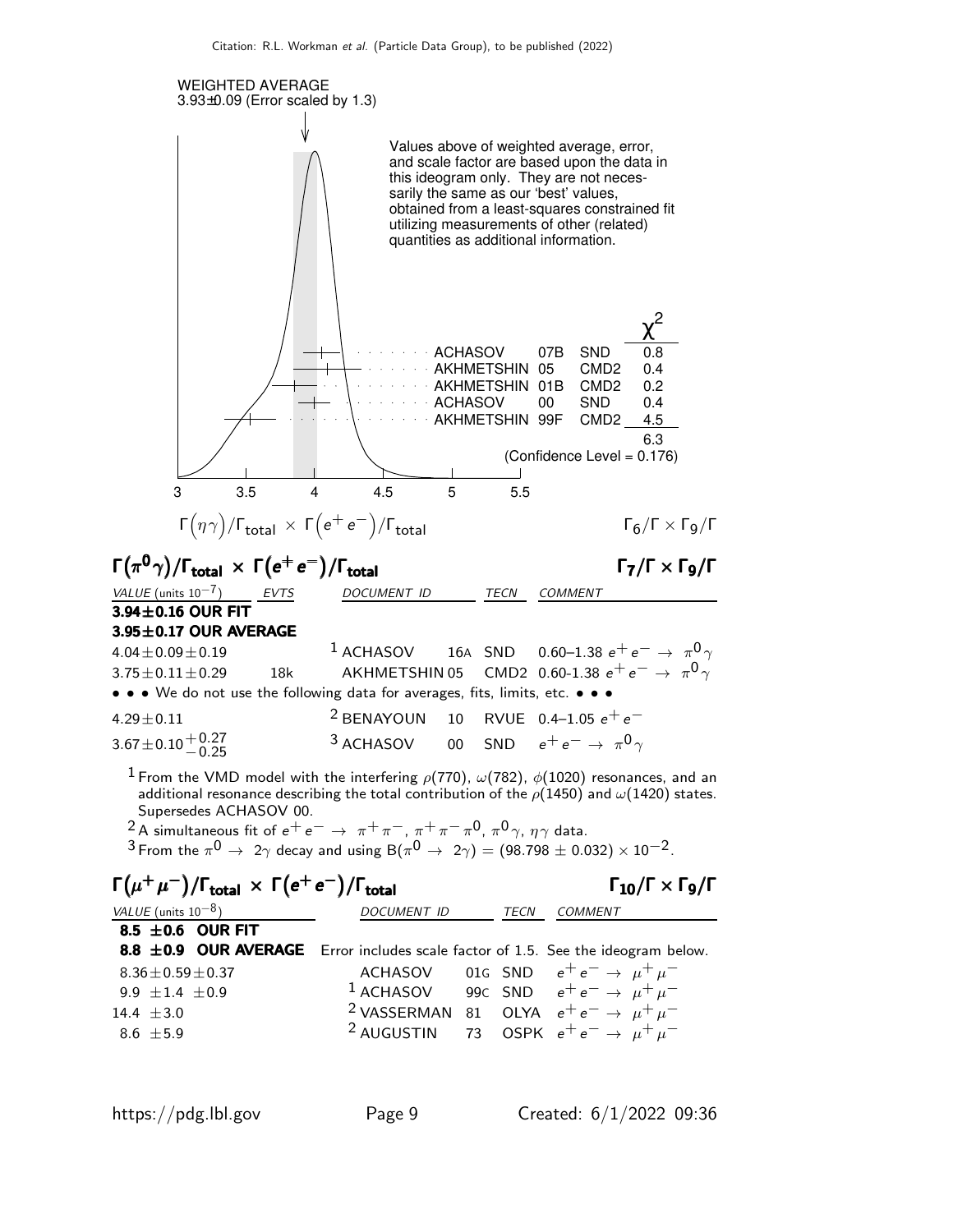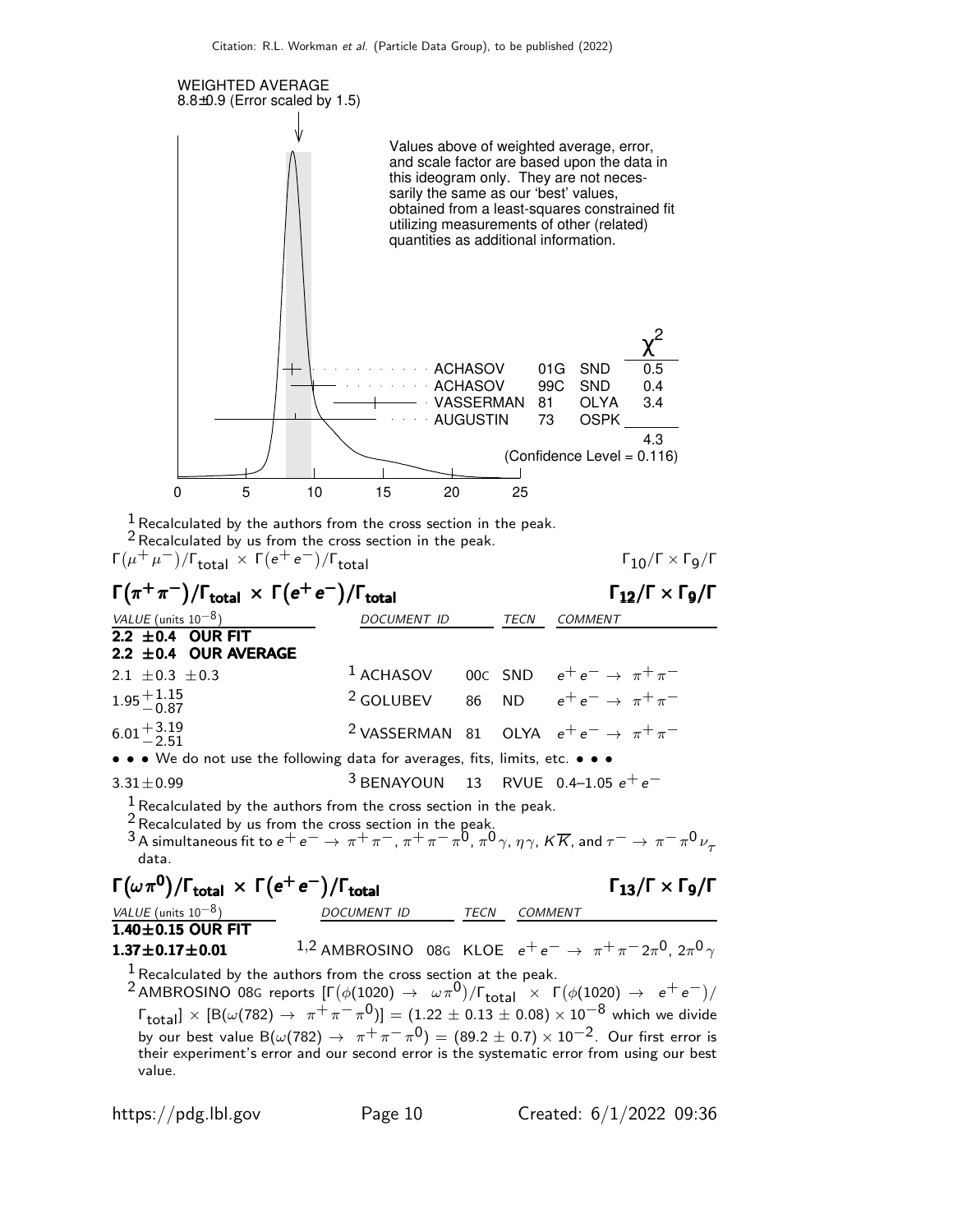Citation: R.L. Workman et al. (Particle Data Group), to be published (2022)

| $\Gamma(\pi^{\mathbf{0}}\pi^{\mathbf{0}}\gamma)/\Gamma_{\mathbf{total}}\,\times\,\Gamma(e^+\,e^-)/\Gamma_{\mathbf{total}}$ |                               |                                                                         |    |      | $\Gamma_{18}/\Gamma \times \Gamma_{9}/\Gamma$                                                                                                                                               |  |  |  |
|----------------------------------------------------------------------------------------------------------------------------|-------------------------------|-------------------------------------------------------------------------|----|------|---------------------------------------------------------------------------------------------------------------------------------------------------------------------------------------------|--|--|--|
| VALUE (units $10^{-8}$ )                                                                                                   |                               | DOCUMENT ID                                                             |    | TECN | COMMENT                                                                                                                                                                                     |  |  |  |
| $3.34 \pm 0.17$ OUR FIT                                                                                                    |                               |                                                                         |    |      |                                                                                                                                                                                             |  |  |  |
| $3.33 + 0.04 + 0.19$<br>$-0.09 - 0.20$                                                                                     |                               |                                                                         |    |      | <sup>1</sup> AMBROSINO 07 KLOE $e^+e^- \rightarrow \pi^0 \pi^0 \gamma$                                                                                                                      |  |  |  |
| $1$ Calculated by the authors from the cross section at the peak.                                                          |                               |                                                                         |    |      |                                                                                                                                                                                             |  |  |  |
| $\Gamma(\pi^+\pi^-\pi^+\pi^-)/\Gamma_{\rm total} \times \Gamma(e^+e^-)/\Gamma_{\rm total}$                                 |                               |                                                                         |    |      | $\Gamma_{19}/\Gamma \times \Gamma_{9}/\Gamma$                                                                                                                                               |  |  |  |
| $VALUE$ (units $10^{-9}$ ) EVTS                                                                                            |                               | DOCUMENT ID                                                             |    |      | TECN COMMENT                                                                                                                                                                                |  |  |  |
| 1.2 $^{+0.8}_{-0.7}$ OUR FIT                                                                                               |                               |                                                                         |    |      |                                                                                                                                                                                             |  |  |  |
| $1.17 \pm 0.52 \pm 0.64$                                                                                                   |                               |                                                                         |    |      | 3285 <sup>1</sup> AKHMETSHIN 00E CMD2 $e^+e^- \rightarrow \pi^+\pi^-\pi^+\pi^-$                                                                                                             |  |  |  |
| $1$ Recalculated by the authors from the cross section in the peak.                                                        |                               |                                                                         |    |      |                                                                                                                                                                                             |  |  |  |
|                                                                                                                            | $\phi(1020)$ BRANCHING RATIOS |                                                                         |    |      |                                                                                                                                                                                             |  |  |  |
| $\Gamma(K^+K^-)/\Gamma_{\rm total}$                                                                                        |                               |                                                                         |    |      | $\Gamma_1/\Gamma$                                                                                                                                                                           |  |  |  |
|                                                                                                                            | EVTS                          | <b>DOCUMENT ID</b>                                                      |    | TECN | <b>COMMENT</b>                                                                                                                                                                              |  |  |  |
| $0.491 \pm 0.005$ OUR FIT Error includes scale factor of 1.3.<br>$0.493 \pm 0.010$ OUR AVERAGE                             |                               |                                                                         |    |      |                                                                                                                                                                                             |  |  |  |
| $0.492 \pm 0.012$                                                                                                          | 2913                          |                                                                         |    |      | AKHMETSHIN 95 CMD2 $e^+e^- \rightarrow K^+K^-$                                                                                                                                              |  |  |  |
| $0.44 \pm 0.05$                                                                                                            | 321                           |                                                                         |    |      | KALBFLEISCH 76 HBC 2.18 $K^- p \rightarrow AK^+K^-$                                                                                                                                         |  |  |  |
| $0.49 \pm 0.06$                                                                                                            | 270                           |                                                                         |    |      | DEGROOT 74 HBC 4.2 $K^- p \rightarrow A\phi$                                                                                                                                                |  |  |  |
| $0.540 \pm 0.034$                                                                                                          | 565                           |                                                                         |    |      | BALAKIN 71 OSPK $e^+e^- \rightarrow K^+K^-$                                                                                                                                                 |  |  |  |
| $0.48 \pm 0.04$                                                                                                            | 252                           |                                                                         |    |      | LINDSEY 66 HBC 2.1-2.7 $K^- p \rightarrow AK^+K^-$                                                                                                                                          |  |  |  |
| • • • We do not use the following data for averages, fits, limits, etc. • • •                                              |                               |                                                                         |    |      |                                                                                                                                                                                             |  |  |  |
| $0.493 \pm 0.003 \pm 0.007$                                                                                                |                               |                                                                         |    |      | <sup>1</sup> AKHMETSHIN 11 CMD2 1.02 $e^+e^- \rightarrow K^+K^-$                                                                                                                            |  |  |  |
| $0.476 \pm 0.017$                                                                                                          | 1000k                         |                                                                         |    |      | <sup>2</sup> ACHASOV 01E SND $e^+e^- \rightarrow K^+K^-, K_S K_J$ ,                                                                                                                         |  |  |  |
|                                                                                                                            |                               |                                                                         |    |      | $\pi^+ \pi^- \pi^0$                                                                                                                                                                         |  |  |  |
|                                                                                                                            |                               |                                                                         |    |      | $^{-1}$ Combined analysis of the CMD-2 data on $\phi\to~$ K <sup>+</sup> K <sup>-</sup> , K <sup>0</sup> K <sup>0</sup> , $\pi^+\pi^-\pi^0$ , $\eta\gamma$ assum-                           |  |  |  |
|                                                                                                                            |                               | ing that the sum of their branching fractions is 0.99741 $\pm$ 0.00007. |    |      |                                                                                                                                                                                             |  |  |  |
| <sup>2</sup> Using B( $\phi \rightarrow e^+e^-$ ) = (2.93 $\pm$ 0.14) $\times$ 10 <sup>-4</sup> .                          |                               |                                                                         |    |      |                                                                                                                                                                                             |  |  |  |
| $\Gamma(K_L^0K_S^0)/\Gamma_{\rm total}$                                                                                    |                               |                                                                         |    |      | $\Gamma_2/\Gamma$                                                                                                                                                                           |  |  |  |
| VALUE                                                                                                                      | EVTS                          | DOCUMENT ID                                                             |    | TECN | <b>COMMENT</b>                                                                                                                                                                              |  |  |  |
| 0.339±0.004 OUR FIT Error includes scale factor of 1.2.<br>$0.331 \pm 0.009$ OUR AVERAGE                                   |                               |                                                                         |    |      |                                                                                                                                                                                             |  |  |  |
| $0.335 \pm 0.010$                                                                                                          | 40644                         |                                                                         |    |      |                                                                                                                                                                                             |  |  |  |
| $0.326 \pm 0.035$                                                                                                          |                               |                                                                         |    |      |                                                                                                                                                                                             |  |  |  |
| $0.310 \pm 0.024$                                                                                                          |                               |                                                                         |    |      |                                                                                                                                                                                             |  |  |  |
| • • • We do not use the following data for averages, fits, limits, etc. • • •                                              |                               |                                                                         |    |      |                                                                                                                                                                                             |  |  |  |
|                                                                                                                            |                               |                                                                         |    |      |                                                                                                                                                                                             |  |  |  |
| $0.336 \pm 0.002 \pm 0.006$                                                                                                |                               | $1$ AKHMETSHIN 11                                                       |    |      | CMD2 1.02 $e^+e^- \rightarrow \kappa_S^0 \kappa_L^0$                                                                                                                                        |  |  |  |
| $0.351 \pm 0.013$                                                                                                          | 500k                          | <sup>2</sup> ACHASOV                                                    |    |      | ACHASOV OIE SND $e^+e^- \rightarrow K^+K^-$<br>$K_S K_L$ , $\pi^+\pi^-\pi^0$<br>KALBFLEISCH 76 HBC 2.18 $K^-p \rightarrow AK_L^0 K_S^0$<br>BALAKIN 71 OSPK $e^+e^- \rightarrow K_L^0 K_S^0$ |  |  |  |
| $0.27 \pm 0.03$                                                                                                            | 133                           |                                                                         |    |      |                                                                                                                                                                                             |  |  |  |
| $0.257 \pm 0.030$                                                                                                          | 95                            | <sup>3</sup> BALAKIN                                                    |    |      |                                                                                                                                                                                             |  |  |  |
| $0.40 \pm 0.04$                                                                                                            | 167                           | LINDSEY                                                                 | 66 |      | HBC 2.1-2.7 $K^- p \to \Lambda K^0$ $K^0_S$                                                                                                                                                 |  |  |  |
|                                                                                                                            |                               |                                                                         |    |      |                                                                                                                                                                                             |  |  |  |

https://pdg.lbl.gov Page 11 Created: 6/1/2022 09:36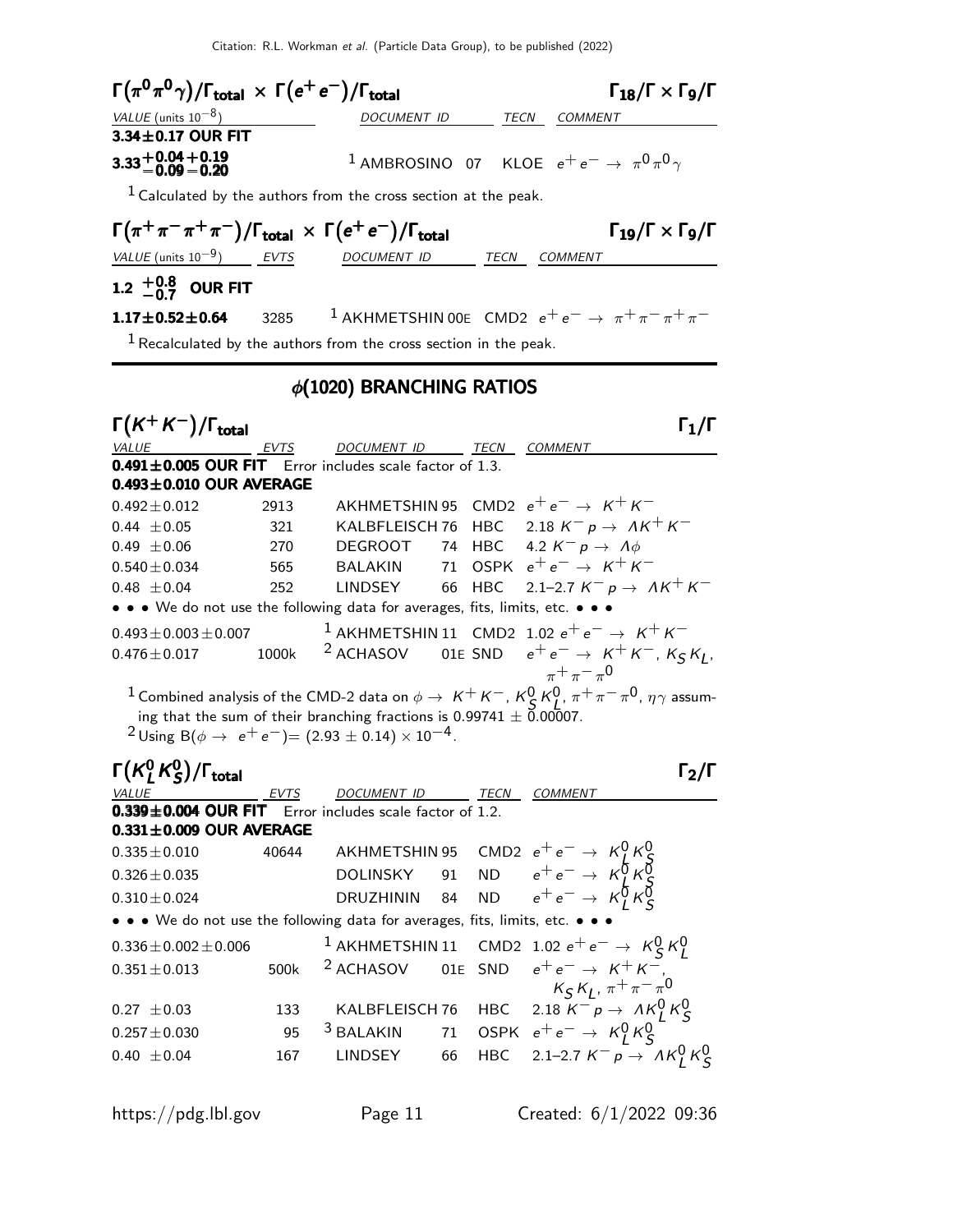<sup>1</sup> Combined analysis of the CMD-2 data on φ →  $K^+ K^-$ ,  $K^0_S K^0_S$ ,  $\pi^+ \pi^- \pi^0$ ,  $\eta \gamma$  assuming that the sum of their branching fractions is  $0.99741 \pm 0.00007$ .

 $\frac{2}{3}$  Using B( $\phi \rightarrow e^+e^-$ )= (2.93 ± 0.14) × 10<sup>-4</sup>.

3 Balakin error increased by Paul.

| $\Gamma(K_1^0 K_5^0)/\Gamma(K^+ K^-)$<br>$\Gamma_2/\Gamma_1$ |      |                                                                               |  |             |                                                                              |  |
|--------------------------------------------------------------|------|-------------------------------------------------------------------------------|--|-------------|------------------------------------------------------------------------------|--|
| VALUE                                                        | EVTS | <b>DOCUMENT ID</b>                                                            |  | <b>TECN</b> | <b>COMMENT</b>                                                               |  |
|                                                              |      | 0.690±0.015 OUR FIT Error includes scale factor of 1.3.                       |  |             |                                                                              |  |
| $0.740 \pm 0.031$ OUR AVERAGE                                |      |                                                                               |  |             |                                                                              |  |
| $0.70 + 0.06$                                                | 2732 | <b>BUKIN</b>                                                                  |  |             | 78C OLYA $e^+e^- \rightarrow K^0_I K^0_S$                                    |  |
| $0.82 \pm 0.08$                                              |      | <b>LOSTY</b>                                                                  |  |             | 78 HBC 4.2 $K^- p \rightarrow \phi$ hyperon                                  |  |
| $0.71 \pm 0.05$                                              |      | LAVEN                                                                         |  |             | 77 HBC 10 $K^- p \rightarrow K^+ K^- \Lambda$                                |  |
| $0.71 \pm 0.08$                                              |      | <b>LYONS</b>                                                                  |  |             | 77 HBC 3-4 $K^- p \rightarrow A \phi$                                        |  |
| $0.89 + 0.10$                                                | 144  | AGUILAR-                                                                      |  |             | 72B HBC 3.9,4.6 $K^- p$                                                      |  |
|                                                              |      | • • • We do not use the following data for averages, fits, limits, etc. • • • |  |             |                                                                              |  |
| $0.638 \pm 0.022$                                            |      |                                                                               |  |             | 2.3M <sup>1</sup> KOZYREV 18 CMD3 $e^+e^- \rightarrow K_I^0 K_S^0$ ,         |  |
| $0.68 \pm 0.03$                                              |      |                                                                               |  |             | <sup>2</sup> AKHMETSHIN 95 CMD2 $e^+e^- \rightarrow K_L^0 K_S^0$ , $K^+ K^-$ |  |

 $^{\rm 1}$  The prediction taking into account phase-space difference, radiative corrections, isospin breaking, and the Sommerfeld-Gamow-Sakharov factor gives 0.630.

<sup>2</sup> Theoretical analysis of BRAMON 00 taking into account phase-space difference, electromagnetic radiative corrections, as well as isospin breaking, predicts 0.62. FLOREZ-BAEZ 08 predicts 0.63 considering also structure-dependent radiative corrections. FIS-CHBACH 02 calculates additional corrections caused by the close threshold and predicts 0.68. See also BENAYOUN 01 and DUBYNSKIY 07. BENAYOUN 12 obtains 0.71 ± 0.01 in the HLS model.

| $\Gamma(K^0, K^0, \sqrt{\Gamma(KK)})$                         |      |                  |  | $\Gamma_2/(\Gamma_1+\Gamma_2)$                 |
|---------------------------------------------------------------|------|------------------|--|------------------------------------------------|
| <i>VALUE</i>                                                  | EVTS | DOCUMENT ID TECN |  | <i>COMMENT</i>                                 |
| $0.408 \pm 0.005$ OUR FIT Error includes scale factor of 1.3. |      |                  |  |                                                |
| 0.45 $\pm$ 0.04 OUR AVERAGE                                   |      |                  |  |                                                |
| $0.44 \pm 0.07$                                               |      | $1$ LONDON       |  | 66 HBC 2.24 $K^- p \rightarrow AK\overline{K}$ |
| $0.48 \pm 0.07$                                               | 52   | BADIER           |  | 65B HBC $3 K^- p$                              |
| $0.40 \pm 0.10$                                               | 34   | SCHLEIN          |  | 63 HBC 1.95 $K^- p \rightarrow AK\overline{K}$ |
|                                                               |      |                  |  |                                                |

 $^{\text{1}}$  This is probably not affected by their controversial background subtraction; the value is from their numbers of  $\mathsf{K}_1 \mathsf{K}_2$  vs  $\mathsf{K}^+ \mathsf{K}^-$  events.

| $\left[\Gamma(\rho\pi) + \Gamma(\pi^+\pi^-\pi^0)\right]$ / $\Gamma_{\text{total}}$                                                                                                                         |       |                                                                                                                                                                        |  |                |  |
|------------------------------------------------------------------------------------------------------------------------------------------------------------------------------------------------------------|-------|------------------------------------------------------------------------------------------------------------------------------------------------------------------------|--|----------------|--|
| VALUE<br><b>EVTS</b>                                                                                                                                                                                       |       | DOCUMENT ID TECN                                                                                                                                                       |  | <b>COMMENT</b> |  |
| $0.154 \pm 0.004$ OUR FIT Error includes scale factor of 1.2.                                                                                                                                              |       |                                                                                                                                                                        |  |                |  |
| $0.151 \pm 0.009$ OUR AVERAGE Error includes scale factor of 1.7.                                                                                                                                          |       |                                                                                                                                                                        |  |                |  |
| $0.161 \pm 0.008$                                                                                                                                                                                          |       | 11761 AKHMETSHIN 95 CMD2 $e^+e^- \rightarrow \pi^+\pi^-\pi^0$                                                                                                          |  |                |  |
| $0.143 + 0.007$                                                                                                                                                                                            |       | DOLINSKY 91 ND $e^+e^- \rightarrow \pi^+\pi^-\pi^0$                                                                                                                    |  |                |  |
| • • • We do not use the following data for averages, fits, limits, etc. • • •                                                                                                                              |       |                                                                                                                                                                        |  |                |  |
| $0.155 \pm 0.002 \pm 0.005$                                                                                                                                                                                |       | <sup>1</sup> AKHMETSHIN 11 CMD2 1.02 $e^+e^- \rightarrow \pi^+\pi^-\pi^0$                                                                                              |  |                |  |
| $0.159 \pm 0.008$                                                                                                                                                                                          |       | 400k <sup>2</sup> ACHASOV 01E SND $e^+e^- \rightarrow K^+K^-$                                                                                                          |  |                |  |
|                                                                                                                                                                                                            |       |                                                                                                                                                                        |  |                |  |
| $0.145 \pm 0.009 \pm 0.003$                                                                                                                                                                                | 11169 | $\frac{\displaystyle K_{\cal S}\,K_{\cal L},\,\pi^+\,\pi^-\,\pi^0}{\displaystyle 3\,$ AKHMETSHIN 98 $\,$ CMD2 $\,$ e $^+$ e $^ \rightarrow$ $\,$ $\pi^+\,\pi^-\,\pi^0$ |  |                |  |
| $0.139 \pm 0.007$                                                                                                                                                                                          |       | <sup>4</sup> PARROUR 76B OSPK $e^+e^-$                                                                                                                                 |  |                |  |
| <sup>1</sup> Combined analysis of the CMD-2 data on $\phi \to K^+K^-$ , $K^0_S K^0_I$ , $\pi^+\pi^-\pi^0$ , $\eta\gamma$ assum-<br>ing that the sum of their branching fractions is 0.99741 $\pm$ 0.00007. |       |                                                                                                                                                                        |  |                |  |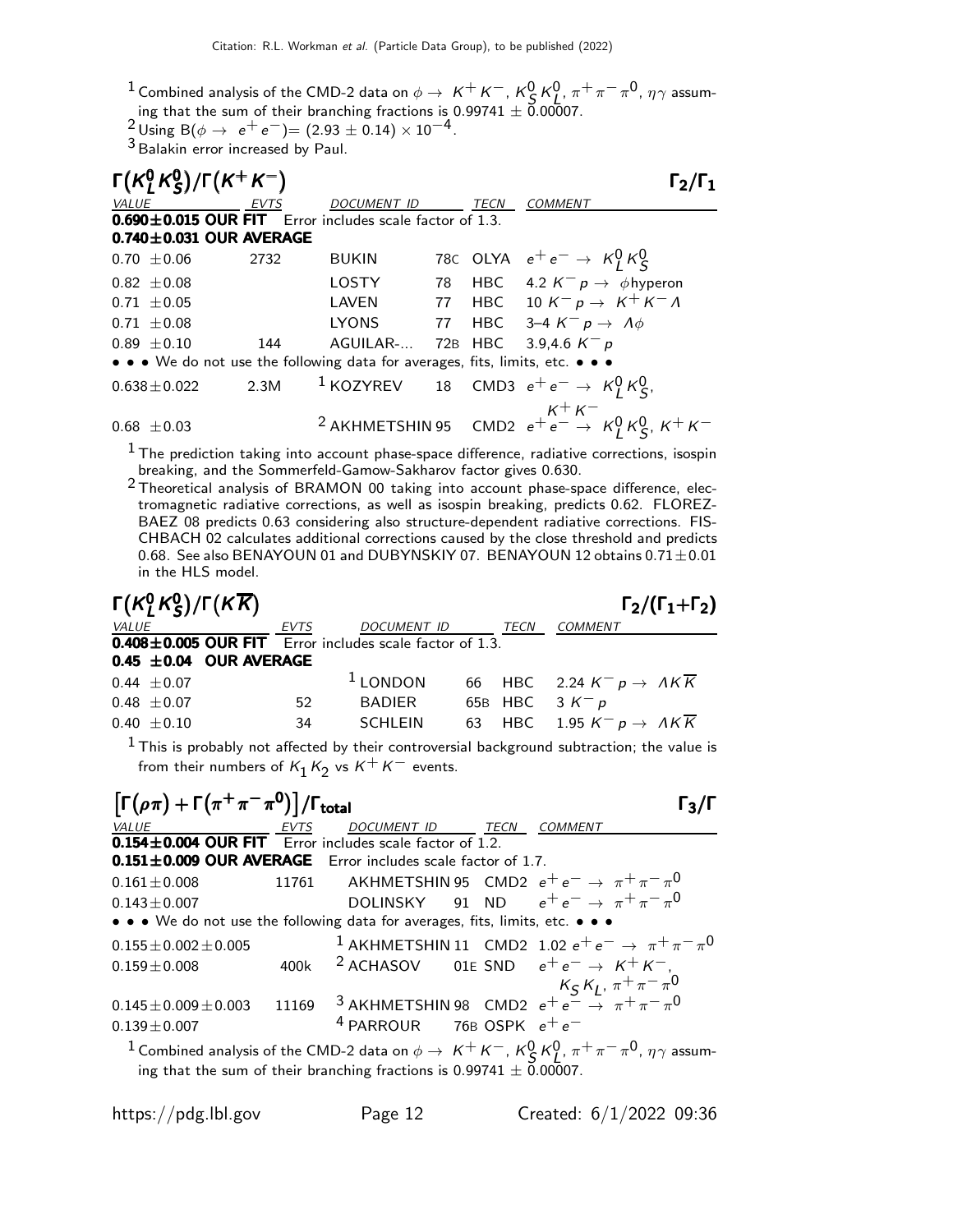- 2 Using B( $\phi \to e^+e^-$ )= (2.93 ± 0.14) × 10<sup>-4</sup>.
- $\frac{3}{4}$ Using B( $\phi \to e^+e^-$ )=(2.99 ± 0.08) × 10<sup>-4</sup>.

<sup>4</sup> Using Γ $(\phi)$ = 4.1 MeV. If interference between the  $\rho\pi$  and 3 $\pi$  modes is neglected, the fraction of the  $\rho\pi$  is more than 80% at the 90% confidence level.

| $\left[\Gamma(\rho\pi)+\Gamma(\pi^+\pi^-\pi^0)\right]/\Gamma(K^+K^-)$        |                 |                                                                                      |                             | $\Gamma_3/\Gamma_1$                                                                                                 |
|------------------------------------------------------------------------------|-----------------|--------------------------------------------------------------------------------------|-----------------------------|---------------------------------------------------------------------------------------------------------------------|
| <b>VALUE</b>                                                                 | EVTS            | DOCUMENT ID ______ TECN COMMENT                                                      |                             |                                                                                                                     |
|                                                                              |                 | $0.313 \pm 0.010$ OUR FIT Error includes scale factor of 1.2.                        |                             |                                                                                                                     |
| $0.28 \pm 0.09$                                                              |                 | 34<br>AGUILAR- 72B HBC                                                               |                             | 3.9,4.6 $K^- p$                                                                                                     |
| $\left[\Gamma(\rho\pi)+\Gamma(\pi^+\pi^-\pi^0)\right]/\Gamma(K\overline{K})$ |                 |                                                                                      |                             | $\Gamma_3/(\Gamma_1+\Gamma_2)$                                                                                      |
| VALUE                                                                        |                 | DOCUMENT ID TECN COMMENT<br>0.185±0.005 OUR FIT Error includes scale factor of 1.2.  |                             |                                                                                                                     |
| 0.24 $\pm$ 0.04 OUR AVERAGE                                                  |                 |                                                                                      |                             |                                                                                                                     |
|                                                                              |                 |                                                                                      |                             |                                                                                                                     |
| $0.237 \pm 0.039$                                                            |                 | CERRADA                                                                              |                             | 77B HBC 4.2 $K^- p \rightarrow A3\pi$                                                                               |
| $0.30 \pm 0.15$                                                              |                 | LONDON                                                                               | 66                          | HBC 2.24 $K^- p \to \Lambda \pi^+ \pi^- \pi^0$                                                                      |
| $\left[\Gamma(\rho\pi)+\Gamma(\pi^+\pi^-\pi^0)\right]/\Gamma(K_L^0K_S^0)$    |                 |                                                                                      |                             | $\Gamma_3/\Gamma_2$                                                                                                 |
| VALUE<br>$0.453 \pm 0.012$ OUR FIT                                           | EVTS            | DOCUMENT ID TECN COMMENT<br>Error includes scale factor of 1.1.                      |                             |                                                                                                                     |
| $0.51 \pm 0.05$ OUR AVERAGE                                                  |                 |                                                                                      |                             |                                                                                                                     |
| $0.56 \pm 0.07$                                                              | 3681            | <b>BUKIN</b>                                                                         |                             | 78C OLYA $e^+e^- \to K^0_I K^0_S$ , $\pi^+\pi^-\pi^0$                                                               |
|                                                                              |                 | COSME                                                                                |                             | 74 OSPK $e^+e^- \rightarrow \pi^+\pi^-\pi^0$                                                                        |
| $0.47 \pm 0.06$                                                              | 516             |                                                                                      |                             |                                                                                                                     |
| $\Gamma(\pi^+\pi^-\pi^0)/\Gamma_{\rm total}$                                 |                 |                                                                                      |                             | $\Gamma_5/\Gamma$                                                                                                   |
| <b>VALUE</b>                                                                 | <u>CL% EVTS</u> | DOCUMENT ID                                                                          | TECN                        | COMMENT                                                                                                             |
|                                                                              |                 | • • • We do not use the following data for averages, fits, limits, etc. • • •        |                             |                                                                                                                     |
| $\simeq 0.0087$                                                              | 1.98M           | $1,2$ ALOISIO                                                                        |                             | 03 KLOE 1.02 $e^+e^- \rightarrow \pi^+\pi^-\pi^0$                                                                   |
| < 0.0006<br>90                                                               |                 | <sup>3</sup> ACHASOV                                                                 |                             | 02 SND 1.02 $e^+e^- \to \pi^+\pi^-\pi^0$                                                                            |
| < 0.23                                                                       | 90              |                                                                                      |                             | <sup>3</sup> CORDIER 80 DM1 $e^+e^- \rightarrow \pi^+\pi^-\pi^0$                                                    |
| < 0.20                                                                       | 90              |                                                                                      |                             | <sup>3</sup> PARROUR 76B OSPK $e^+e^- \rightarrow \pi^+\pi^-\pi^0$                                                  |
|                                                                              |                 |                                                                                      |                             |                                                                                                                     |
|                                                                              |                 | $^1$ From a fit without limitations on charged and neutral $\rho$ masses and widths. |                             |                                                                                                                     |
|                                                                              |                 |                                                                                      |                             | <sup>2</sup> Adding the direct and $\omega\pi$ contributions and considering the interference between the $\rho\pi$ |
| and $\pi^+\pi^-\pi^0$ .                                                      |                 |                                                                                      | $\sim$ $\sim$ $\sim$ $\sim$ |                                                                                                                     |

 $^3$  Neglecting the interference between the  $\rho\pi$  and  $\pi^+\pi^-\pi^0.$ 

### $\Gamma(\eta \gamma)/\Gamma_{\rm total}$  Γ<sub>6</sub>/Γ

| VALUE (units $10^{-2}$ )                                      | EVTS | DOCUMENT ID                                               | TECN | <b>COMMENT</b>                                                         |
|---------------------------------------------------------------|------|-----------------------------------------------------------|------|------------------------------------------------------------------------|
| $1.301 \pm 0.025$ OUR FIT Error includes scale factor of 1.2. |      |                                                           |      |                                                                        |
| 1.26 $\pm$ 0.04 OUR AVERAGE                                   |      |                                                           |      |                                                                        |
| $1.246 \pm 0.025 \pm 0.057$ 10k                               |      | <sup>1</sup> ACHASOV 98F SND $e^+e^- \rightarrow 7\gamma$ |      |                                                                        |
| $1.18 \pm 0.11$                                               | 279  |                                                           |      | <sup>2</sup> AKHMETSHIN 95 CMD2 $e^+e^- \rightarrow \pi^+\pi^-3\gamma$ |
| $1.30 \pm 0.06$                                               |      | <sup>3</sup> DRUZHININ 84 ND $e^+e^- \rightarrow 3\gamma$ |      |                                                                        |
| 1.4 $\pm$ 0.2                                                 |      | <sup>4</sup> DRUZHININ 84 ND $e^+e^- \rightarrow 6\gamma$ |      |                                                                        |
| $0.88 \pm 0.20$                                               | 290  | KURDADZE 83C OLYA $e^+e^- \rightarrow 3\gamma$            |      |                                                                        |
| 1.35 $\pm$ 0.29                                               |      | ANDREWS 77 CNTR 6.7-10 $\gamma$ Cu                        |      |                                                                        |
| $1.5 \pm 0.4$                                                 | 54   | $3 \text{ COSME}$ 76 OSPK $e^+e^-$                        |      |                                                                        |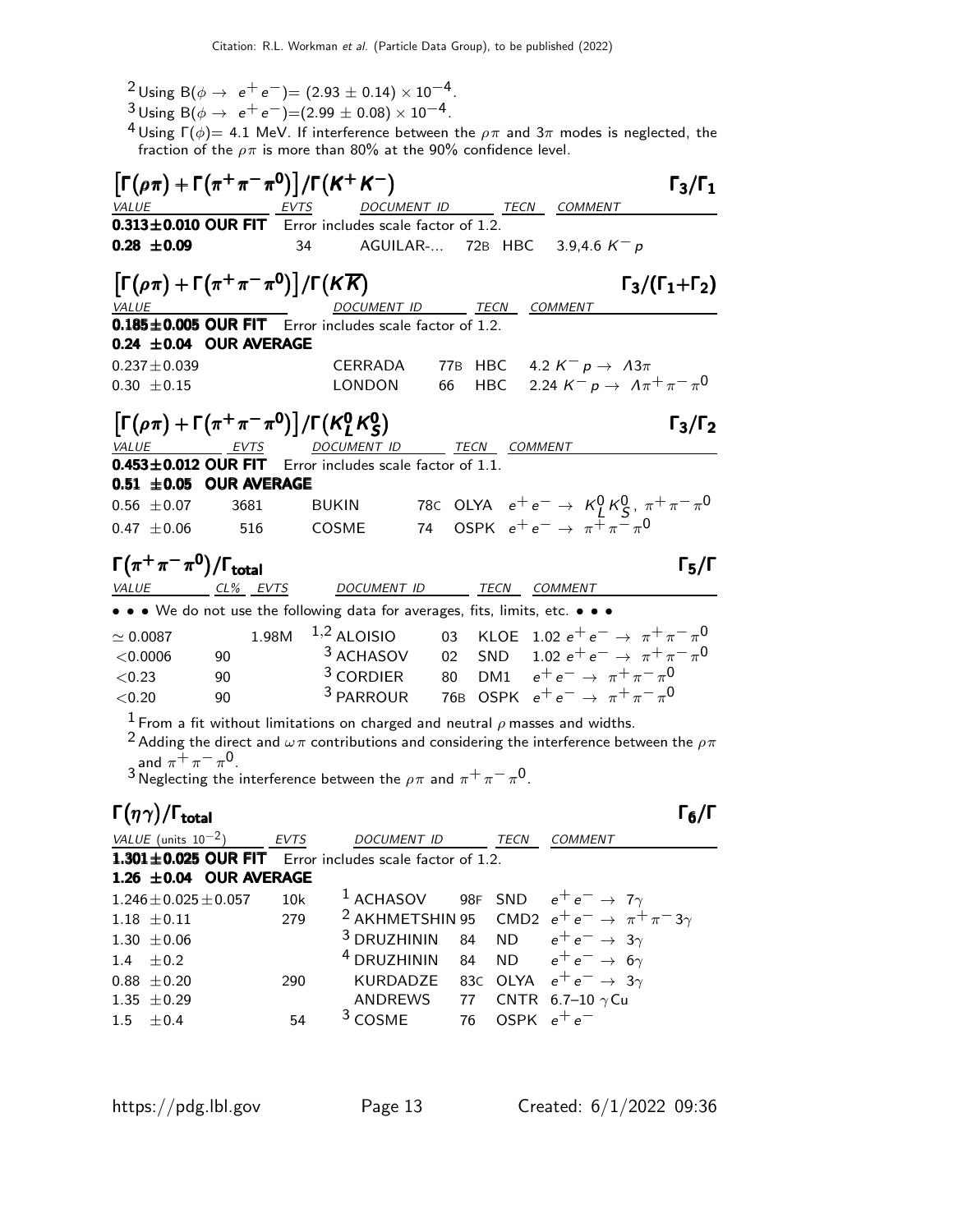• • • We do not use the following data for averages, fits, limits, etc. • • •

1.38  $\pm$  0.02  $\pm$  0.02 5 AKHMETSHIN 11 CMD2 1.02  $e^+e^- \rightarrow \eta \gamma$ <br>1.36  $\pm$  0.05  $\pm$  0.02 33k <sup>6</sup> ACHASOV 07B SND 0.6–1.38  $e^+e^- \rightarrow$ 1.36  $\pm$  0.05  $\pm$  0.02 33k <sup>6</sup> ACHASOV 07B SND 0.6–1.38  $e^+e^- \rightarrow \eta \gamma$ <br>1.373 $\pm$  0.014 $\pm$ 0.085 17.4k <sup>7,8</sup> AKHMETSHIN 05 CMD2 0.60-1.38  $e^+e^- \rightarrow \eta \gamma$ 1.373±0.014±0.085 17.4k  $^{7,8}$  AKHMETSHIN 05 CMD2 0.60-1.38  $e^+e^-$  →  $\eta\gamma$ <br>1.287±0.013±0.063 9,10 AKHMETSHIN 01B CMD2  $e^+e^-$  →  $\eta\gamma$  $^{9,10}$  AKHMETSHIN 01B CMD2  $e^+e^-$  → η γ<br>  $^{11}$  ACHASOV 00 SND  $e^+e^-$  → η γ  $1.338 \pm 0.012 \pm 0.052$ <br> $1.18 \pm 0.03 \pm 0.06$  2200 1.18 ±0.03 ±0.06 2200 <sup>12</sup> AKHMETSHIN 99F CMD2  $e^+e^- \rightarrow \eta \gamma$ <br>1.21 ±0.07 <sup>13</sup> BENAYOUN 96 RVUE 0.54-1.04  $e^+e$ RVUE 0.54-1.04  $e^+e^- \rightarrow \eta \gamma$  $\frac{1}{2}$ Using B( $\phi \to e^+e^-$ ) = (2.99 ± 0.08) × 10<sup>-4</sup> and B( $\eta \to 3\pi^0$ )= (32.2 ± 0.4) × 10<sup>-2</sup>.  $^2$ From  $\pi^+\pi^-\pi^0$  decay mode of  $\eta.$  $3$  From 2 $\gamma$  decay mode of  $\eta$ .  $^4$  From  $3\pi^0$  decay mode of  $\eta.$ <sup>5</sup> Combined analysis of the CMD-2 data on  $\phi \to K^+ K^-$ ,  $K^0_S K^0_S$ ,  $\pi^+ \pi^- \pi^0$ ,  $\eta \gamma$  assuming that the sum of their branching fractions is  $0.99741 \pm 0.00007$ .  $^6$ ACHASOV 07B reports  $[\Gamma(\phi(1020) \rightarrow \eta \gamma)/\Gamma_{\rm total}]\times[{\cal B}(\phi(1020) \rightarrow \epsilon^+ \epsilon^-)] =$  $(4.050 \pm 0.067 \pm 0.118) \times 10^{-6}$  which we divide by our best value B( $\phi$ (1020)  $\rightarrow e^+e^-$ )  $=$  (2.979  $\pm$  0.033)  $\times$  10<sup>-4</sup>. Our first error is their experiment's error and our second error is the systematic error from using our best value. Supersedes ACHASOV 00D and ACHASOV 06A.  $7 \text{ Using } B(\phi \to e^+ e^-) = (2.98 \pm 0.04) \times 10^{-4} \text{ and } B(\eta \to \gamma \gamma) = 39.43 \pm 0.26\%$ . <sup>8</sup> Not independent of the corresponding  $\Gamma(e^+e^-) \times \Gamma(\eta \gamma)/\Gamma_{\rm total}^2$ .  $^{9}$  Using B( $\phi \to e^+e^-$ ) = (2.99 ± 0.08) × 10<sup>-4</sup> and B( $\eta \to 3\pi^0$ )=(32.24 ± 0.29) × 10<sup>-2</sup>.  $^{10}$  The combined fit from 600 to 1380 MeV taking into account  $\rho(770)$ ,  $\omega(782)$ ,  $\phi(1020)$ , and  $\rho(1450)$  (mass and width fixed at 1450 MeV and 310 MeV respectively).  $^{11}$  From the  $\eta \rightarrow\ 2\gamma$  decay and using B( $\phi \rightarrow\ e^+ \,e^-)$  =(2.99  $\pm$  0.08)  $\times$  10 $^{-4}$ .  $12$  From  $\pi^+\pi^-\pi^0$  decay mode of  $\eta$  and using B( $\phi \to e^+e^-$ )= (2.99  $\pm$  0.08)  $\times$  10 $^{-4}$ . 13 Reanalysis of DRUZHININ 84, DOLINSKY 89, and DOLINSKY 91 taking into account a triangle anomaly contribution. Γ $(\pi^0 \gamma)/\Gamma_{\text{total}}$  Γ $_7/\Gamma$ VALUE (units  $10^{-3}$ ) EVTS DOCUMENT ID TECN COMMENT 1.32  $\pm 0.05$  OUR FIT 1.31  $\pm$  0.13 OUR AVERAGE 1.30  $+$  0.13 1.30 ±0.13 DRUZHININ 84 ND  $e^+e^- \rightarrow 3\gamma$ <br>1.4 ±0.5 32 COSME 76 OSPK  $e^+e^-$ OSPK  $e^+e^-$ • • • We do not use the following data for averages, fits, limits, etc. • • • 1.367±0.072 16A SND 0.60−1.38  $e^+e^-$  →  $\pi^0$  $1.258\pm0.037\pm0.077$  18k  $^{-2,3}$  AKHMETSHIN 05  $\,$  CMD2 0.60-1.38  $e^+ \, e^- \rightarrow \, \pi^0 \, \gamma$  $1.226 \pm 0.036 \begin{array}{c} +0.096 \\ -0.089 \end{array}$ <sup>4</sup> ACHASOV 00 SND  $e^+e^- \rightarrow \pi^0 \gamma$ 1.26  $\pm$  0.17 <sup>5</sup> BENAYOUN 96 RVUE 0.54-1.04  $e^+e^- \to \pi^0 \gamma$ <sup>1</sup>Using B( $\phi \rightarrow e^+e^-$ ) from PDG 15. Supersedes ACHASOV 00.  $^{2}$  Using B( $\phi \rightarrow e^{+}e^{-}$ ) = (2.98 ± 0.04) × 10<sup>-4</sup>. <sup>3</sup> Not independent of the corresponding  $\Gamma(e^+e^-) \times \Gamma(\pi^0\gamma)/\Gamma^2_{\text{total}}$ .  $^4$  From the  $\pi^0\rightarrow\,\,2\gamma$  decay and using  ${\rm B}(\phi\rightarrow\,\,{\rm e}^+\,{\rm e}^-)=(2.99\pm 0.08)\times 10^{-4}$ .

<sup>5</sup> Reanalysis of DRUZHININ 84, DOLINSKY 89, and DOLINSKY 91 taking into account a triangle anomaly contribution.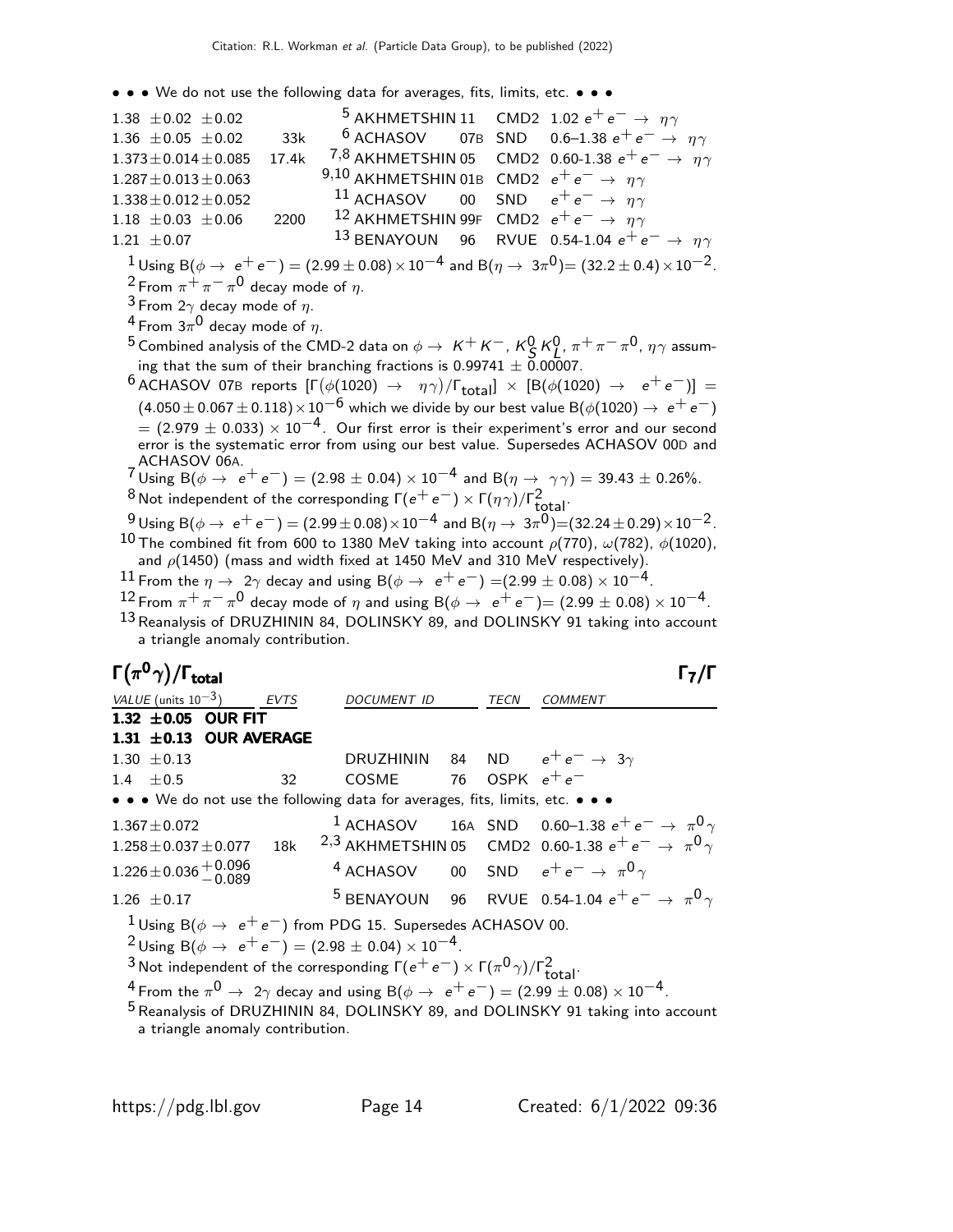| <b>VALUE</b>    | $\Gamma(\eta\gamma)/\Gamma(\pi^0\gamma)$ |                                                                               | DOCUMENT ID                                              |     | TECN          | <b>COMMENT</b>                                           | $\Gamma_6/\Gamma_7$             |
|-----------------|------------------------------------------|-------------------------------------------------------------------------------|----------------------------------------------------------|-----|---------------|----------------------------------------------------------|---------------------------------|
|                 |                                          | • • • We do not use the following data for averages, fits, limits, etc. • • • |                                                          |     |               |                                                          |                                 |
|                 | $10.9 \pm 0.3 \pm 0.7$                   |                                                                               | <b>ACHASOV</b>                                           |     |               | 00 SND $e^+e^- \rightarrow \eta \gamma$ , $\pi^0 \gamma$ |                                 |
|                 | $\Gamma(e^+e^-)/\Gamma_{\text{total}}$   |                                                                               |                                                          |     |               |                                                          | Го/Г                            |
|                 | VALUE (units $10^{-4}$ )                 | <b>EVTS</b>                                                                   | <b>DOCUMENT ID</b>                                       |     | TECN          | COMMENT                                                  |                                 |
|                 |                                          | $2.979 \pm 0.033$ OUR FIT Error includes scale factor of 1.3.                 |                                                          |     |               |                                                          |                                 |
| $2.98 \pm 0.07$ |                                          | <b>OUR AVERAGE</b> Error includes scale factor of 1.1.                        |                                                          |     |               |                                                          |                                 |
| $2.93 + 0.14$   |                                          | 1900k                                                                         | <sup>1</sup> ACHASOV 01E SND $e^+e^- \rightarrow K^+K^-$ |     |               |                                                          |                                 |
|                 |                                          |                                                                               |                                                          |     |               |                                                          | $K_S K_J$ , $\pi^+ \pi^- \pi^0$ |
| 2.88 $\pm$ 0.09 |                                          | 55600                                                                         | <b>AKHMETSHIN 95</b>                                     |     |               | CMD2 $e^+e^- \rightarrow$ hadrons                        |                                 |
| 3.00            | $\pm 0.21$                               | 3681                                                                          | <b>BUKIN</b>                                             | 78C |               | OLYA $e^+e^- \rightarrow$ hadrons                        |                                 |
| 3.10            | $\pm 0.14$                               |                                                                               | <sup>2</sup> PARROUR                                     | 76  | OSPK $e^+e^-$ |                                                          |                                 |
| 3.3             | $+0.3$                                   |                                                                               | COSME                                                    | 74  |               | OSPK $e^+e^- \rightarrow$ hadrons                        |                                 |
| $2.81 + 0.25$   |                                          | 681                                                                           | <b>BALAKIN</b>                                           | 71  |               | OSPK $e^+e^- \rightarrow$ hadrons                        |                                 |
| 3.50 $\pm$ 0.27 |                                          |                                                                               | <b>CHATELUS</b>                                          | 71  | OSPK $e^+e^-$ |                                                          |                                 |

 $^1$  From the combined fit assuming that the total  $\phi(1020)$  production cross section is saturated by those of  $K^+K^-$ ,  $K_S K_L$ ,  $\pi^+\pi^-\pi^0$ , and  $\eta\gamma$  decays modes and using ACHASOV 00B for the  $\eta\gamma$  decay mode.

 $^2$ Using total width 4.2 MeV. They detect  $3\pi$  mode and observe significant interference with  $\omega$  tail. This is accounted for in the result quoted above.

| $\Gamma(\mu^+\mu^-)/\Gamma_{\rm total}$                                                                                                                                                                                                                                                                                                                                       |                                                                           |      |                |  |
|-------------------------------------------------------------------------------------------------------------------------------------------------------------------------------------------------------------------------------------------------------------------------------------------------------------------------------------------------------------------------------|---------------------------------------------------------------------------|------|----------------|--|
| VALUE (units $10^{-4}$ )                                                                                                                                                                                                                                                                                                                                                      | DOCUMENT ID                                                               | TECN | <b>COMMENT</b> |  |
| $2.85 \pm 0.19$ OUR FIT                                                                                                                                                                                                                                                                                                                                                       |                                                                           |      |                |  |
| 2.5 $\pm$ 0.4 OUR AVERAGE                                                                                                                                                                                                                                                                                                                                                     |                                                                           |      |                |  |
| $2.69 \pm 0.46$                                                                                                                                                                                                                                                                                                                                                               | <sup>1</sup> HAYES 71 CNTR 8.3,9.8 $\gamma$ C $\rightarrow \mu^+ \mu^- X$ |      |                |  |
| $2.17 \pm 0.60$                                                                                                                                                                                                                                                                                                                                                               | <sup>1</sup> EARLES 70 CNTR 6.0 $\gamma$ C $\rightarrow \mu^+ \mu^- X$    |      |                |  |
| • • • We do not use the following data for averages, fits, limits, etc. • • •                                                                                                                                                                                                                                                                                                 |                                                                           |      |                |  |
| $2.87 \pm 0.20 \pm 0.14$                                                                                                                                                                                                                                                                                                                                                      | <sup>2</sup> ACHASOV 01G SND $e^+e^- \rightarrow \mu^+\mu^-$              |      |                |  |
| $3.30 \pm 0.45 \pm 0.32$                                                                                                                                                                                                                                                                                                                                                      | <sup>3</sup> ACHASOV 99C SND $e^+e^- \rightarrow \mu^+\mu^-$              |      |                |  |
| $4.83 \pm 1.02$                                                                                                                                                                                                                                                                                                                                                               | <sup>4</sup> VASSERMAN 81 OLYA $e^+e^- \rightarrow \mu^+\mu^-$            |      |                |  |
| $2.87 \pm 1.98$                                                                                                                                                                                                                                                                                                                                                               | <sup>4</sup> AUGUSTIN 73 OSPK $e^+e^- \rightarrow \mu^+\mu^-$             |      |                |  |
| $1$ Neglecting interference between resonance and continuum.<br><sup>2</sup> Using B( $\phi \rightarrow e^+e^-$ ) = (2.91 $\pm$ 0.07) $\times$ 10 <sup>-4</sup> .<br>$3 \text{ Using } B(\phi \rightarrow e^+e^-) = (2.99 \pm 0.08) \times 10^{-4}$ .<br><sup>4</sup> Recalculated by us using B( $\phi \rightarrow e^+e^-$ ) = (2.99 $\pm$ 0.08) $\times$ 10 <sup>-4</sup> . |                                                                           |      |                |  |
| $\Gamma(\eta e^+e^-)/\Gamma_{\rm total}$                                                                                                                                                                                                                                                                                                                                      |                                                                           |      |                |  |

| EVTS                            | <b>DOCUMENT ID</b> | TECN | COMMENT                                                                                                                           |
|---------------------------------|--------------------|------|-----------------------------------------------------------------------------------------------------------------------------------|
| $1.08 \pm 0.04$ OUR AVERAGE     |                    |      |                                                                                                                                   |
| $1.075 \pm 0.007 \pm 0.038$ 30k | $1$ BABUSCI        |      | 15 KLOE 1.02 $e^+e^- \rightarrow \eta e^+e^-$                                                                                     |
| 213                             |                    |      |                                                                                                                                   |
| 355                             |                    |      |                                                                                                                                   |
|                                 |                    |      | <sup>2</sup> ACHASOV 01B SND $e^+e^- \rightarrow \eta e^+e^-$<br><sup>3</sup> AKHMETSHIN 01 CMD2 $e^+e^- \rightarrow \eta e^+e^-$ |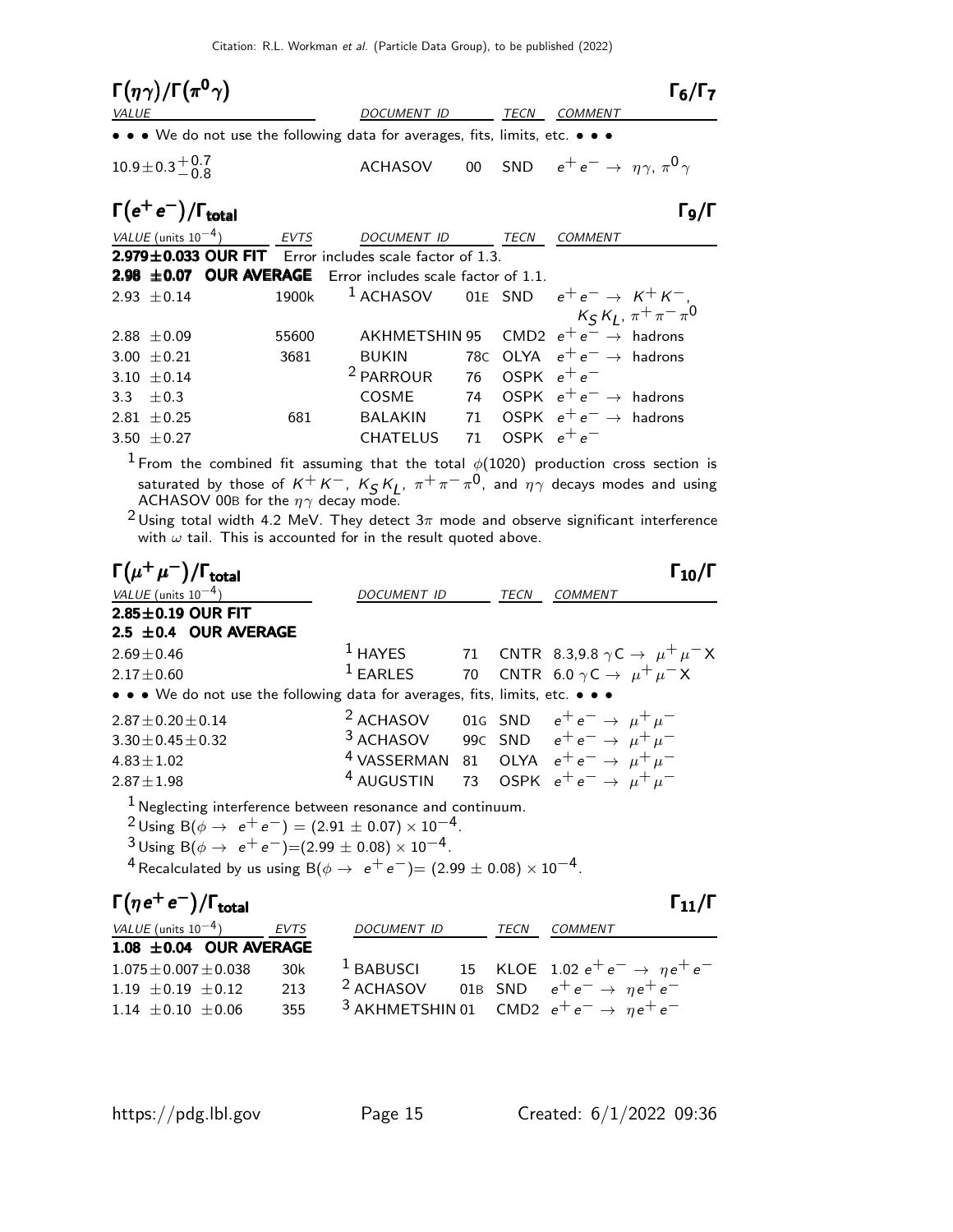• • • We do not use the following data for averages, fits, limits, etc. • • •

|                    | 183                                                                                                             |                |                                                                                                                  |                                                 |                                                                              |                                                                                                                       |                                                                                                                                                                                                                                                                                                                                                                                                                                                                                                                                                                                                                                                                                                                                                                                                                                                                                                                                                                                                                                                                                                                                                                                                                                                                                                                                                      |
|--------------------|-----------------------------------------------------------------------------------------------------------------|----------------|------------------------------------------------------------------------------------------------------------------|-------------------------------------------------|------------------------------------------------------------------------------|-----------------------------------------------------------------------------------------------------------------------|------------------------------------------------------------------------------------------------------------------------------------------------------------------------------------------------------------------------------------------------------------------------------------------------------------------------------------------------------------------------------------------------------------------------------------------------------------------------------------------------------------------------------------------------------------------------------------------------------------------------------------------------------------------------------------------------------------------------------------------------------------------------------------------------------------------------------------------------------------------------------------------------------------------------------------------------------------------------------------------------------------------------------------------------------------------------------------------------------------------------------------------------------------------------------------------------------------------------------------------------------------------------------------------------------------------------------------------------------|
|                    |                                                                                                                 |                |                                                                                                                  |                                                 |                                                                              |                                                                                                                       |                                                                                                                                                                                                                                                                                                                                                                                                                                                                                                                                                                                                                                                                                                                                                                                                                                                                                                                                                                                                                                                                                                                                                                                                                                                                                                                                                      |
|                    | 42                                                                                                              |                |                                                                                                                  |                                                 |                                                                              |                                                                                                                       |                                                                                                                                                                                                                                                                                                                                                                                                                                                                                                                                                                                                                                                                                                                                                                                                                                                                                                                                                                                                                                                                                                                                                                                                                                                                                                                                                      |
|                    | $\overline{7}$                                                                                                  | <b>GOLUBEV</b> | 85                                                                                                               |                                                 |                                                                              |                                                                                                                       |                                                                                                                                                                                                                                                                                                                                                                                                                                                                                                                                                                                                                                                                                                                                                                                                                                                                                                                                                                                                                                                                                                                                                                                                                                                                                                                                                      |
|                    |                                                                                                                 |                |                                                                                                                  |                                                 |                                                                              |                                                                                                                       |                                                                                                                                                                                                                                                                                                                                                                                                                                                                                                                                                                                                                                                                                                                                                                                                                                                                                                                                                                                                                                                                                                                                                                                                                                                                                                                                                      |
|                    |                                                                                                                 |                |                                                                                                                  |                                                 |                                                                              |                                                                                                                       |                                                                                                                                                                                                                                                                                                                                                                                                                                                                                                                                                                                                                                                                                                                                                                                                                                                                                                                                                                                                                                                                                                                                                                                                                                                                                                                                                      |
|                    |                                                                                                                 |                |                                                                                                                  |                                                 |                                                                              |                                                                                                                       |                                                                                                                                                                                                                                                                                                                                                                                                                                                                                                                                                                                                                                                                                                                                                                                                                                                                                                                                                                                                                                                                                                                                                                                                                                                                                                                                                      |
|                    |                                                                                                                 |                |                                                                                                                  |                                                 |                                                                              |                                                                                                                       |                                                                                                                                                                                                                                                                                                                                                                                                                                                                                                                                                                                                                                                                                                                                                                                                                                                                                                                                                                                                                                                                                                                                                                                                                                                                                                                                                      |
|                    |                                                                                                                 |                |                                                                                                                  |                                                 |                                                                              |                                                                                                                       |                                                                                                                                                                                                                                                                                                                                                                                                                                                                                                                                                                                                                                                                                                                                                                                                                                                                                                                                                                                                                                                                                                                                                                                                                                                                                                                                                      |
|                    |                                                                                                                 |                |                                                                                                                  |                                                 |                                                                              |                                                                                                                       |                                                                                                                                                                                                                                                                                                                                                                                                                                                                                                                                                                                                                                                                                                                                                                                                                                                                                                                                                                                                                                                                                                                                                                                                                                                                                                                                                      |
|                    |                                                                                                                 |                |                                                                                                                  |                                                 |                                                                              |                                                                                                                       |                                                                                                                                                                                                                                                                                                                                                                                                                                                                                                                                                                                                                                                                                                                                                                                                                                                                                                                                                                                                                                                                                                                                                                                                                                                                                                                                                      |
|                    |                                                                                                                 |                |                                                                                                                  |                                                 |                                                                              |                                                                                                                       |                                                                                                                                                                                                                                                                                                                                                                                                                                                                                                                                                                                                                                                                                                                                                                                                                                                                                                                                                                                                                                                                                                                                                                                                                                                                                                                                                      |
|                    |                                                                                                                 |                |                                                                                                                  |                                                 |                                                                              |                                                                                                                       |                                                                                                                                                                                                                                                                                                                                                                                                                                                                                                                                                                                                                                                                                                                                                                                                                                                                                                                                                                                                                                                                                                                                                                                                                                                                                                                                                      |
|                    |                                                                                                                 |                |                                                                                                                  |                                                 |                                                                              |                                                                                                                       |                                                                                                                                                                                                                                                                                                                                                                                                                                                                                                                                                                                                                                                                                                                                                                                                                                                                                                                                                                                                                                                                                                                                                                                                                                                                                                                                                      |
|                    |                                                                                                                 |                |                                                                                                                  |                                                 |                                                                              |                                                                                                                       |                                                                                                                                                                                                                                                                                                                                                                                                                                                                                                                                                                                                                                                                                                                                                                                                                                                                                                                                                                                                                                                                                                                                                                                                                                                                                                                                                      |
|                    |                                                                                                                 |                |                                                                                                                  |                                                 |                                                                              |                                                                                                                       |                                                                                                                                                                                                                                                                                                                                                                                                                                                                                                                                                                                                                                                                                                                                                                                                                                                                                                                                                                                                                                                                                                                                                                                                                                                                                                                                                      |
|                    |                                                                                                                 |                |                                                                                                                  |                                                 |                                                                              |                                                                                                                       |                                                                                                                                                                                                                                                                                                                                                                                                                                                                                                                                                                                                                                                                                                                                                                                                                                                                                                                                                                                                                                                                                                                                                                                                                                                                                                                                                      |
| 1.3 $+0.8$<br>-0.6 | 1.13 $\pm$ 0.14 $\pm$ 0.07<br>$1.21 \pm 0.14 \pm 0.09$<br>$1.04 \pm 0.20 \pm 0.08$<br>$\pi^+\pi^-\pi^0$ decays. | 130            | $e^+e^-$ = (3.00 $\pm$ 0.06) $\times$ 10 <sup>-4</sup> .<br>$(\eta \gamma) = (1.297 \pm 0.033) \times 10^{-2}$ . | <sup>4</sup> AKHMETSHIN 01<br>$6$ AKHMETSHIN 01 | <sup>1</sup> Using B( $\eta \to 3\pi^0$ ) = (32.57 $\pm$ 0.23)% from PDG 12. | $= (4.75 \pm 11) \times 10^{-2}$ , and B( $\phi \rightarrow \eta \gamma$ ) = (1.297 $\pm$ 0.033) × 10 <sup>-2</sup> . | CMD2 $e^+e^- \rightarrow ne^+e^-$<br><sup>5</sup> AKHMETSHIN 01 CMD2 $e^+e^- \rightarrow \eta e^+e^-$<br>CMD2 $e^+e^- \rightarrow \eta e^+e^-$<br>ND $e^+e^- \rightarrow ne^+e^-$<br><sup>2</sup> Using B( $\eta \rightarrow \gamma \gamma$ ) = (39.25 ± 0.32)%, B( $\phi \rightarrow \eta \gamma$ ) = (1.26 ± 0.06)%, and B( $\phi \rightarrow$<br><sup>3</sup> The average of the branching ratios separately obtained from the $\eta \rightarrow \gamma \gamma$ , $3\pi^{0}$ ,<br><sup>4</sup> From $\eta \to \gamma \gamma$ decays and using B( $\eta \to \gamma \gamma$ ) = (39.33 ± 0.25) × 10 <sup>-2</sup> , B( $\eta \to \pi^+ \pi^- \gamma$ )<br>$^{5}$ From $\eta \to 3\pi^{0}$ decays and using B( $\pi^{0} \to \gamma\gamma) = (98.798 \pm 0.033) \times 10^{-2}$ , B( $\eta \to$<br>$(3\pi^0) = (32.24 \pm 0.29) \times 10^{-2}$ , B( $\eta \to \pi^+ \pi^- \gamma$ ) = (4.75 ± 0.11) × 10 <sup>-2</sup> , and B( $\phi \to$<br>6 From $\eta \to \pi^+\pi^-\pi^0$ decays and using B( $\pi^0 \to \gamma\gamma$ ) = (98.798 ± 0.033) × 10 <sup>-2</sup> .<br>$B(\pi^0 \to e^+e^-\gamma) = (1.198 \pm 0.032) \times 10^{-2}$ , $B(\eta \to \pi^+ \pi^- \pi^0) = (23.0 \pm 0.4) \times 10^{-2}$ ,<br>$B(\phi \to \pi^+ \pi^- \pi^0) = (15.5 \pm 0.6) \times 10^{-2}$ , and $B(\phi \to \eta \gamma) = (1.297 \pm 0.033) \times 10^{-2}$ . |

#### $\Gamma(\pi^+\pi^-)/\Gamma_{\rm total}$  Γ<sub>12</sub>/Γ  $\Gamma$ <sub>total</sub> Γ<sub>12</sub>/Γ

| VALUE (units $10^{-4}$ )                                                             | $CL\%$ | DOCUMENT ID  | TECN | COMMENT                                                              |
|--------------------------------------------------------------------------------------|--------|--------------|------|----------------------------------------------------------------------|
| • • • We do not use the following data for averages, fits, limits, etc. • • •        |        |              |      |                                                                      |
| $0.71 \pm 0.11 \pm 0.09$                                                             |        |              |      | <sup>1</sup> ACHASOV 00C SND $e^+e^- \rightarrow \pi^+\pi^-$         |
| $0.65 + 0.38$<br>-0.29                                                               |        |              |      | <sup>1</sup> GOLUBEV 86 ND $e^+e^- \rightarrow \pi^+\pi^-$           |
| $2.01 + 1.07$<br>$-0.84$                                                             |        |              |      | <sup>1</sup> VASSERMAN 81 OLYA $e^+e^- \rightarrow \pi^+\pi^-$       |
| < 6.6                                                                                | 95     | <b>BUKIN</b> |      | 78B OLYA $e^+e^- \rightarrow \pi^+\pi^-$                             |
| ${<}2.7$                                                                             | 95     |              |      | ALVENSLEB 72 CNTR 6.7 $\gamma$ C $\rightarrow$ C $\pi^{+}$ $\pi^{-}$ |
| <sup>1</sup> Using B( $\phi \rightarrow e^+e^-$ )=(2.99 ± 0.08) × 10 <sup>-4</sup> . |        |              |      |                                                                      |

## Γ $(\omega \, \pi^{\bm{0}})/\Gamma_{\bm{\text{total}}}$

| VALUE (units $10^{-5}$ )                                                                                                                                                                                                                      | <i>DOCUMENT ID</i> | TECN | COMMENT                                                                                                                                                      |
|-----------------------------------------------------------------------------------------------------------------------------------------------------------------------------------------------------------------------------------------------|--------------------|------|--------------------------------------------------------------------------------------------------------------------------------------------------------------|
| $4.7 \pm 0.5$ OUR FIT                                                                                                                                                                                                                         |                    |      |                                                                                                                                                              |
| $5.2^{+1.3}_{-1.1}$                                                                                                                                                                                                                           |                    |      | 1,2 AULCHENKO 00A SND $e^+e^- \rightarrow \pi^+\pi^-\pi^0\pi^0$                                                                                              |
| • • • We do not use the following data for averages, fits, limits, etc. • • •                                                                                                                                                                 |                    |      |                                                                                                                                                              |
| $4.4 \pm 0.6$<br>$\sim$ 5.4                                                                                                                                                                                                                   |                    |      | <sup>3</sup> AMBROSINO 08G KLOE $e^+e^- \rightarrow \pi^+\pi^-2\pi^0$ , $2\pi^0\gamma$<br><sup>4</sup> ACHASOV 00E SND $e^+e^- \rightarrow \pi^0\pi^0\gamma$ |
| $5.5^{+1.6}_{-1.4}$ ± 0.3                                                                                                                                                                                                                     |                    |      | <sup>2,5</sup> AULCHENKO 00A SND $e^+e^- \rightarrow \pi^+\pi^-\pi^0\pi^0$                                                                                   |
| 4.8 $\frac{1.9}{1.7}$ ± 0.8                                                                                                                                                                                                                   |                    |      | <sup>4</sup> ACHASOV 99 SND $e^+e^- \rightarrow \pi^+\pi^-\pi^0\pi^0$                                                                                        |
| $1$ Using the 1996 and 1998 data.<br>$2(2.3 \pm 0.3)\%$ correction for other decay modes of the $\omega(782)$ applied.<br><sup>3</sup> Not independent of the corresponding $\Gamma(\omega \pi^0) \times \Gamma(e^+ e^-) / \Gamma^2$ (total). |                    |      |                                                                                                                                                              |

 $^4$  Using the 1996 data.

 $^5$  Using the 1998 data.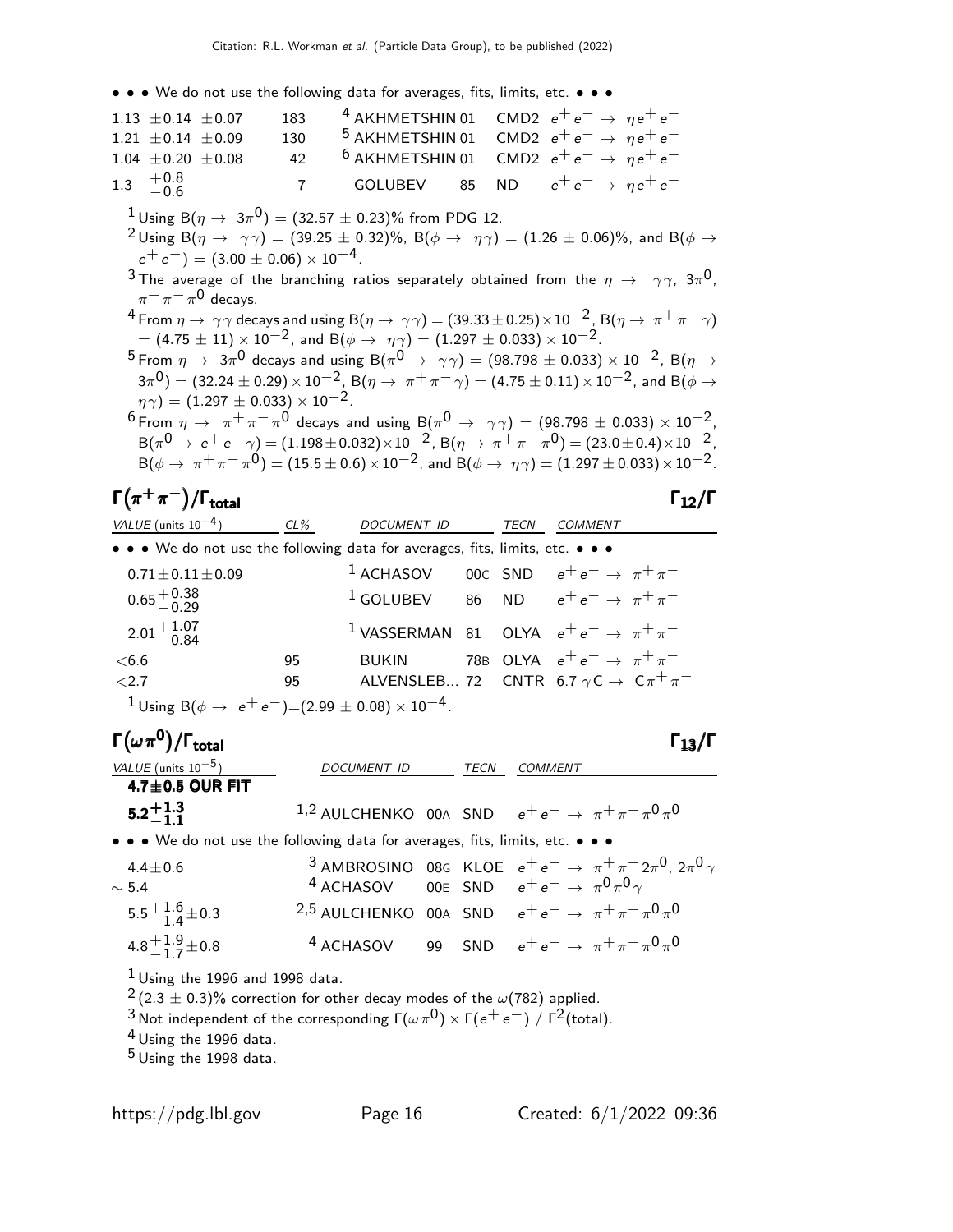| $\Gamma(\omega\gamma)/\Gamma_{\rm total}$                                     |                          |                                                                                                               |                          |                  |    | $\Gamma_{14}/\Gamma$                                                                                          |
|-------------------------------------------------------------------------------|--------------------------|---------------------------------------------------------------------------------------------------------------|--------------------------|------------------|----|---------------------------------------------------------------------------------------------------------------|
| VALUE CL%                                                                     |                          |                                                                                                               | DOCUMENT ID TECN COMMENT |                  |    |                                                                                                               |
| < 0.05                                                                        | 84                       | <b>LINDSEY</b>                                                                                                | 66                       |                  |    | HBC 2.1-2.7 $K^- p \rightarrow A \pi^+ \pi^-$ neutrals                                                        |
| $\Gamma(\rho\gamma)/\Gamma_{\rm total}$                                       |                          |                                                                                                               |                          |                  |    | $\Gamma_{15}/\Gamma$                                                                                          |
| VALUE (units<br>$10^{-4}$                                                     | CL%                      | DOCUMENT ID TECN COMMENT                                                                                      |                          |                  |    |                                                                                                               |
| < 0.12                                                                        | 90                       | <sup>1</sup> AKHMETSHIN 99B CMD2 $e^+e^- \rightarrow \pi^+\pi^-\gamma$                                        |                          |                  |    |                                                                                                               |
| • • • We do not use the following data for averages, fits, limits, etc. • • • |                          |                                                                                                               |                          |                  |    |                                                                                                               |
| $\langle$ 7                                                                   | 90                       | AKHMETSHIN 97 $\epsilon$ CMD2 $e^+e^- \rightarrow \pi^+\pi^-\gamma$                                           |                          |                  |    |                                                                                                               |
| $<$ 200                                                                       | 84                       | <b>LINDSEY</b>                                                                                                |                          |                  |    | 66 HBC 2.1-2.7 $K^- p \rightarrow A \pi^+ \pi^-$ neutrals                                                     |
|                                                                               |                          | <sup>1</sup> Supersedes AKHMETSHIN 97C.                                                                       |                          |                  |    |                                                                                                               |
| $\Gamma(\pi^+\pi^-\gamma)/\Gamma_{\rm total}$                                 |                          |                                                                                                               |                          |                  |    | $\Gamma_{16}/\Gamma$                                                                                          |
| VALUE (units $10^{-4}$ ) CL% EVTS                                             |                          |                                                                                                               |                          |                  |    | DOCUMENT ID TECN COMMENT                                                                                      |
|                                                                               | $0.41 \pm 0.12 \pm 0.04$ | 30175                                                                                                         |                          |                  |    | <sup>1</sup> AKHMETSHIN 99B CMD2 $e^+e^- \rightarrow \pi^+\pi^-\gamma$                                        |
| • • • We do not use the following data for averages, fits, limits, etc. • • • |                          |                                                                                                               |                          |                  |    |                                                                                                               |
| < 0.3                                                                         |                          | 90                                                                                                            |                          |                  |    | <sup>2</sup> AKHMETSHIN 97C CMD2 $e^+e^- \rightarrow \pi^+\pi^-\gamma$                                        |
| $<$ 600                                                                       |                          | 90                                                                                                            |                          |                  |    | KALBFLEISCH 75 HBC 2.18 $K^- p \rightarrow$                                                                   |
|                                                                               |                          |                                                                                                               |                          |                  |    | $\Lambda \pi^+ \pi^- \gamma$<br>74 OSPK $e^+e^- \rightarrow \pi^+\pi^-\gamma$                                 |
| < 70<br>$<$ 400                                                               |                          | 90<br>90                                                                                                      |                          | COSME<br>LINDSEY | 65 | HBC 2.1-2.7 $K^- p \rightarrow$                                                                               |
|                                                                               |                          |                                                                                                               |                          |                  |    | $A\pi^+\pi^-$ neutrals                                                                                        |
|                                                                               |                          |                                                                                                               |                          |                  |    | $^1$ For $E_\gamma >$ 20 MeV and assuming that B( $\phi(1020) \to~f_0(980) \gamma)$ is negligible. Supersedes |
| AKHMETSHIN 97C.                                                               |                          |                                                                                                               |                          |                  |    |                                                                                                               |
|                                                                               |                          | $^2$ For $E_\gamma >$ 20 MeV and assuming that B( $\phi(1020) \rightarrow~f_0(980) \, \gamma)$ is negligible. |                          |                  |    |                                                                                                               |
| $\Gamma(f_0(980)\gamma)/\Gamma_{\rm total}$                                   |                          |                                                                                                               |                          |                  |    | $\Gamma_{17}/\Gamma$                                                                                          |
| VALUE (units $10^{-4}$ ) CL% EVTS DOCUMENT ID TECN COMMENT                    |                          |                                                                                                               |                          |                  |    |                                                                                                               |
| $3.22 \pm 0.19$ OUR FIT Error includes scale factor of 1.1.                   |                          |                                                                                                               |                          |                  |    |                                                                                                               |
| 3.21±0.19 OUR AVERAGE                                                         |                          |                                                                                                               |                          |                  |    |                                                                                                               |
| $3.21^{+0.03}_{-0.09}$ ± 0.18                                                 |                          |                                                                                                               |                          |                  |    | <sup>1</sup> AMBROSINO 07 KLOE $e^+e^- \rightarrow \pi^0\pi^0\gamma$                                          |
| $2.90 \pm 0.21 \pm 1.54$                                                      |                          |                                                                                                               |                          |                  |    | <sup>2</sup> AKHMETSHIN 99C CMD2 $e^+e^- \rightarrow \pi^+\pi^-\gamma$ ,<br>$\pi^0 \pi^0 \gamma$              |
| • • • We do not use the following data for averages, fits, limits, etc. • •   |                          |                                                                                                               |                          |                  |    |                                                                                                               |
| $4.47 \pm 0.21$                                                               |                          | 2438                                                                                                          |                          |                  |    | <sup>3</sup> ALOISIO 02D KLOE $e^+e^- \rightarrow \pi^0 \pi^0 \gamma$                                         |
| 3.5 $\pm$ 0.3 $\frac{+1.3}{-0.5}$                                             |                          | 419                                                                                                           | 4,5 ACHASOV              |                  |    | 00H SND $e^+e^- \rightarrow \pi^0 \pi^0 \gamma$                                                               |
| $1.93 \pm 0.46 \pm 0.50$                                                      |                          | 27188                                                                                                         |                          |                  |    | <sup>6</sup> AKHMETSHIN 99B CMD2 $e^+e^- \rightarrow \pi^+\pi^-\gamma$                                        |
| $3.05 \pm 0.25 \pm 0.72$                                                      |                          | 268                                                                                                           |                          |                  |    | <sup>7</sup> AKHMETSHIN 99C CMD2 $e^+e^- \rightarrow \pi^0 \pi^0 \gamma$                                      |

https://pdg.lbl.gov Page 17 Created: 6/1/2022 09:36

 $3.05 \pm 0.25 \pm 0.72$  268 <sup>7</sup> AKHMETSHIN 99C CMD2  $e^+e^-$  →  $\pi^0$ π<sup>0</sup> γ 1.5  $\pm$  0.5 268 8 AKHMETSHIN 99C CMD2  $e^+e^- \rightarrow \pi^0\pi^0\gamma$  $3.42\pm0.30\pm0.36$  164  $4$  ACHASOV 98I SND  $e^+e^- \rightarrow 5\gamma$ <br>  $< 1$  90  $9$  AKHMETSHIN 97C CMD2  $e^+e^- \rightarrow \pi^+$  $< 1$  90 9 AKHMETSHIN 97C CMD2  $e^+e^-$  → π $^+\pi^-\gamma$ <br>  $< 7$  90  $10$  AKHMETSHIN 97C CMD2  $e^+e^-$  → π $^+\pi^-\gamma$  $<$  7 90 90 10 AKHMETSHIN 97c CMD2  $e^+e^-$  →  $π^+π^ <$  20 90 DRUZHININ 87 ND  $e^+e^-$  →  $π^0π^0γ$  $^1$ Obtained by the authors taking into account the  $\pi^+\pi^-$  decay mode. Includes a component due to  $\pi\pi$  production via the  $f_0(500)$  meson. Supersedes ALOISIO 02D.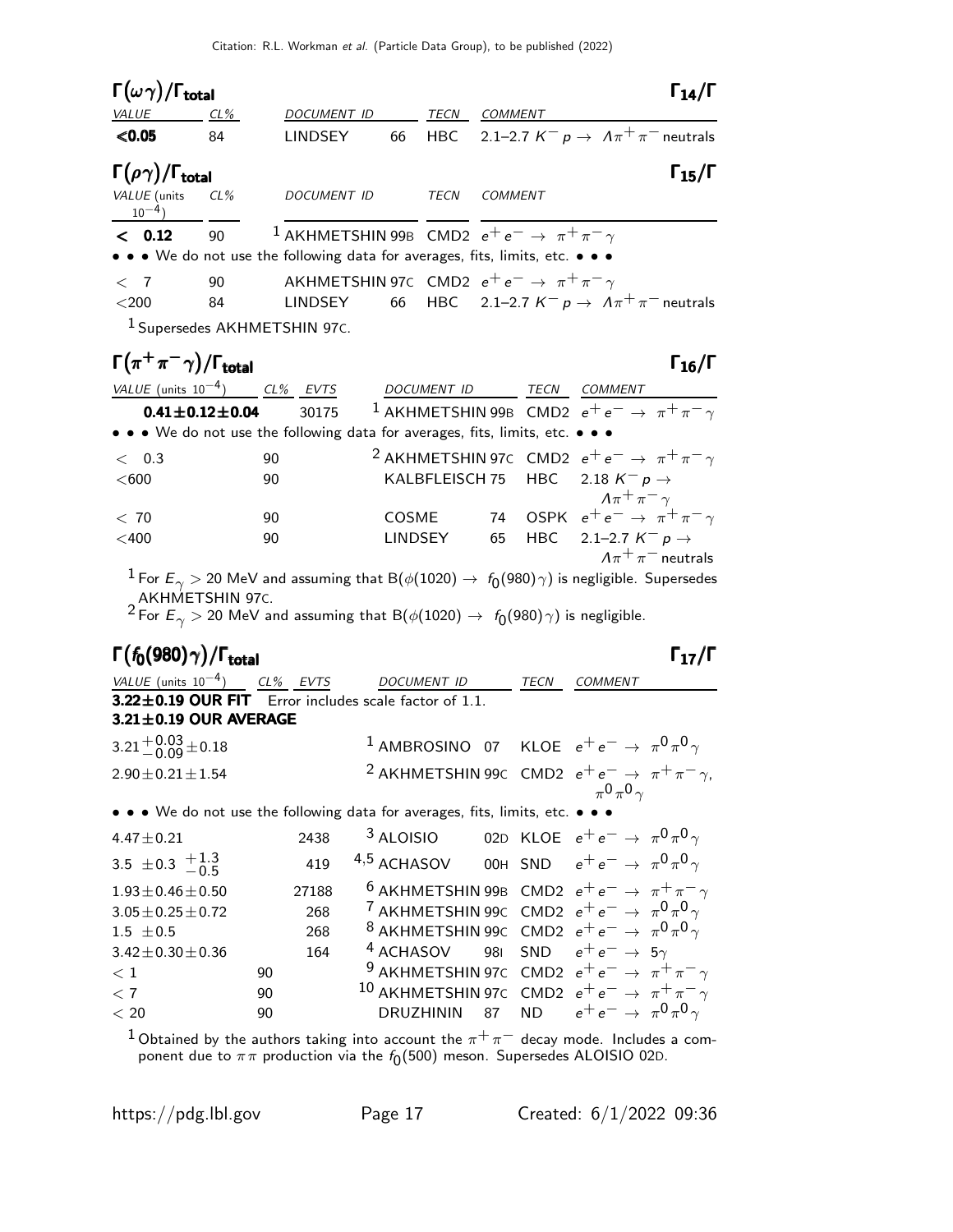- <sup>2</sup> From the combined fit of the photon spectra in the reactions  $e^+e^- \rightarrow \pi^+\pi^-\gamma$ ,  $\pi^0 \pi^0 \gamma$ .
- <sup>3</sup> From the negative interference with the  $f_0(500)$  meson of AITALA 01B using the ACHASOV 89 parameterization for the  $f_0$ (980), a Breit-Wigner for the  $f_0$ (500), and ACHASOV 01F for the  $\rho\pi$  contribution. Superseded by AMBROSINO 07.
- $^4$  Assuming that the  $\pi^0\pi^0\gamma$  final state is completely determined by the  $f_0\gamma$  mechanism, neglecting the decay  ${\sf B}(\phi\to^- K\overline K\gamma)$  and using  ${\sf B}(f_0\to^-\pi^+\pi^-)$   $=2{\sf B}(f_0\to^-\pi^0\pi^0)$ .
- 5 Using the value B $(\phi \to \eta \gamma) = (1.338 \pm 0.053) \times 10^{-2}$ .
- $6$  For  $E_{\gamma} > 20$  MeV. Supersedes AKHMETSHIN 97C.
- <sup>7</sup> Neglecting other intermediate mechanisms ( $\rho \pi$ ,  $\sigma \gamma$ ).
- $^8$ A narrow pole fit taking into account  $f_0(980)$  and  $f_0(1200)$  intermediate mechanisms.
- 9 For destructive interference with the Bremsstrahlung process
- $10$  For constructive interference with the Bremsstrahlung process

| $\Gamma(f_0(980)\gamma)/\Gamma(\eta\gamma)$                                 |      |             |      | $\Gamma_{17}/\Gamma_6$                                             |  |
|-----------------------------------------------------------------------------|------|-------------|------|--------------------------------------------------------------------|--|
| <i>VALUE</i> (units $10^{-2}$ )                                             | EVTS | DOCUMENT ID | TECN | COMMENT                                                            |  |
| <b>2.48<math>\pm</math>0.15 OUR FIT</b> Error includes scale factor of 1.1. |      |             |      |                                                                    |  |
| 2.6 $\pm$ 0.2 $+$ 0.8 - 0.3                                                 | 419  |             |      | <sup>1</sup> ACHASOV 00H SND $e^+e^- \rightarrow \pi^0\pi^0\gamma$ |  |

 $^1$  Assuming that the  $\pi^0\pi^0\gamma$  final state is completely determined by the  $f_0\gamma$  mechanism, neglecting the decay  ${\sf B}(\phi\to^- K\overline K\gamma)$  and using  ${\sf B}(f_{\bar{\textbf{0}}}\to^-\pi^+\pi^-)$   $=2{\sf B}(f_{\bar{\textbf{0}}}\to^-\pi^{\textbf{0}}\pi^{\textbf{0}})$ .

| $\Gamma(\pi^0\pi^0\gamma)/\Gamma_{\rm total}$                                                                                                                                                                    |     |              |                                      | $\Gamma_{18}/\Gamma$                                                   |
|------------------------------------------------------------------------------------------------------------------------------------------------------------------------------------------------------------------|-----|--------------|--------------------------------------|------------------------------------------------------------------------|
| VALUE (units $10^{-4}$ ) CL% EVTS                                                                                                                                                                                |     | DOCUMENT ID  | TECN                                 | <b>COMMENT</b>                                                         |
| $1.07 \pm 0.06$ OUR AVERAGE                                                                                                                                                                                      |     |              |                                      |                                                                        |
| $1.07$ $+0.01$ $+0.06$<br>$-0.03$ $-0.06$                                                                                                                                                                        |     |              |                                      | <sup>1</sup> AMBROSINO 07 KLOE $e^+e^- \rightarrow \pi^0 \pi^0 \gamma$ |
| $1.08 + 0.17 + 0.09$                                                                                                                                                                                             | 268 |              |                                      | AKHMETSHIN 99C CMD2 $e^+e^- \rightarrow \pi^0 \pi^0 \gamma$            |
| • • • We do not use the following data for averages, fits, limits, etc. • • •                                                                                                                                    |     |              |                                      |                                                                        |
| $1.09 \pm 0.03 \pm 0.05$                                                                                                                                                                                         |     | 2438 ALOISIO |                                      | 02D KLOE $e^+e^- \rightarrow \pi^0 \pi^0 \gamma$                       |
| $1.158 \pm 0.093 \pm 0.052$ 419 $2.3$ ACHASOV 00H SND $e^+e^- \rightarrow \pi^0 \pi^0 \gamma$                                                                                                                    |     |              |                                      |                                                                        |
| $<$ 10                                                                                                                                                                                                           | 90  | DRUZHININ    |                                      | 87 ND $e^+e^- \rightarrow 5\gamma$                                     |
| <sup>1</sup> Supersedes ALOISIO 02D.<br><sup>2</sup> Using the value B( $\phi \rightarrow \eta \gamma$ )=(1.338 ± 0.053) × 10 <sup>-2</sup> .<br><sup>3</sup> Supersedes ACHASOV 981. Excluding $\omega \pi^0$ . |     |              |                                      |                                                                        |
| $\Gamma(\pi^0\pi^0\gamma)/\Gamma(\eta\gamma)$                                                                                                                                                                    |     |              |                                      | $\Gamma_{18}/\Gamma_6$                                                 |
| VALUE (units $10^{-2}$ ) EVTS                                                                                                                                                                                    |     | DOCUMENT ID  | TECN                                 | <b>COMMENT</b>                                                         |
| 0.86 $\pm$ 0.04 OUR FIT                                                                                                                                                                                          |     |              |                                      |                                                                        |
| 0.865±0.070±0.017 419 <sup>1</sup> ACHASOV 00H SND $e^+e^- \to \pi^0 \pi^0 \gamma$                                                                                                                               |     |              |                                      |                                                                        |
| • • • We do not use the following data for averages, fits, limits, etc. • • •                                                                                                                                    |     |              |                                      |                                                                        |
| $0.90 \pm 0.08 \pm 0.07$                                                                                                                                                                                         | 164 | ACHASOV      | 981 SND $e^+e^- \rightarrow 5\gamma$ |                                                                        |
| <sup>1</sup> Supersedes ACHASOV 981. Excluding $\omega\pi^{0}$ .                                                                                                                                                 |     |              |                                      |                                                                        |

| $\Gamma(\pi^+\pi^-\pi^+\pi^-)/\Gamma_{\rm total}$ |  |  |                                                                                |  |              |  |  |  |
|---------------------------------------------------|--|--|--------------------------------------------------------------------------------|--|--------------|--|--|--|
| VALUE (units $10^{-6}$ ) CL% EVTS                 |  |  | DOCUMENT ID                                                                    |  | TECN COMMENT |  |  |  |
| 6.5 $\pm 2.7$ $\pm 1.6$                           |  |  | 6.8k <sup>1</sup> AKHMETSHIN 17 CMD3 $e^+e^- \rightarrow \pi^+\pi^-\pi^+\pi^-$ |  |              |  |  |  |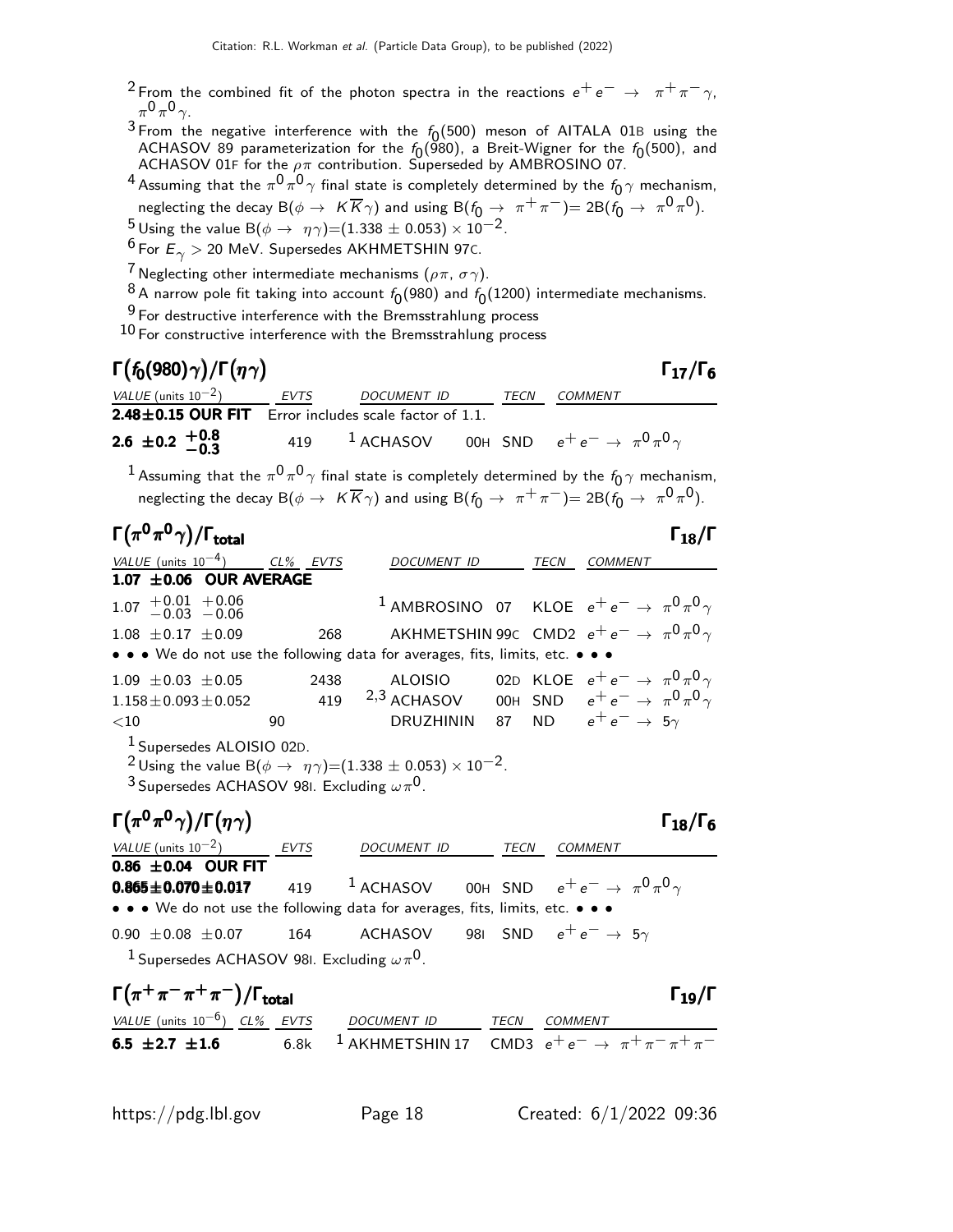We do not use the following data for averages, fits, limits, etc.

| $\bullet$ $\bullet$ $\bullet$ vve do not use the following data for averages, fits, limits, etc. $\bullet$ $\bullet$ $\bullet$<br>$3.93 \pm 1.74 \pm 2.14$                  | 3.3k  |                                                                                 |                      |              | AKHMETSHIN 00E CMD2 $e^+e^- \rightarrow \pi^+\pi^-\pi^+\pi^-$                                                                                                                                                        |  |
|-----------------------------------------------------------------------------------------------------------------------------------------------------------------------------|-------|---------------------------------------------------------------------------------|----------------------|--------------|----------------------------------------------------------------------------------------------------------------------------------------------------------------------------------------------------------------------|--|
| < 870                                                                                                                                                                       | 90    | <b>CORDIER</b>                                                                  |                      |              | 79 WIRE $e^+e^- \to \pi^+\pi^-\pi^+\pi^-$                                                                                                                                                                            |  |
|                                                                                                                                                                             |       | for the complex amplitude of the $\phi \to \pi^+ \pi^- \pi^+ \pi^-$ transition. |                      |              | $^1$ Using the cross section at the $\phi$ meson peak $\sigma(\phi) =$ 4172 $\pm$ 42 nb, the nonresonant cross<br>section $\sigma(0) = 1.263 \pm 0.027$ nb and Re(Z) = 0.146 $\pm$ 0.030, Im(Z) = -0.002 $\pm$ 0.024 |  |
| $\Gamma(\pi^+\pi^+\pi^-\pi^-\pi^0)/\Gamma_{\rm total}$                                                                                                                      |       |                                                                                 |                      |              | $\Gamma_{20}/\Gamma$                                                                                                                                                                                                 |  |
| VALUE (units $10^{-6}$ ) CL%                                                                                                                                                |       | DOCUMENT ID                                                                     |                      | TECN COMMENT |                                                                                                                                                                                                                      |  |
| < 4.6<br>• • • We do not use the following data for averages, fits, limits, etc. • • •                                                                                      | 90    |                                                                                 |                      |              | AKHMETSHIN 00E CMD2 $e^+e^- \rightarrow \pi^+\pi^-\pi^+\pi^-\pi^0$                                                                                                                                                   |  |
| $<$ 150                                                                                                                                                                     | 95    | BARKOV                                                                          | 88                   |              | CMD $e^+e^- \rightarrow \pi^+\pi^-\pi^+\pi^-\pi^0$                                                                                                                                                                   |  |
| $\Gamma(\pi^0\,e^+\,e^-)/\Gamma_{\rm total}$                                                                                                                                |       |                                                                                 |                      |              | $\Gamma_{21}/\Gamma$                                                                                                                                                                                                 |  |
| VALUE (units $10^{-5}$ ) CL% EVTS                                                                                                                                           |       |                                                                                 | DOCUMENT ID          |              | TECN COMMENT                                                                                                                                                                                                         |  |
| $1.33^{+0.07}_{-0.10}$ OUR AVERAGE                                                                                                                                          |       |                                                                                 |                      |              |                                                                                                                                                                                                                      |  |
| $1.35 \pm 0.05 \begin{array}{c} +0.05 \\ -0.10 \end{array}$                                                                                                                 | 9.5k  |                                                                                 | $1$ ANASTASI         |              | 16B KLOE $e^+e^- \rightarrow \pi^0 e^+e^-$                                                                                                                                                                           |  |
| $1.01 \pm 0.28 \pm 0.29$                                                                                                                                                    |       | 52                                                                              | <sup>2</sup> ACHASOV |              | 02D SND $e^+e^- \rightarrow \pi^0 e^+e^-$                                                                                                                                                                            |  |
| $1.22 \pm 0.34 \pm 0.21$                                                                                                                                                    |       | 46                                                                              |                      |              | <sup>3</sup> AKHMETSHIN 01C CMD2 $e^+e^- \rightarrow \pi^0 e^+e^-$                                                                                                                                                   |  |
| • • • We do not use the following data for averages, fits, limits, etc. • • •                                                                                               |       |                                                                                 |                      |              |                                                                                                                                                                                                                      |  |
| $<$ 12                                                                                                                                                                      | 90    |                                                                                 | DOLINSKY             |              | 88 ND $e^+e^- \rightarrow \pi^0 e^+e^-$                                                                                                                                                                              |  |
| $^1$ Using B( $\pi^0\to~\gamma\gamma)$ from the 2014 Edition of this Review (PDG 14).<br>$^2$ Using various branching ratios from the 2000 Edition of this Review (PDG 00). |       | and B( $\eta \to \pi^+ \pi^- \gamma$ ) = (4.75 ± 0.11) × 10 <sup>-2</sup> .     |                      |              | $3 \text{ Using } B(\pi^0 \to \gamma \gamma) = 0.98798 \pm 0.00032, B(\phi \to \eta \gamma) = (1.297 \pm 0.033) \times 10^{-2}$                                                                                      |  |
| $\Gamma(\pi^0\eta\gamma)/\Gamma_{\rm total}$                                                                                                                                |       |                                                                                 |                      |              | $\Gamma_{22}/\Gamma$                                                                                                                                                                                                 |  |
| VALUE (units $10^{-5}$ ) CL% EVTS                                                                                                                                           |       | <b>DOCUMENT ID</b>                                                              |                      | TECN         | COMMENT                                                                                                                                                                                                              |  |
|                                                                                                                                                                             |       |                                                                                 |                      |              | 7.27±0.30 OUR AVERAGE Error includes scale factor of 1.5. See the ideogram below.                                                                                                                                    |  |
| $7.06 \pm 0.22$                                                                                                                                                             | 16.9k |                                                                                 |                      |              | $^1$ AMBROSINO 09F KLOE 1.02 $e^+e^-\rightarrow~\eta\pi^{0}\gamma$                                                                                                                                                   |  |
| $8.51 \pm 0.51 \pm 0.57$                                                                                                                                                    | 607   | <sup>2</sup> ALOISIO                                                            |                      |              | 02C KLOE $e^+e^- \rightarrow \eta \pi^0 \gamma$<br><sup>3</sup> ALOISIO 02C KLOE $e^+e^- \rightarrow \eta \pi^0 \gamma$                                                                                              |  |
| $7.96 \pm 0.60 \pm 0.40$ 197<br>8.8 $\pm$ 1.4 $\pm$ 0.9                                                                                                                     | 36    |                                                                                 |                      |              | <sup>4</sup> ACHASOV 00F SND $e^+e^- \rightarrow \eta \pi^0 \gamma$                                                                                                                                                  |  |
| $9.0 \pm 2.4 \pm 1.0$                                                                                                                                                       | 80    |                                                                                 |                      |              | AKHMETSHIN 99c CMD2 $e^+e^- \rightarrow \eta \pi^0 \gamma$                                                                                                                                                           |  |
| • • • We do not use the following data for averages, fits, limits, etc. • • •                                                                                               |       |                                                                                 |                      |              |                                                                                                                                                                                                                      |  |
| $7.01 \pm 0.10 \pm 0.20$                                                                                                                                                    | 13.3k |                                                                                 |                      |              | <sup>2,5</sup> AMBROSINO 09F KLOE 1.02 $e^+e^- \rightarrow \eta \pi^0 \gamma$                                                                                                                                        |  |
| $7.12 \pm 0.13 \pm 0.22$                                                                                                                                                    | 3.6k  |                                                                                 |                      |              | 3,6 AMBROSINO 09F KLOE 1.02 $e^+e^- \rightarrow \eta \pi^0 \gamma$                                                                                                                                                   |  |
| 8.3 $\pm 2.3 \pm 1.2$                                                                                                                                                       | 20    |                                                                                 |                      |              | ACHASOV 98B SND $e^+e^- \rightarrow 5\gamma$                                                                                                                                                                         |  |
| $<$ 250                                                                                                                                                                     | 90    |                                                                                 |                      |              | DOLINSKY 91 ND $e^+e^- \rightarrow \pi^0 n \gamma$                                                                                                                                                                   |  |
| <sup>2</sup> From the decay mode $\eta \rightarrow \gamma \gamma$ .<br><sup>3</sup> From the decay mode $\eta \rightarrow \pi^+ \pi^- \pi^0$ .                              |       |                                                                                 |                      |              | <sup>1</sup> Combined results of $\eta \to \gamma \gamma$ and $\eta \to \pi^+ \pi^- \pi^0$ decay modes measurements.                                                                                                 |  |

4 Supersedes ACHASOV 98B.

 $^{5}$ Using B $(\phi \to \eta \gamma) = (1.304 \pm 0.025)\%$ , B $(\eta \to 3\pi^{0}) = (32.56 \pm 0.23)\%$ , and B $(\eta \to 0.025)\%$  $(\gamma \gamma) = (39.31 \pm 0.20)\%.$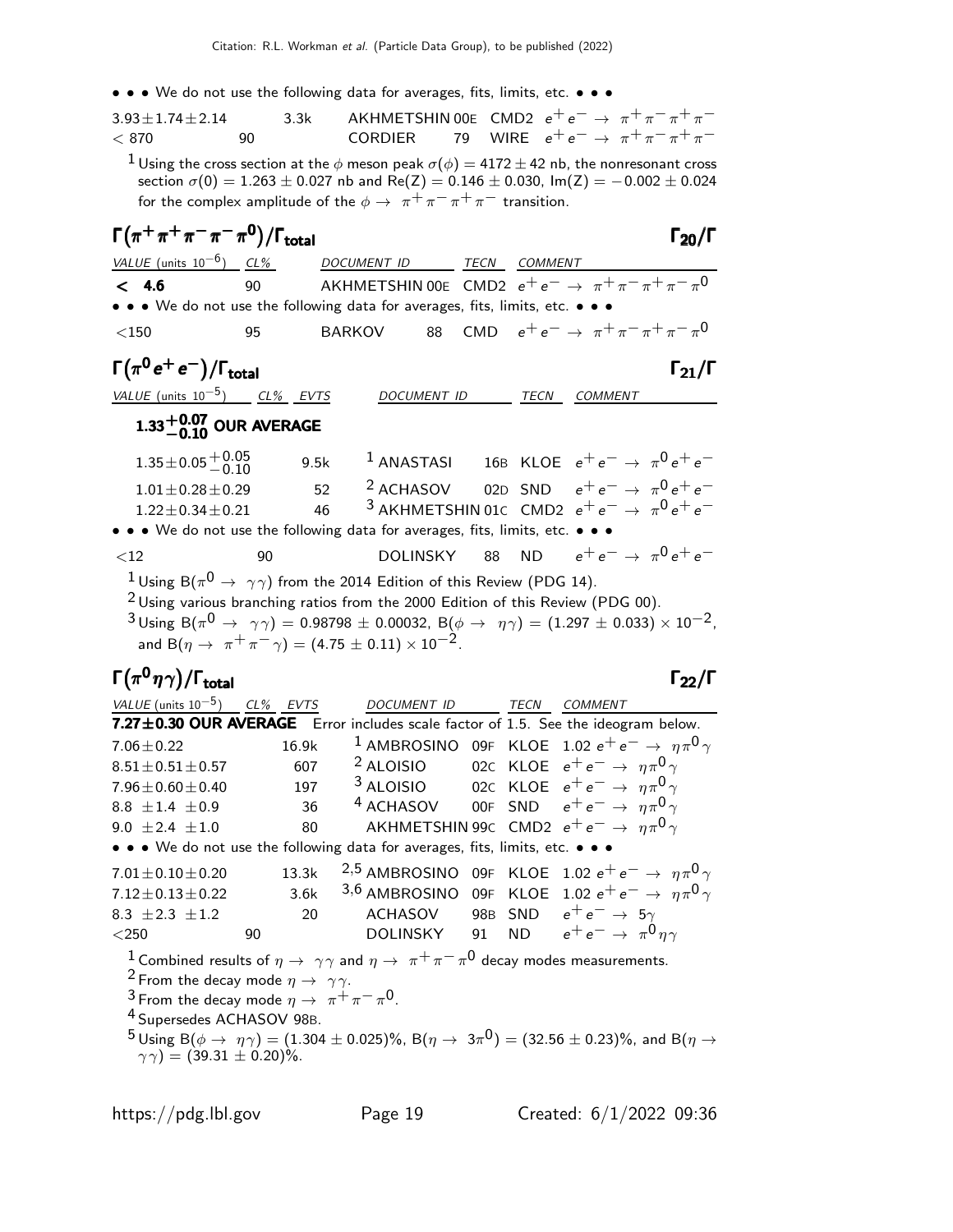$^6$ Using B $(\phi\to~\eta\,\gamma)=(1.304\pm0.025)\%$ , B $(\eta\to~3\pi^{\text{O}})=(32.56\pm0.23)\%$ , and B $(\eta\to$  $\pi^+\pi^-\pi^0$ ) = (22.73  $\pm$  0.28)%. WEIGHTED AVERAGE 7.27±0.30 (Error scaled by 1.5) 2 χ AMBROSINO 09F KLOE 0.9 ALOISIO 02C KLOE 2.6 ALOISIO 02C KLOE 0.9 ACHASOV 00F SND AKHMETSHIN 99C CMD2 4.4 (Confidence Level = 0.108)  $\overline{\phantom{a}}$ 6 8 10 12 14 Γ $\bigl(\pi^{\mathsf{0}}\eta \gamma\bigr)$ /Γ<sub>total</sub> (units 10<sup>—5</sup>) Γ $(a_0(980) \gamma)$ /Γ<sub>total</sub> Γ<sub>23</sub>/Γ /Γ $_{\rm total}$ Γ $_{23}/$ Γ VALUE (units 10<sup>-5</sup>) CL% EVTS DOCUMENT ID TECN COMMENT  $7.6 \pm 0.6$  OUR FIT  $7.6 \pm 0.6$  OUR AVERAGE <sup>1</sup> ALOISIO 02C KLOE  $e^+e^- \rightarrow \eta \pi^0 \gamma$ <br><sup>2</sup> ACHASOV 00F SND  $e^+e^- \rightarrow \eta \pi^0 \gamma$  $7.4 \pm 0.7$ <br> $8.8 \pm 1.7$ 8.8 $\pm$ 1.7 36 <sup>2</sup> ACHASOV 00F SND  $e^+e^- \rightarrow \eta \pi^0 \gamma$ • • • We do not use the following data for averages, fits, limits, etc. • • • <sup>3</sup> GOKALP 02 RVUE  $e^+e^- \rightarrow \eta \pi^0 \gamma$ <br>DOLINSKY 91 ND  $e^+e^- \rightarrow \pi^0 \eta \gamma$  $11 \quad \pm 2$ <br> $< 500$  $<$ 500 90 DOLINSKY 91 ND  $e^+e^- \rightarrow \pi^0 \eta \gamma$  $^1$ Using  $M_{\bm{a}_0(980)}$ =984.8 MeV and assuming  $a_0(980)$   $\gamma$  dominance.  $^2$ Assuming  $a_0$ (980) $\gamma$  dominance in the  $\eta \pi^0 \gamma$  final state. 3 Using data of ACHASOV 00F. Γ $(f_0(980) \gamma)$ /Γ $(a_0(980) \gamma)$  $Γ_{17}/Γ_{23}$ 

| $\sim$        |  |                                                                      |                                           |                     | . |  |
|---------------|--|----------------------------------------------------------------------|-------------------------------------------|---------------------|---|--|
| <i>VALUE</i>  |  | <i>DOCUMENT ID</i>                                                   |                                           | <i>TECN COMMENT</i> |   |  |
| $6.1 \pm 0.6$ |  | <sup>1</sup> ALOISIO 02C KLOE $e^+e^- \rightarrow \eta \pi^0 \gamma$ |                                           |                     |   |  |
|               |  |                                                                      | $\sim$ $\sim$ $\sim$ $\sim$ $\sim$ $\sim$ |                     |   |  |

<sup>1</sup>Using results of ALOISIO 02D and assuming that  $f_0(980)$  decays into  $\pi\pi$  only and  $a_0(980)$  into  $\eta\pi$  only.

| $\Gamma(K^0\overline{K}{}^0\gamma)/\Gamma_{\rm total}$ |        |                                                            |      |                | $\Gamma_{24}/\Gamma$      |
|--------------------------------------------------------|--------|------------------------------------------------------------|------|----------------|---------------------------|
| <u>VALUE</u>                                           | $CL\%$ | <i>DOCUMENT ID</i>                                         | TECN | <i>COMMENT</i> |                           |
| ${<}1.9\times10^{-8}$                                  | 90     | AMBROSINO 09C KLOE $e^+e^- \rightarrow K_S^0 K_S^0 \gamma$ |      |                |                           |
| https://pdg.lbl.gov                                    |        | Page 20                                                    |      |                | Created: $6/1/2022$ 09:36 |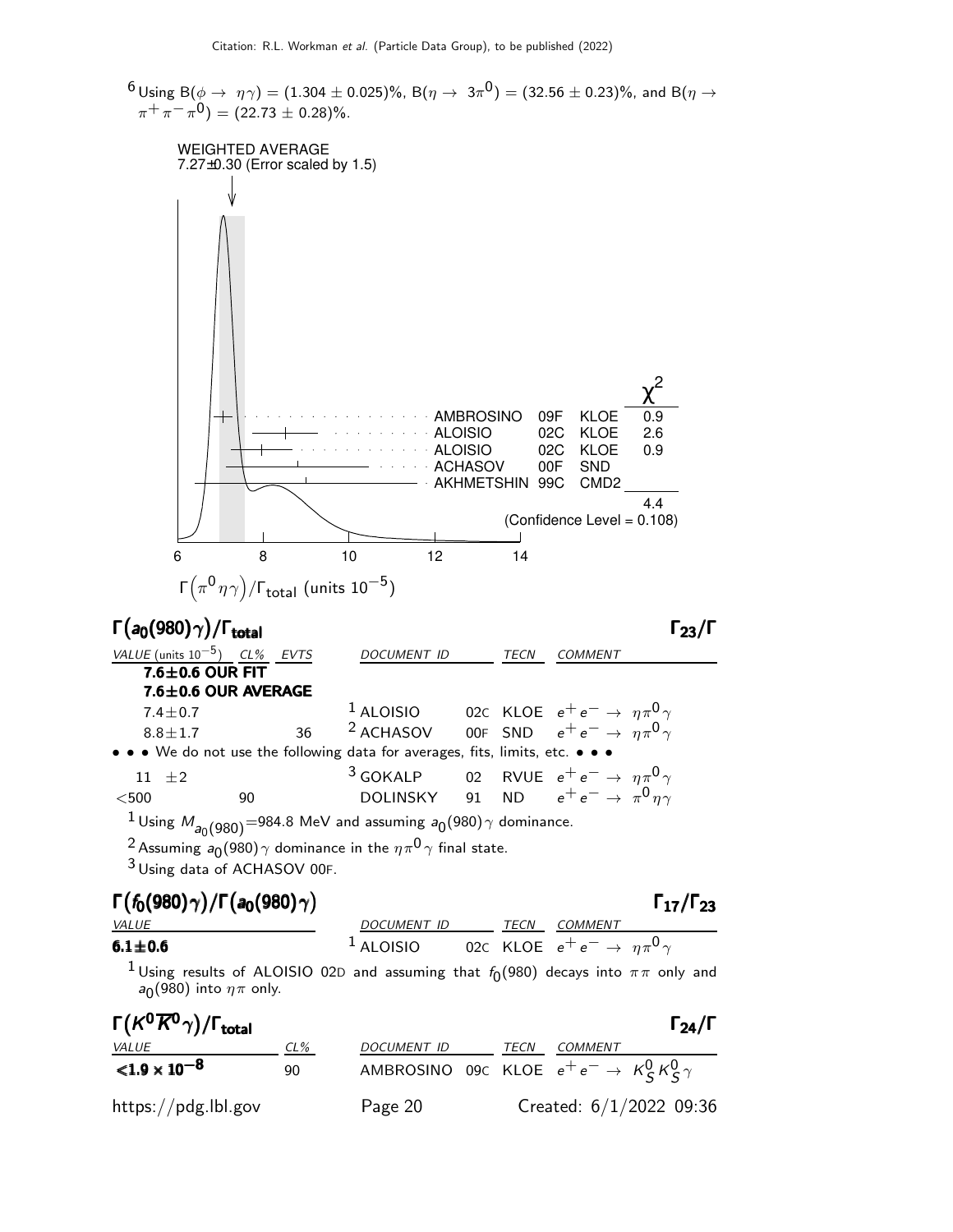Citation: R.L. Workman et al. (Particle Data Group), to be published (2022)

|         |                                   | $\Gamma(\eta^\prime(958)\gamma)/\Gamma_{\rm total}$                                         |    |                |                                                                                                                                                                                                                                                                                                                                                                                                                                |    |      | $\Gamma_{25}/\Gamma$                                                                                                                                                                                                                                         |
|---------|-----------------------------------|---------------------------------------------------------------------------------------------|----|----------------|--------------------------------------------------------------------------------------------------------------------------------------------------------------------------------------------------------------------------------------------------------------------------------------------------------------------------------------------------------------------------------------------------------------------------------|----|------|--------------------------------------------------------------------------------------------------------------------------------------------------------------------------------------------------------------------------------------------------------------|
|         |                                   | VALUE (units $10^{-5}$ ) CL% EVTS                                                           |    |                | DOCUMENT ID                                                                                                                                                                                                                                                                                                                                                                                                                    |    | TECN | <b>COMMENT</b>                                                                                                                                                                                                                                               |
|         |                                   | $6.21 \pm 0.21$ OUR FIT<br>$6.21 \pm 0.30$ OUR AVERAGE                                      |    |                |                                                                                                                                                                                                                                                                                                                                                                                                                                |    |      |                                                                                                                                                                                                                                                              |
|         |                                   | $6.21 \pm 0.27 \pm 0.12$                                                                    |    | 3407           |                                                                                                                                                                                                                                                                                                                                                                                                                                |    |      | <sup>1</sup> AMBROSINO 07A KLOE $1.02 e^+e^- \rightarrow$<br>$\pi^+\pi^-\pi^+\gamma$                                                                                                                                                                         |
|         | 6.7 $\frac{+2.8}{-2.4}$ ± 0.8     |                                                                                             |    | 12             |                                                                                                                                                                                                                                                                                                                                                                                                                                |    |      | <sup>2</sup> AULCHENKO 03B SND $e^+e^- \rightarrow \eta' \gamma$                                                                                                                                                                                             |
|         |                                   |                                                                                             |    |                | • • We do not use the following data for averages, fits, limits, etc. • • •                                                                                                                                                                                                                                                                                                                                                    |    |      |                                                                                                                                                                                                                                                              |
|         | 6.7 $\frac{+5.0}{-4.2}$ ± 1.5     |                                                                                             |    | $\overline{7}$ |                                                                                                                                                                                                                                                                                                                                                                                                                                |    |      | AULCHENKO 03B SND $e^+e^- \rightarrow 7\gamma$                                                                                                                                                                                                               |
|         |                                   | $6.10 \pm 0.61 \pm 0.43$                                                                    |    | 120            | <sup>3</sup> ALOISIO                                                                                                                                                                                                                                                                                                                                                                                                           |    |      | 02E KLOE $1.02 e^+ e^- \rightarrow$<br>$\pi^+ \pi^- 3\gamma$                                                                                                                                                                                                 |
|         | 8.2 $\frac{+2.1}{-1.9}$ $\pm 1.1$ |                                                                                             |    | 21             |                                                                                                                                                                                                                                                                                                                                                                                                                                |    |      | <sup>4</sup> AKHMETSHIN 00B CMD2 $e^+e^- \rightarrow \pi^+\pi^-3\gamma$                                                                                                                                                                                      |
|         | 4.9 $\frac{+2.2}{-1.8}$ ± 0.6     |                                                                                             |    | 9              |                                                                                                                                                                                                                                                                                                                                                                                                                                |    |      | 5 AKHMETSHIN 00F CMD2 $e^+e^- \rightarrow \pi^+ \pi^- \pi^+ \pi^- \geq 2\gamma$                                                                                                                                                                              |
|         | $6.4 \pm 1.6$                     |                                                                                             |    | 30             |                                                                                                                                                                                                                                                                                                                                                                                                                                |    |      | <sup>6</sup> AKHMETSHIN 00F CMD2 $e^+e^- \rightarrow \eta'(958)\gamma$                                                                                                                                                                                       |
|         | 6.7 $\frac{+3.4}{-2.9}$ ± 1.0     |                                                                                             |    | 5              |                                                                                                                                                                                                                                                                                                                                                                                                                                |    |      | <sup>7</sup> AULCHENKO 99 SND $e^+e^- \rightarrow \pi^+\pi^-3\gamma$                                                                                                                                                                                         |
| ${<}11$ |                                   |                                                                                             | 90 |                |                                                                                                                                                                                                                                                                                                                                                                                                                                |    |      | AULCHENKO 98 SND $e^+e^- \rightarrow 7\gamma$                                                                                                                                                                                                                |
|         | 12 $\frac{+7}{-5}$ $\pm 2$        |                                                                                             |    | 6              |                                                                                                                                                                                                                                                                                                                                                                                                                                |    |      | <sup>4</sup> AKHMETSHIN 97B CMD2 $e^+e^- \rightarrow \pi^+\pi^-$ 3 $\gamma$                                                                                                                                                                                  |
| $<$ 41  |                                   |                                                                                             | 90 |                | <b>DRUZHININ</b>                                                                                                                                                                                                                                                                                                                                                                                                               | 87 |      | ND $e^+e^- \rightarrow \gamma \eta \pi^+ \pi^-$                                                                                                                                                                                                              |
|         |                                   | $(0.31) \times 10^{-2}$ .                                                                   |    |                | is the systematic error from using our best value.<br><sup>2</sup> Averaging AULCHENKO 03B with AULCHENKO 99.<br><sup>3</sup> Using B( $\phi \to \eta \gamma$ ) = (1.297 $\pm$ 0.033)%.<br><sup>4</sup> Using the value B( $\phi \rightarrow \eta \gamma) = (1.26 \pm 0.06) \times 10^{-2}$ .<br><sup>5</sup> Using B( $\phi \to K_I^0 K_S^0$ ) = (33.8 ± 0.6)%.<br><sup>6</sup> Averaging AKHMETSHIN 00B with AKHMETSHIN 00F. |    |      | $(1.301 \pm 0.025) \times 10^{-2}$ . Our first error is their experiment's error and our second error<br>$7$ Using the value B( $\eta' \to \eta \pi^+ \pi^-$ ) = (43.7 $\pm$ 1.5) $\times$ 10 <sup>-2</sup> and B( $\eta \to \gamma \gamma$ ) = (39.25 $\pm$ |
|         |                                   | $\Gamma(\eta^{\prime}(958)\gamma)/\Gamma(K^0_L\,K^0_S)$                                     |    |                |                                                                                                                                                                                                                                                                                                                                                                                                                                |    |      | $\Gamma_{25}/\Gamma_2$                                                                                                                                                                                                                                       |
|         |                                   | $\frac{\text{VALUE (units 10}^{-4})}{1.83 \pm 0.06} \frac{\text{EVTS}}{\text{OUR FIT}}$     |    |                | DOCUMENT ID TECN COMMENT                                                                                                                                                                                                                                                                                                                                                                                                       |    |      |                                                                                                                                                                                                                                                              |
|         | $1.46 + 0.64 + 0.18$              |                                                                                             |    | $\mathsf{g}\,$ |                                                                                                                                                                                                                                                                                                                                                                                                                                |    |      | <sup>1</sup> AKHMETSHIN 00F CMD2 $e^+e^- \rightarrow \pi^+\pi^-\pi^+\pi^- \geq$<br>$2\gamma$                                                                                                                                                                 |
|         |                                   |                                                                                             |    |                | Physical Journal C15 1 (2000)) of this Review.                                                                                                                                                                                                                                                                                                                                                                                 |    |      | $^1$ Using various branching ratios of $\kappa_S^0$ , $\kappa_L^0$ , $\eta$ , $\eta'$ from the 2000 edition (The European                                                                                                                                    |
|         |                                   | $\Gamma(\eta'(958)\gamma)/\Gamma(\eta\gamma)$                                               |    |                |                                                                                                                                                                                                                                                                                                                                                                                                                                |    |      | $\Gamma_{25}/\Gamma_{6}$                                                                                                                                                                                                                                     |
|         |                                   | $\frac{VALUE (units 10^{-3})}{4.77 \pm 0.15 \text{ OUR FIT}}$ EVTS<br>4.78±0.20 OUR AVERAGE |    |                | DOCUMENT ID                                                                                                                                                                                                                                                                                                                                                                                                                    |    |      | TECN COMMENT                                                                                                                                                                                                                                                 |
|         | $4.77 \pm 0.09 \pm 0.19$          |                                                                                             |    | 3407           |                                                                                                                                                                                                                                                                                                                                                                                                                                |    |      | AMBROSINO 07A KLOE 1.02 $e^+e^- \rightarrow \pi^+\pi^-\pi^+\gamma$                                                                                                                                                                                           |
|         | $4.70 \pm 0.47 \pm 0.31$          |                                                                                             |    | 120            | $1$ ALOISIO                                                                                                                                                                                                                                                                                                                                                                                                                    |    |      | 02E KLOE 1.02 $e^+e^- \rightarrow \pi^+\pi^-3\gamma$                                                                                                                                                                                                         |
|         | 6.5 $\frac{+1.7}{-1.5}$ ± 0.8     |                                                                                             |    | 21             |                                                                                                                                                                                                                                                                                                                                                                                                                                |    |      | AKHMETSHIN 00B CMD2 $e^+e^- \rightarrow \pi^+\pi^-3\gamma$                                                                                                                                                                                                   |

https://pdg.lbl.gov Page 21 Created: 6/1/2022 09:36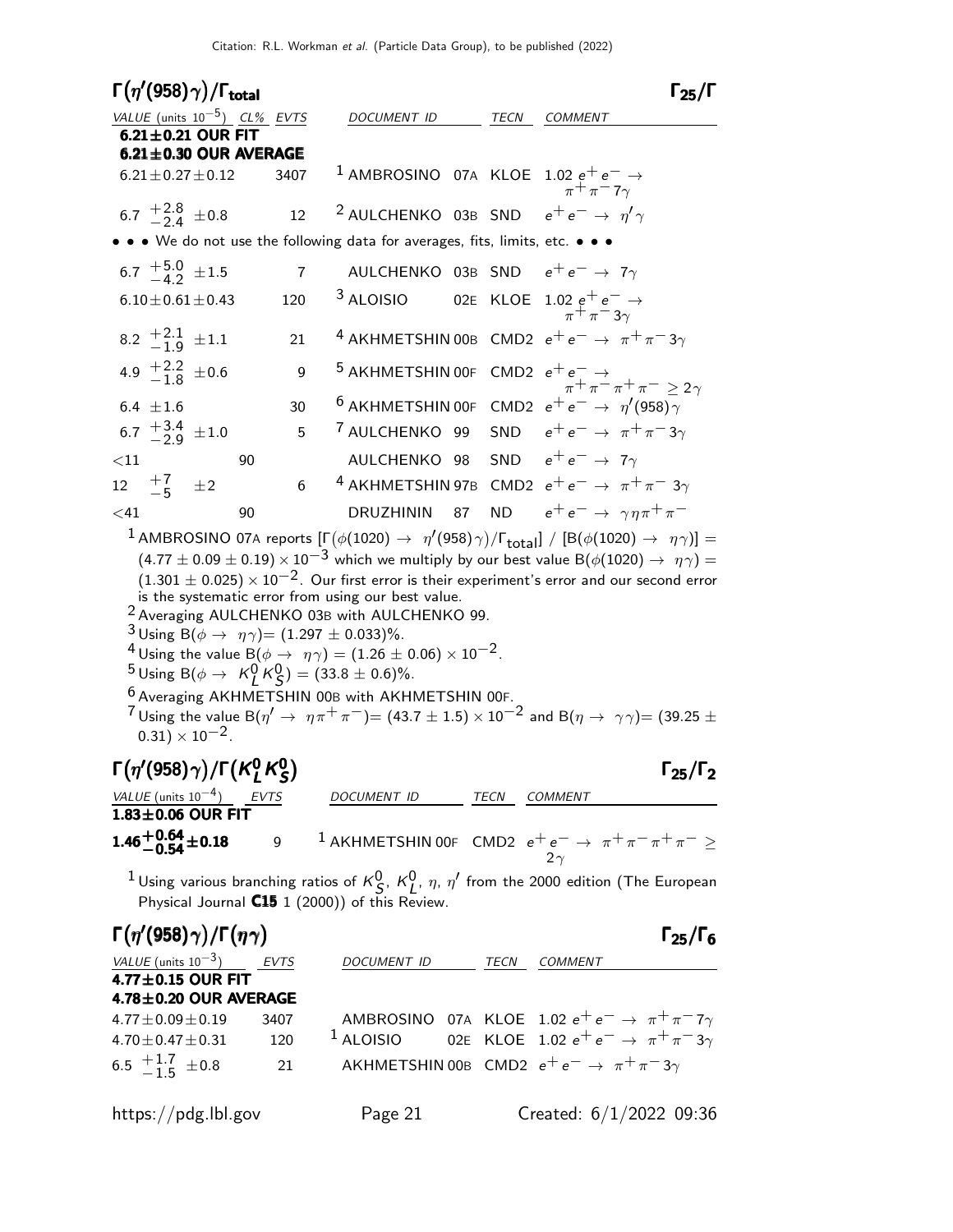• • • We do not use the following data for averages, fits, limits, etc. • • •

9.5 
$$
\begin{array}{cc} +5.2 \\ -4.0 \end{array}
$$
  $\pm 1.4$  6 2 AKHMETSHIN 97B CMD2  $e^+e^- \rightarrow \pi^+\pi^- 3\gamma$ 

 $\frac{1}{2}$  From the decay mode  $\eta' \to \eta \pi^+ \pi^-, \eta \to \gamma \gamma$ . 2 Superseded by AKHMETSHIN 00B.

| $\Gamma(\eta\pi^0\pi^0\gamma)/\Gamma_{\rm total}$ |       |                                                                                 |             |                | $\Gamma_{26}/\Gamma$ |
|---------------------------------------------------|-------|---------------------------------------------------------------------------------|-------------|----------------|----------------------|
| VALUE (units $10^{-5}$ ) CL%                      |       | DOCUMENT ID                                                                     | <b>TECN</b> | <b>COMMENT</b> |                      |
| $\langle$ 2                                       | 90    | AULCHENKO 98 SND $e^+e^- \rightarrow 7\gamma$                                   |             |                |                      |
| $\Gamma(\mu^+\mu^-\gamma)/\Gamma_{\rm total}$     |       |                                                                                 |             |                | $\Gamma_{27}/\Gamma$ |
| VALUE (units $10^{-5}$ ) EVTS                     |       | DOCUMENT ID TECN                                                                |             | COMMENT        |                      |
| $1.43 \pm 0.45 \pm 0.14$                          | 27188 | <sup>1</sup> AKHMETSHIN 99B CMD2 $e^+e^- \rightarrow \mu^+\mu^-\gamma$          |             |                |                      |
|                                                   |       | • • • We do not use the following data for averages, fits, limits, etc. • • •   |             |                |                      |
| 2.3 $\pm 1.0$                                     |       | 824 ± 33 <sup>2</sup> AKHMETSHIN 97C CMD2 $e^+e^- \rightarrow \mu^+\mu^-\gamma$ |             |                |                      |
|                                                   |       | <sup>1</sup> For $E_{\gamma}$ > 20 MeV. Supersedes AKHMETSHIN 97C.              |             |                |                      |
| <sup>2</sup> For $E_{\gamma} > 20$ MeV.           |       |                                                                                 |             |                |                      |

## Γ $(\rho \gamma \gamma)/$ Γ<sub>total</sub> Γ $_{28}/$ Γ

| VALUE (units $10^{-4}$ )                     | $CL\%$ | DOCUMENT ID                                                                   | TECN | <b>COMMENT</b>                                                     |
|----------------------------------------------|--------|-------------------------------------------------------------------------------|------|--------------------------------------------------------------------|
| $\langle 1.2$                                | 90     | AULCHENKO 08 CMD2 $\phi \rightarrow \pi^+ \pi^- \gamma \gamma$                |      |                                                                    |
|                                              |        | • • • We do not use the following data for averages, fits, limits, etc. • • • |      |                                                                    |
| $<$ 5                                        | 90     |                                                                               |      | AKHMETSHIN 98 CMD2 $e^+e^- \rightarrow \pi^+\pi^-\gamma\gamma$     |
| $\Gamma(\eta \pi^+\pi^-)/\Gamma_{\rm total}$ |        |                                                                               |      | $\Gamma_{29}/\Gamma$                                               |
| VALUE (units $10^{-5}$ ) CL%                 |        | <b>DOCUMENT ID</b>                                                            | TECN | COMMENT                                                            |
| < 1.8                                        | 90     |                                                                               |      | AKHMETSHIN 00E CMD2 $e^+e^- \rightarrow \pi^+\pi^-\pi^+\pi^-\pi^0$ |
|                                              |        | • • • We do not use the following data for averages, fits, limits, etc. • • • |      |                                                                    |
| $\epsilon$ 6.1                               | 90     | AULCHENKO 08 CMD2 $\phi \rightarrow \eta \pi^+ \pi^-$                         |      |                                                                    |
| $<$ 30                                       | 90     | AKHMETSHIN 98 CMD2 $e^+e^- \rightarrow \pi^+\pi^-\gamma\gamma$                |      |                                                                    |
|                                              |        |                                                                               |      |                                                                    |

| $\Gamma(\eta\mu^+\mu^-)/\Gamma_{\rm total}$ |        |             |      | $\Gamma_{30}/\Gamma$                            |
|---------------------------------------------|--------|-------------|------|-------------------------------------------------|
| <i>VALUE</i> (units $10^{-6}$ )             | $CL\%$ | DOCUMENT ID | TECN | <i>COMMENT</i>                                  |
| $\leq 9.4$                                  | ۹N     |             |      | AKHMETSHIN 01 CMD2 $e^+e^- \rightarrow ne^+e^-$ |

| $\Gamma(\eta U \to \eta e^+ e^-)/\Gamma_{\rm total}$ |     |             |  |                                            | $\Gamma_{31}/\Gamma$ |
|------------------------------------------------------|-----|-------------|--|--------------------------------------------|----------------------|
| <i>VALUE</i>                                         | CL% | DOCUMENT ID |  | TECN COMMENT                               |                      |
| ${<}1 \times 10^{-6}$                                | 90  | $1$ BABUSCI |  | 13B KLOE 1.02 $e^+e^- \rightarrow ne^+e^-$ |                      |

 $^1$  For a narrow vector U with mass between 5 and 470 MeV, from the combined analysis of  $\eta\to~\pi^+\pi^-\pi^0$  and  $\eta\to~\pi^0\pi^0\pi^0$  from ARCHILLI 12. Measured 90% CL limits as a function of  $m_{\small{U}}$  range from 2.2  $\times\,10^{-8}$  to  $10^{-6}$ .

| $\Gamma$ (invisible)/ $\Gamma$ (K <sup>+</sup> K <sup>-</sup> ) |        |             |      |                                                                            | $\Gamma_{32}/\Gamma_1$ |
|-----------------------------------------------------------------|--------|-------------|------|----------------------------------------------------------------------------|------------------------|
| <i>VALUE</i>                                                    | $CL\%$ | DOCUMENT ID | TECN | COMMENT                                                                    |                        |
| $<$ 3.4 $\times$ 10 <sup>-4</sup>                               | ۹N     | ABI IKIM    |      | 185 BES3 $J/\psi \rightarrow \phi \eta \rightarrow \phi \pi^+ \pi^- \pi^0$ |                        |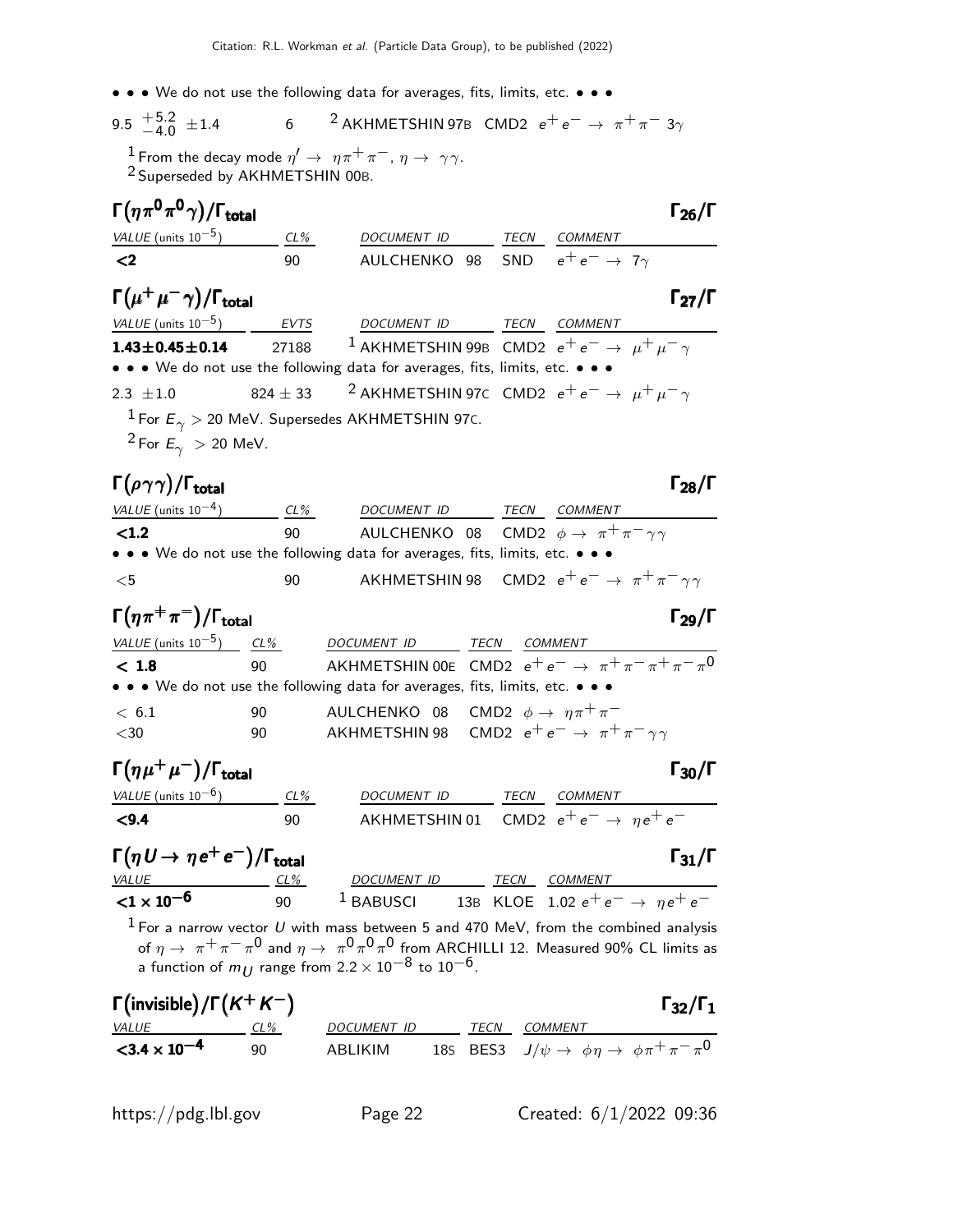| <b>EXECUTE:</b> Lepton Family number (LF) violating modes |     |             |  |      |                                                |                      |  |
|-----------------------------------------------------------|-----|-------------|--|------|------------------------------------------------|----------------------|--|
| $\Gamma(e^{\pm}\mu^{\mp})/\Gamma_{\rm total}$             |     |             |  |      |                                                | $\Gamma_{33}/\Gamma$ |  |
| <i>VALUE</i>                                              | CL% | DOCUMENT ID |  | TECN | COMMENT                                        |                      |  |
| ${<}2 \times 10^{-6}$                                     | 90  | ACHASOV     |  |      | 10A SND $e^+e^- \rightarrow e^{\pm} \mu^{\mp}$ |                      |  |

## $\pi^+\pi^-\pi^{\mathsf{0}}$  /  $\rho\pi$  AMPLITUDE RATIO  $\bm{\mathsf{a_1}}$  IN DECAY OF  $\phi\rightarrow \ \pi^+\pi^-\pi^{\mathsf{0}}$

NIECKNIG 12 describes final-state interactions between the three pions in a dispersive framework using data on the  $\pi \pi$  P-wave scattering phase shift.

| VALUE (units $10^{-2}$ ) CL% EVTS |       | <b>DOCUMENT ID</b>                                                            | <b>TECN</b> | COMMENT                                                                                                                                                                                                          |
|-----------------------------------|-------|-------------------------------------------------------------------------------|-------------|------------------------------------------------------------------------------------------------------------------------------------------------------------------------------------------------------------------|
| $9.1 \pm 1.2$ OUR AVERAGE         |       |                                                                               |             |                                                                                                                                                                                                                  |
| $10.1 \pm 4.4 \pm 1.7$            | 80k   |                                                                               |             |                                                                                                                                                                                                                  |
| $9.0 \pm 1.1 \pm 0.6$             | 1.98M |                                                                               |             | <sup>1</sup> AKHMETSHIN 06 CMD2 1.017-1.021 $e^+e^- \rightarrow$<br><sup>2,3</sup> ALOISIO 03 KLOE 1.02 $e^+e^- \rightarrow$<br><sup>2</sup> ,3 ALOISIO 03 KLOE 1.02 $e^+e^- \rightarrow$<br>$\pi^+ \pi^- \pi^0$ |
|                                   |       | • • • We do not use the following data for averages, fits, limits, etc. • • • |             |                                                                                                                                                                                                                  |
| $-6 < a_1 < 6$ 500k               |       |                                                                               |             | <sup>3</sup> ACHASOV 02 SND $e^+e^- \rightarrow \pi^+\pi^-\pi^0$                                                                                                                                                 |
| $-16 < a_1 < 11$ 90               |       |                                                                               |             | 9.8k $1,4$ AKHMETSHIN 98 $\,$ CMD2 $\,$ e <sup>+</sup> e <sup>-</sup> $\rightarrow$ $\,$ $\pi^{+}$ $\pi^{-}$ $\gamma\gamma$                                                                                      |
|                                   |       |                                                                               |             | <sup>1</sup> Dalitz plot analysis taking into account interference between the contact and $\rho\pi$ ampli-                                                                                                      |

2 tudes.<br>2 From a fit without limitations on charged and neutral ρ masses and widths.

3Recalculated by us to match the notations of AKHMETSHIN 98.

<sup>4</sup> Assuming zero phase for the contact term.

### PARAMETER  $\beta$  in  $\phi \rightarrow Pe^+e^-$  DECAYS

In the one-pole approximation the electromagnetic transition form factor for  $\phi \to Pe^+e^ (P = \pi, \eta)$  is given as a function of the  $e^+e^-$  invariant mass squared,  $q^2$ , by the expression:  $|F(q^2)|^2 = (1 - q^2/A^2)^{-2}$ ,

where vector meson dominance predicts parameter Λ  $\approx$  0.770 GeV (Λ<sup>-2</sup>  $\approx$  $1.687$  GeV $^{-2})$ . The slope of this form factor,  $\beta = \mathsf{d} F / \mathsf{d} q^2 (q^2{=}0)$ , equals  $\Lambda^{-2}$  in this approximation.

The measurements below obtain  $\beta$  in the one-pole approximation.

### $\mathsf{PARAMETER}\ \beta\ \mathsf{IN}\ \phi\rightarrow\ \pi^0\,e^+\,e^-\ \mathsf{DECAY}$

| <i>VALUE</i> (GeV $^{-2}$ )                                                      | EVTS | <i>DOCUMENT ID</i> | TFCN | <i>COMMENT</i>                                                    |
|----------------------------------------------------------------------------------|------|--------------------|------|-------------------------------------------------------------------|
| $2.02 \pm 0.11$                                                                  |      |                    |      | 9.5k $1$ ANASTASI 16B KLOE 1.02 $e^+e^- \rightarrow \pi^0 e^+e^-$ |
| $\pm$ The concerns of the contract of state of systems the concerns in the $\pm$ |      |                    |      |                                                                   |

1 The error combines statistical and systematic uncertainties.

 $\mathbf{r}$ 

| PARAMETER $\beta$ IN $\phi \rightarrow \eta e^+e^-$ DECAY |      |                    |      |                                                                                           |
|-----------------------------------------------------------|------|--------------------|------|-------------------------------------------------------------------------------------------|
| <i>VALUE</i> (GeV $^{-2}$ )                               | EVTS | <i>DOCUMENT ID</i> | TECN | <b>COMMENT</b>                                                                            |
| $1.29 \pm 0.13$ OUR AVERAGE                               |      |                    |      |                                                                                           |
| $1.28 \pm 0.10 \frac{+0.09}{-0.08}$                       | 30k  |                    |      | BABUSCI 15 KLOE 1.02 $e^+e^- \rightarrow \eta e^+e^-$                                     |
| 3.8 $\pm 1.8$                                             | 213  | $^1$ ACHASOV       |      | 01B SND 1.02 $e^+e^- \rightarrow \eta e^+e^-$                                             |
|                                                           |      |                    |      | $1$ The uncertainty is statistical only. The systematic one is negligible, in comparison. |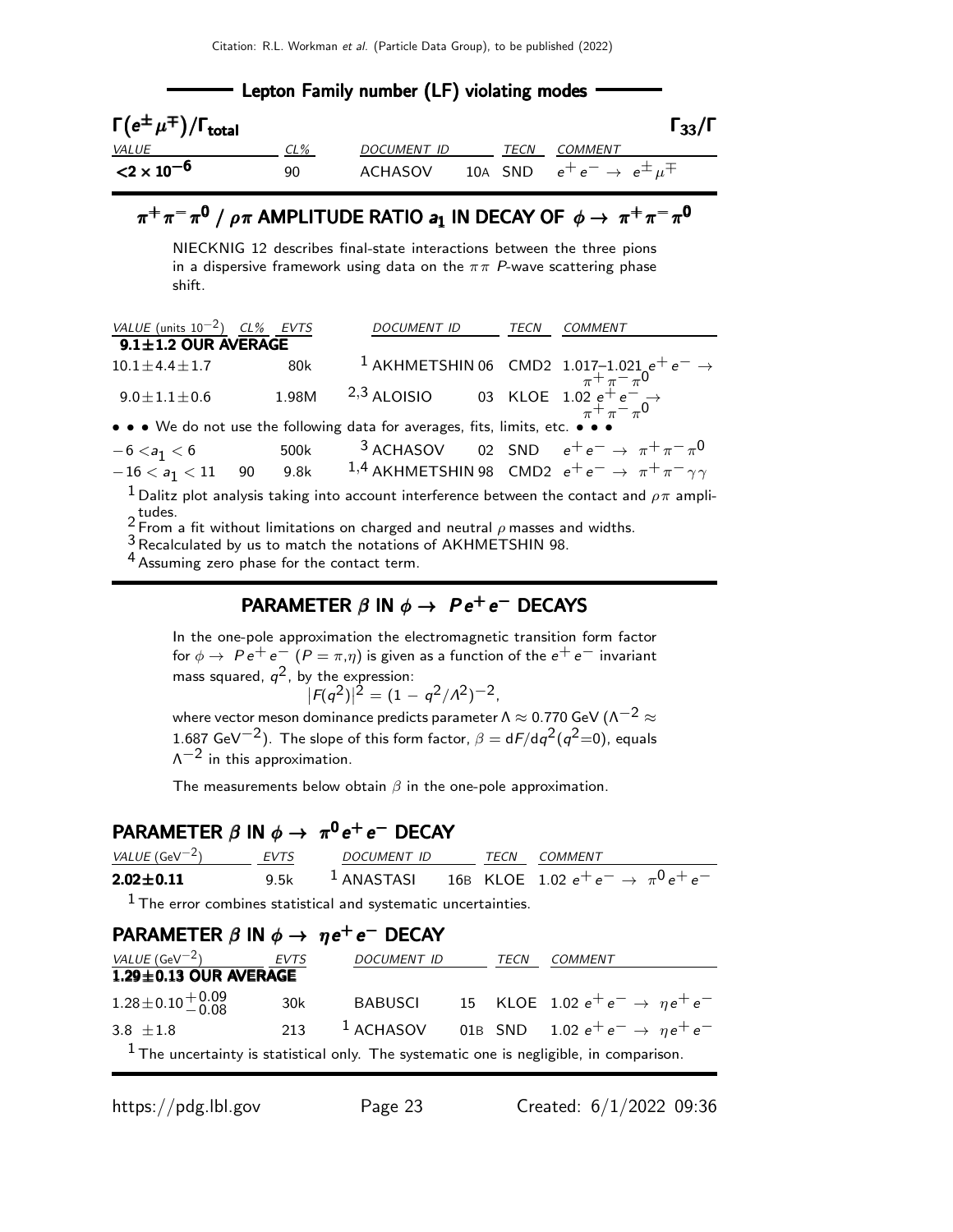### $\phi$ (1020) REFERENCES

| LEES               | 21B       | PR D104 112003                                | J.P. Lees et al.                           | (BABAR Collab.)                                        |
|--------------------|-----------|-----------------------------------------------|--------------------------------------------|--------------------------------------------------------|
| ALBRECHT           | 20        | EPJ C80 453                                   | M. Albrecht et al.                         | (Crystal Barrel Collab.)                               |
| HOID               | 20        | EPJ C80 988                                   | B.-L. Hoid, M. Hoferichter, B. Kubis       | (BONN, BERN)                                           |
| AAIJ               | 19H       | JHEP 1904 063                                 | R. Aaij <i>et al.</i>                      | (LHCb Collab.)                                         |
| HOFERICHT 19       |           | JHEP 1908 137                                 | M. Hoferichter, B.-L. Hoid, B. Kubis       | (WASH, BONN)                                           |
| ABLIKIM            | 18S       | PR D98 032001                                 | M. Ablikim et al.                          | (BESIII Collab.)                                       |
| AOUDE              | 18        | PR D98 056021                                 | R.T. Aoude et al.                          |                                                        |
| KOZYREV            | 18        | PL B779 64                                    | E.A. Kozyrev et al.                        | (CMD-3 Collab.)                                        |
| AKHMETSHIN 17      |           | PL B768 345                                   | R.R. Akhmetshin et al.                     | (CMD-3 Collab.)                                        |
| ACHASOV            | 16A       | PR D93 092001                                 | M.N. Achasov et al.                        | (SND Collab.)                                          |
| ANASTASI           | 16B       | PL B757 362                                   | A. Anastasi et al.                         | (KLOE-2 Collab.)                                       |
| KOZYREV            | 16        | PL B760 314<br>PL B742 1                      | E.A. Kozyrev et al.                        | (CMD-3 Collab.)                                        |
| BABUSCI<br>PDG     | 15<br>15  | RPP 2015 at pdg.lbl.gov                       | D. Babusci et al.                          | (KLOE-2 Collab.)<br>(PDG Collab.)                      |
| LEES               | 14H       | PR D89 092002                                 | J.P. Lees et al.                           | (BABAR Collab.)                                        |
| PDG                | 14        | CP C38 070001                                 | K. Olive et al.                            | (PDG Collab.)                                          |
| <b>BABUSCI</b>     | 13B       | PL B720 111                                   | D. Babusci et al.                          | (KLOE-2 Collab.)                                       |
| BENAYOUN           | 13        | EPJ C73 2453                                  |                                            | M. Benayoun, P. David, L. DelBuono (PARIN, BERLIN+)    |
| LEES               | 13F       | PR D87 052010                                 | J.P. Lees <i>et al.</i>                    | (BABAR Collab.)                                        |
| LEES               | 13Q       | PR D88 032013                                 | J.P. Lees et al.                           | (BABAR Collab.)                                        |
| ARCHILLI           | 12        | PL B706 251                                   | F. Archilli et al.                         | (KLOE-2 Collab.)                                       |
| BENAYOUN           | 12        | EPJ C72 1848                                  | M. Benayoun et al.                         |                                                        |
| NIECKNIG           | 12        | EPJ C72 2014                                  | F. Niecknig, B. Kubis, S.P. Schneider      | (BONN)                                                 |
| PDG                | 12        | PR D86 010001                                 | J. Beringer et al.                         | (PDG Collab.)                                          |
| AKHMETSHIN 11      |           | PL B695 412                                   | R.R. Akhmetshin et al.                     | (CMD-2 Collab.)                                        |
| ACHASOV            | 10A       | PR D81 057102                                 | M.N. Achasov et al.                        | (Novosibirsk SND Collab.)                              |
| BENAYOUN           | 10        | EPJ C65 211                                   | M. Benayoun et al.                         |                                                        |
| AMBROSINO          | 09C       | PL B679 10                                    | F. Ambrosino et al.                        | (KLOE Collab.)                                         |
| AMBROSINO          | 09F       | PL B681 5                                     | F. Ambrosino et al.                        | (KLOE Collab.)                                         |
| AKHMETSHIN 08      |           | PL B669 217                                   | R.R. Akhmetshin et al.                     | (CMD-2 Collab.)                                        |
| AMBROSINO          | 08G       | PL B669 223                                   | F. Ambrosino et al.                        | (KLOE Collab.)                                         |
| AULCHENKO          | 08        | <b>JETPL 88 85</b>                            | V. Aulchenko et al.                        | (CMD-2 Collab.)                                        |
| FLOREZ-BAEZ 08     |           | Translated from ZETFP 88 93.<br>PR D78 077301 | F.V. Florez-Baez, G. Lopez Castro          |                                                        |
| ACHASOV            | 07B       | PR D76 077101                                 | M.N. Achasov et al.                        | (SND Collab.)                                          |
| AMBROSINO          | 07        | EPJ C49 473                                   | F. Ambrosino et al.                        | (KLOE Collab.)                                         |
| AMBROSINO          | 07A       | PL B648 267                                   | F. Ambrosino et al.                        | (KLOE Collab.)                                         |
| DUBYNSKIY          | 07        | PR D75 113001                                 | S. Dubynskiy et al.                        |                                                        |
| <b>ACHASOV</b>     | 06A       | PR D74 014016                                 | M.N. Achasov et al.                        | (SND Collab.)                                          |
| AKHMETSHIN         | 06        | PL B642 203                                   | R.R. Akhmetshin et al.                     | (CMD-2 Collab.)                                        |
| AKHMETSHIN 05      |           | PL B605 26                                    | R.R. Akhmetshin et al.                     | (Novosibirsk CMD-2 Collab.)                            |
| AMBROSINO          | 05        | PL B608 199                                   | F. Ambrosino et al.                        | (KLOE Collab.)                                         |
| AUBERT,B           | 05J       | PR D72 052008                                 | B. Aubert et al.                           | (BABAR Collab.)                                        |
| AKHMETSHIN 04      |           | PL B578 285                                   | R.R. Akhmetshin et al.                     | (Novosibirsk CMD-2 Collab.)                            |
| AUBERT,B           | 04N       | PR D70 072004                                 | B. Aubert et al.                           | (BABAR Collab.)                                        |
| <b>ALOISIO</b>     | 03        | PL B561 55                                    | A. Aloisio et al.                          | (KLOE Collab.)                                         |
| AULCHENKO          | 03B       | JETP 97 24                                    | V.M. Aulchenko et al.                      | (Novosibirsk SND Collab.)                              |
| ACHASOV            | 02        | Translated from ZETF 124 28.                  | M.N. Achasov et al.                        |                                                        |
| ACHASOV            | 02D       | PR D65 032002<br>JETPL 75 449                 | M.N. Achasov et al.                        | (Novosibirsk SND Collab.)<br>(Novosibirsk SND Collab.) |
|                    |           | Translated from ZETFP 75 539.                 |                                            |                                                        |
| ALOISIO            | 02C       | PL B536 209                                   | A. Aloisio et al.                          | (KLOE Collab.)                                         |
| ALOISIO            | 02D       | PL B537 21                                    | A. Aloisio et al.                          | (KLOE Collab.)                                         |
| ALOISIO            | 02E       | PL B541 45                                    | A. Aloisio et al.                          | (KLOE Collab.)                                         |
| FISCHBACH          | 02        | PL B526 355                                   | E. Fischbach, A.W. Overhauser, B. Woodahl  |                                                        |
| GOKALP             | 02        | JP G28 2783                                   | A. Gokalp et al.                           |                                                        |
| ACHASOV            | 01B       | PL B504 275                                   | M.N. Achasov et al.                        | (Novosibirsk SND Collab.)                              |
| ACHASOV            |           |                                               |                                            |                                                        |
|                    | 01E       | PR D63 072002                                 | M.N. Achasov et al.                        | (Novosibirsk SND Collab.)                              |
| ACHASOV            | 01F       | PR D63 094007                                 | N.N. Achasov, V.V. Gubin                   | (Novosibirsk SND Collab.)                              |
| ACHASOV            | 01 G      | PRL 86 1698                                   | M.N. Achasov et al.                        | (Novosibirsk SND Collab.)                              |
| AITALA             | 01B       | PRL 86 770                                    | E.M. Aitala et al.                         | (FNAL E791 Collab.)                                    |
| AKHMETSHIN         | 01        | PL B501 191                                   | R.R. Akhmetshin et al.                     | (Novosibirsk CMD-2 Collab.)                            |
| AKHMETSHIN 01B     |           | PL B509 217                                   | R.R. Akhmetshin et al.                     | (Novosibirsk CMD-2 Collab.)                            |
| AKHMETSHIN 01C     |           | PL B503 237                                   | R.R. Akhmetshin et al.                     | (Novosibirsk CMD-2 Collab.)                            |
| <b>BENAYOUN</b>    | 01        | EPJ C22 503                                   | M. Benayoun, H.B. O'Connell                |                                                        |
| ACHASOV<br>ACHASOV | 00<br>00B | EPJ C12 25<br>JETP 90 17                      | M.N. Achasov et al.<br>M.N. Achasov et al. | (Novosibirsk SND Collab.)<br>(Novosibirsk SND Collab.) |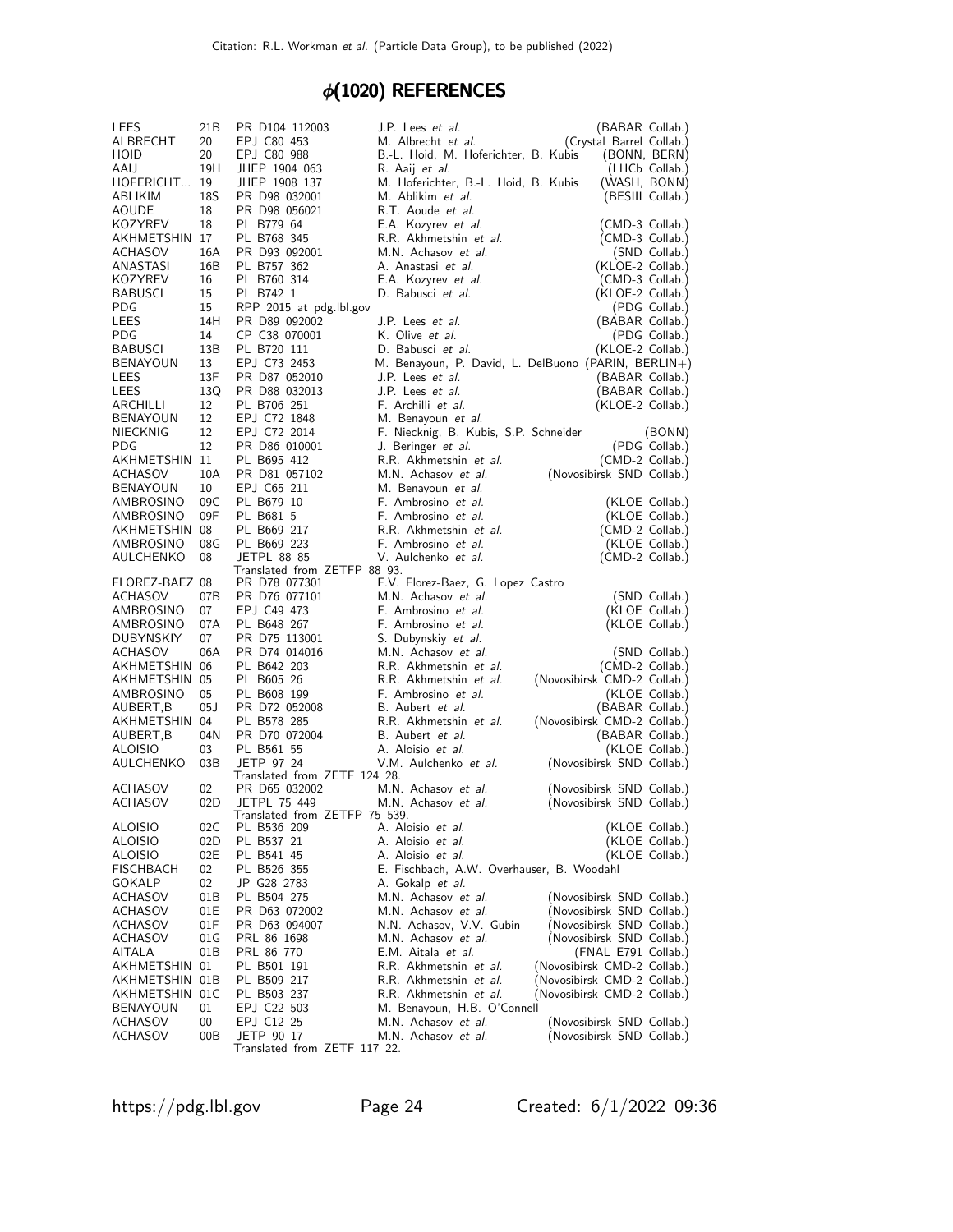| <b>ACHASOV</b><br><b>ACHASOV</b>  | 00C<br>00D | (Novosibirsk SND Collab.)<br>PL B474 188<br>M.N. Achasov et al.<br><b>JETPL 72 282</b><br>M.N. Achasov et al.<br>(Novosibirsk SND Collab.)<br>Translated from ZETFP 72 411. |
|-----------------------------------|------------|-----------------------------------------------------------------------------------------------------------------------------------------------------------------------------|
| ACHASOV                           | 00E        | NP B569 158<br>M.N. Achasov et al.<br>(Novosibirsk SND Collab.)                                                                                                             |
| ACHASOV                           | 00F        | M.N. Achasov et al.<br>PL B479 53<br>(Novosibirsk SND Collab.)                                                                                                              |
| ACHASOV                           | 00H        | M.N. Achasov et al.<br>PL B485 349<br>(Novosibirsk SND Collab.)                                                                                                             |
| AKHMETSHIN 00B                    |            | R.R. Akhmetshin et al.<br>PL B473 337<br>(Novosibirsk CMD-2 Collab.)                                                                                                        |
| AKHMETSHIN 00E                    |            | R.R. Akhmetshin et al.<br>(Novosibirsk CMD-2 Collab.)<br>PL B491 81                                                                                                         |
| AKHMETSHIN 00F                    |            | PL B494 26<br>R.R. Akhmetshin et al.<br>(Novosibirsk CMD-2 Collab.)                                                                                                         |
| AULCHENKO                         | 00A        | JETP 90 927<br>V.M. Aulchenko et al.<br>(Novosibirsk SND Collab.)<br>Translated from ZETF 117 1067.                                                                         |
| <b>BRAMON</b>                     | 00         | A. Bramon et al.<br>PL B486 406                                                                                                                                             |
| <b>PDG</b>                        | 00         | D.E. Groom et al.<br>EPJ C15 1<br>(PDG Collab.)                                                                                                                             |
| ACHASOV                           | 99         | M.N. Achasov et al.<br>PL B449 122                                                                                                                                          |
| ACHASOV                           | 99C        | M.N. Achasov et al.<br>PL B456 304                                                                                                                                          |
| AKHMETSHIN 99B                    |            | R.R. Akhmetshin et al.<br>PL B462 371<br>(Novosibirsk CMD-2 Collab.)                                                                                                        |
| AKHMETSHIN 99C<br>AKHMETSHIN 99D  |            | PL B462 380<br>R.R. Akhmetshin et al.<br>(Novosibirsk CMD-2 Collab.)<br>R.R. Akhmetshin et al.                                                                              |
| Also                              |            | PL B466 385<br>R.R. Akhmetshin et al.<br>PL B508 217 (errat.)<br>(Novosibirsk CMD-2 Collab.)                                                                                |
| AKHMETSHIN 99F                    |            | R.R. Akhmetshin et al.<br>(Novosibirsk CMD-2 Collab.)<br>PL B460 242                                                                                                        |
| AULCHENKO                         | 99         | <b>JETPL 69 97</b><br>V.M. Aulchenko et al.                                                                                                                                 |
|                                   |            | Translated from ZETFP 69 87.                                                                                                                                                |
| <b>ACHASOV</b>                    | 98B        | PL B438 441<br>M.N. Achasov et al.<br>(Novosibirsk SND Collab.)                                                                                                             |
| ACHASOV                           | 98F        | M.N. Achasov et al.<br>(Novosibirsk SND Collab.)<br>JETPL 68 573                                                                                                            |
| ACHASOV                           | 98I        | PL B440 442<br>M.N. Achasov et al.                                                                                                                                          |
| AKHMETSHIN                        | 98         | R.R. Akhmetshin et al.<br>PL B434 426<br>(CMD-2 Collab.)                                                                                                                    |
| AULCHENKO                         | 98         | V.M. Aulchenko et al.<br>(Novosibirsk SND Collab.)<br>PL B436 199                                                                                                           |
| <b>BARBERIS</b>                   | 98         | D. Barberis et al.<br>PL B432 436<br>(Omega Expt.)                                                                                                                          |
| AKHMETSHIN 97B                    |            | R.R. Akhmetshin et al.<br>PL B415 445<br>$(NOVO, BOST, PITT+)$                                                                                                              |
| AKHMETSHIN 97C<br><b>BENAYOUN</b> | 96         | R.R. Akhmetshin et al.<br>PL B415 452<br>(Novosibirsk CMD-2 Collab.)<br>ZPHY C72 221<br>M. Benayoun <i>et al.</i><br>(IPNP, NOVO)                                           |
| AKHMETSHIN 95                     |            | R.R. Akhmetshin et al.<br>(Novosibirsk CMD-2 Collab.)<br>PL B364 199                                                                                                        |
| <b>DOLINSKY</b>                   | 91         | S.I. Dolinsky et al.<br>PRPL 202 99<br>(NOVO)                                                                                                                               |
| KUHN                              | 90         | ZPHY C48 445<br>J.H. Kuhn et al.<br>(MPIM)                                                                                                                                  |
| ACHASOV                           | 89         | NP B315 465<br>N.N. Achasov, V.N. Ivanchenko                                                                                                                                |
| DOLINSKY                          | 89         | ZPHY C42 511<br>S.I. Dolinsky et al.<br>(NOVO)                                                                                                                              |
| <b>BARKOV</b>                     | 88         | SJNP 47 248<br>L.M. Barkov et al.<br>(NOVO)                                                                                                                                 |
| <b>DOLINSKY</b>                   | 88         | Translated from YAF 47 393.<br>SJNP 48 277<br>S.I. Dolinsky et al.<br>(NOVO)                                                                                                |
|                                   |            | Translated from YAF 48 442.                                                                                                                                                 |
| DRUZHININ                         | 87         | ZPHY C37 1<br>V.P. Druzhinin et al.<br>(NOVO)                                                                                                                               |
| ARMSTRONG                         | 86         | PL 166B 245<br>T.A. Armstrong et al.<br>(ATHU, BARI, BIRM+)                                                                                                                 |
| ATKINSON<br>BEBEK                 | 86<br>86   | ZPHY C30 521<br>M. Atkinson et al.<br>$(BONN, CERN, GLAS+)$<br>PRL 56 1893<br>C. Bebek <i>et al.</i><br>(CLEO Collab.)                                                      |
| DAVENPORT                         | 86         | PR D33 2519<br>T.F. Davenport<br>$(TUFTS, ARIZ, FNAL, FSU, NDAM+)$                                                                                                          |
| <b>DIJKSTRA</b>                   | 86         | ZPHY C31 375<br>H. Dijkstra et al.<br>$(ANIK, BRIS, CERN+)$                                                                                                                 |
| <b>FRAME</b>                      | 86         | D. Frame et al.<br>NP B276 667<br>(GLAS)                                                                                                                                    |
| GOLUBEV                           | 86         | SJNP 44 409<br>V.B. Golubey et al.<br>(NOVO)                                                                                                                                |
|                                   |            | Translated from YAF 44 633.                                                                                                                                                 |
| ALBRECHT                          | 85D        | H. Albrecht et al.<br>PL 153B 343<br>(ARGUS Collab.)                                                                                                                        |
| <b>GOLUBEV</b>                    | 85         | SJNP 41 756<br>V.B. Golubev <i>et al.</i><br>(NOVO)<br>Translated from YAF 41 1183.                                                                                         |
| <b>DRUZHININ</b>                  | 84         | (NOVO)<br>PL 144B 136<br>V.P. Druzhinin et al.                                                                                                                              |
| ARMSTRONG                         | 83B        | NP B224 193<br>T.A. Armstrong et al.<br>$(BARI, BIRM, CERN+)$                                                                                                               |
| <b>BARATE</b>                     | 83         | PL 121B 449<br>(SACL, LOIC, SHMP, IND)<br>R. Barate <i>et al.</i>                                                                                                           |
| KURDADZE                          | 83C        | JETPL 38 366<br>L.M. Kurdadze et al.<br>(NOVO)                                                                                                                              |
|                                   |            | Translated from ZETFP 38 306.                                                                                                                                               |
| ARENTON                           | 82         | PR D25 2241<br>M.W. Arenton et al.<br>(ANL, ILL)                                                                                                                            |
| PELLINEN                          | 82         | PS 25 599<br>A. Pellinen, M. Roos<br>(HELS)                                                                                                                                 |
| DAUM                              | 81<br>81   | PL 100B 439<br>C. Daum et al.<br>$(AMST, BRIS, CERN, CRAC+)$<br>(NOVO)                                                                                                      |
| <b>IVANOV</b><br>Also             |            | PL 107B 297<br>P.M. Ivanov et al.<br>S.I. Eidelman<br>Private Comm.<br>(NOVO)                                                                                               |
| VASSERMAN                         | 81         | PL 99B 62<br>I.B. Vasserman et al.<br>(NOVO)                                                                                                                                |
| Also                              |            | SJNP 35 240<br>L.M. Kurdadze et al.                                                                                                                                         |
|                                   |            | Translated from YAF 35 352.                                                                                                                                                 |
| <b>CORDIER</b>                    |            |                                                                                                                                                                             |
|                                   | 80         | A. Cordier et al.<br>NP B172 13<br>(LALO)                                                                                                                                   |
| CORDIER                           | 79         | PL 81B 389<br>A. Cordier et al.<br>(LALO)                                                                                                                                   |
| <b>BUKIN</b>                      | 78B        | SJNP 27 521<br>A.D. Bukin et al.<br>(NOVO)                                                                                                                                  |
| <b>BUKIN</b>                      | 78C        | Translated from YAF 27 985.<br>(NOVO)<br>SJNP 27 516<br>A.D. Bukin <i>et al.</i>                                                                                            |